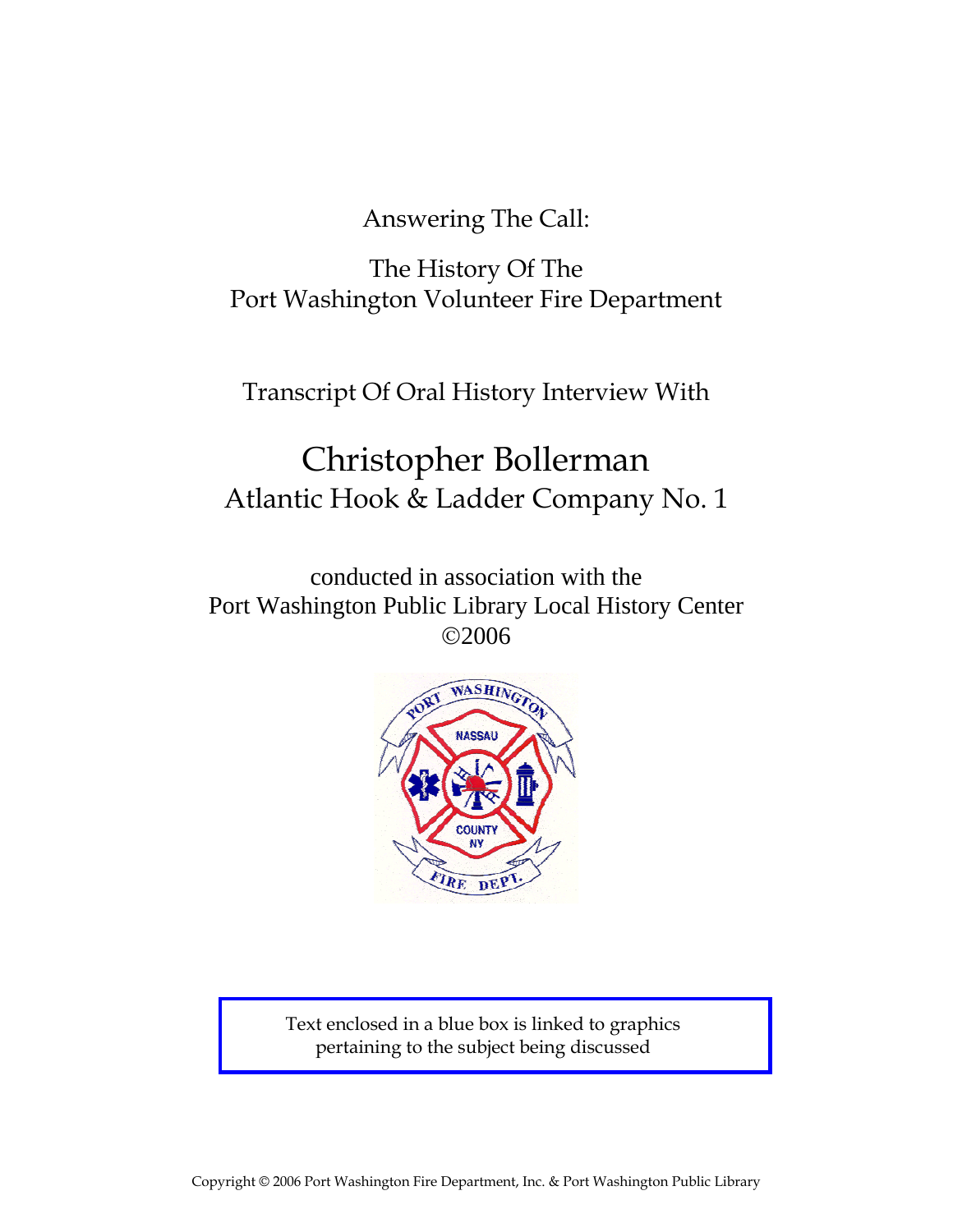Q: Today is June 14th, 2004. This is an interview with Chief Christopher Bollerman. My name is Sally Olds. The interview is taking place at the Port Washington Library. Can you please say your name.

Christopher Bollerman: Christopher Bollerman.

- Q: And which fire company are you a member of?
- CB: I'm a member of the Atlantic Hook and Ladder Company.
- Q: How old were you when you joined the Fire Department?
- CB: I was one month past my eighteenth birthday.
- Q: And what made you want to become a firefighter?
- CB: I guess all my life I've always wanted to be a member of the Fire Department. My father was a member of the Fire Department, so I grew up being around the firehouse, and it's just something I always wanted to do.
- Q: What kinds of stories did your father tell you about his work?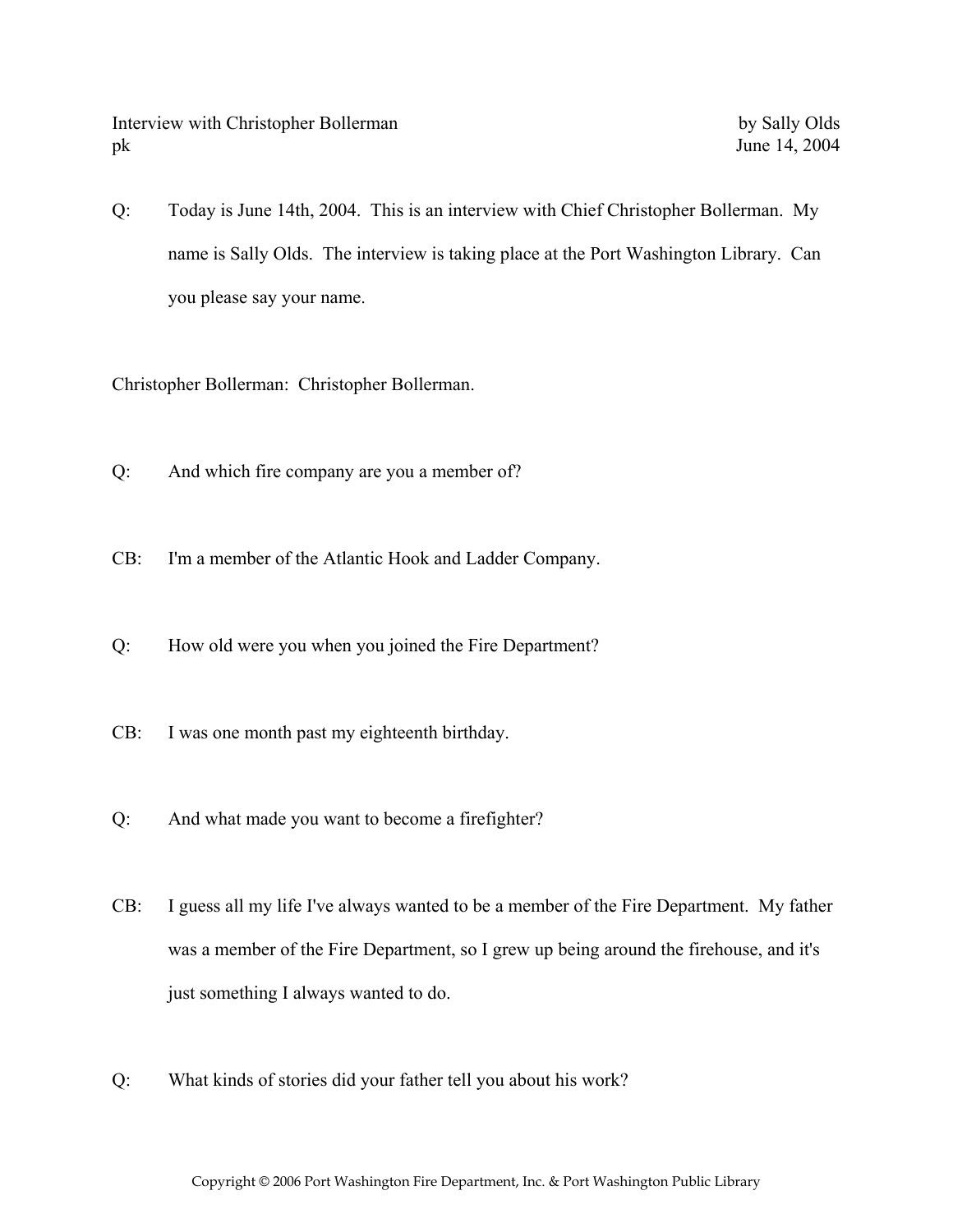- CB: Mostly about the friendship that he made with so many different men and women. And then I became friends with their children. And, oh, you know, about the big—some of the big fires that there were in town and such.
- Q: Were there any specific incidents that he talked about?
- CB: He had talked, when we were little, about Christmas tree safety. There was a terrible fire down in the Bayview Colony. And my father always felt, because there were some children lost and it was from a Christmas tree fire, and he always was very—we had an artificial Christmas tree, and that was the reason we couldn't have a brand new one, because he says on Christmas he always thought about these children.
- Q: And you had other relatives in the Fire Department, too, didn't you?
- CB: Yes.
- Q: Yes. What kinds of things did they talk about?
- CB: Well, my grandfather is the only relative that was ever alive, that was a member of the Fire Department, during my time alive. And he—you know, again, he talked about some big fires and the friendship that he made with guys. And when I saw him in his late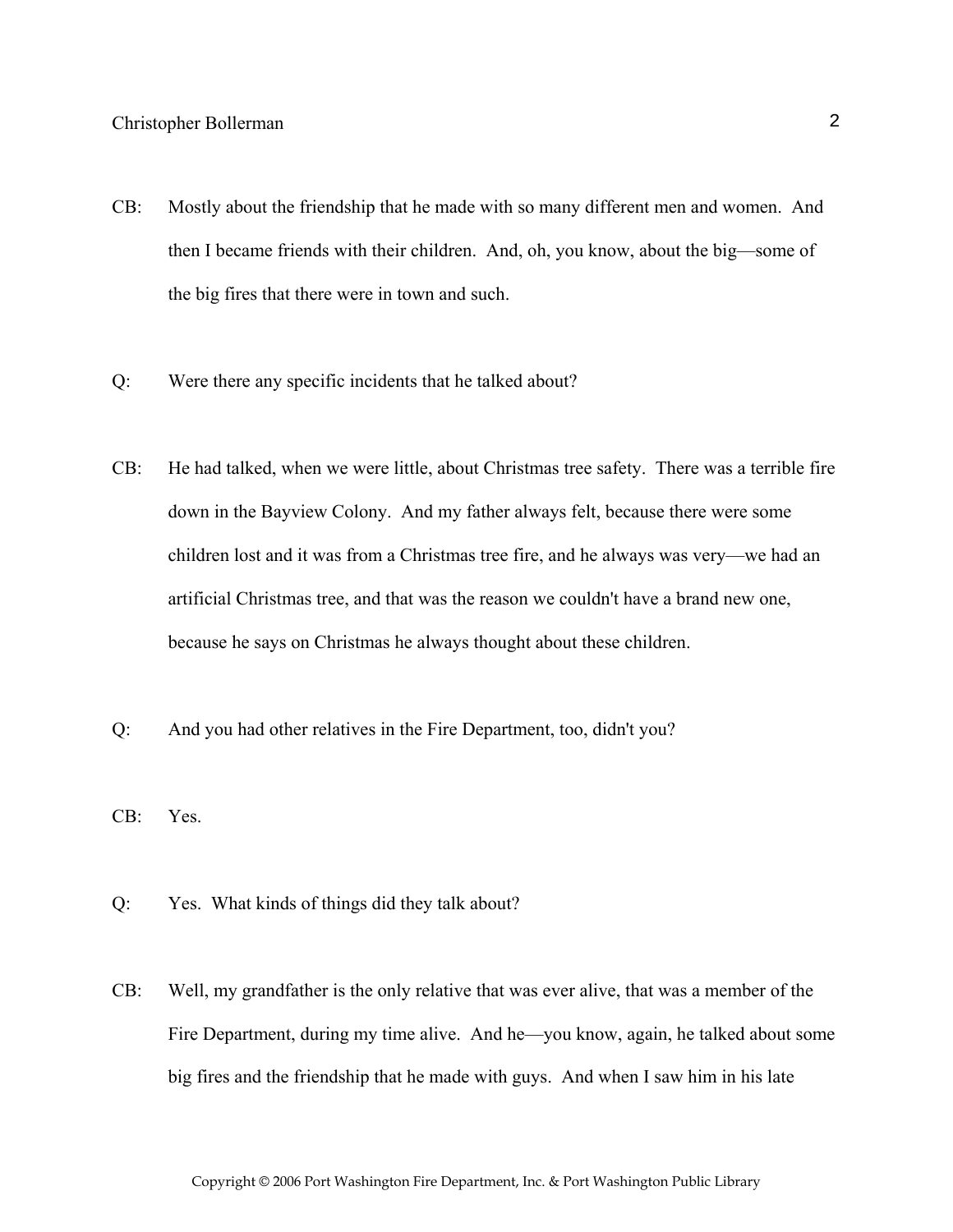sixties, he still had those friends.

- Q: What kinds of things did you learn from your family members—your father, your grandfather?
- CB: I learned a sense of commitment to the community. It's someplace that we live. My children are the seventh generation born in Port Washington, and we go back some five generations in the Fire Department. And it—it's just a sense of we're here to protect our neighbors and our friends, and it's not something that every single person in Port Washington can say, and say it proudly.
- Q: Well, what made you decide to go into the Fire Department as opposed to the Police Department here in town or some other form of public service?
- CB: The Fire Department answer is quite simple. You can become a member of the Fire Department at eighteen. You submit an application, and the membership decides if they want you to be a member. And it's the easiest route. Being a police officer in Port Washington is quite a bit different and more difficult. You have to be twenty-one years old; you have to take a Civil Service examination. And then you have to be called. And if you don't live in the Port Washington police district, which I don't—I'm in Manorhaven; we're in Nassau County Police District—you don't generally become a Port Washington police officer unless you score very, very high on the exam and they call you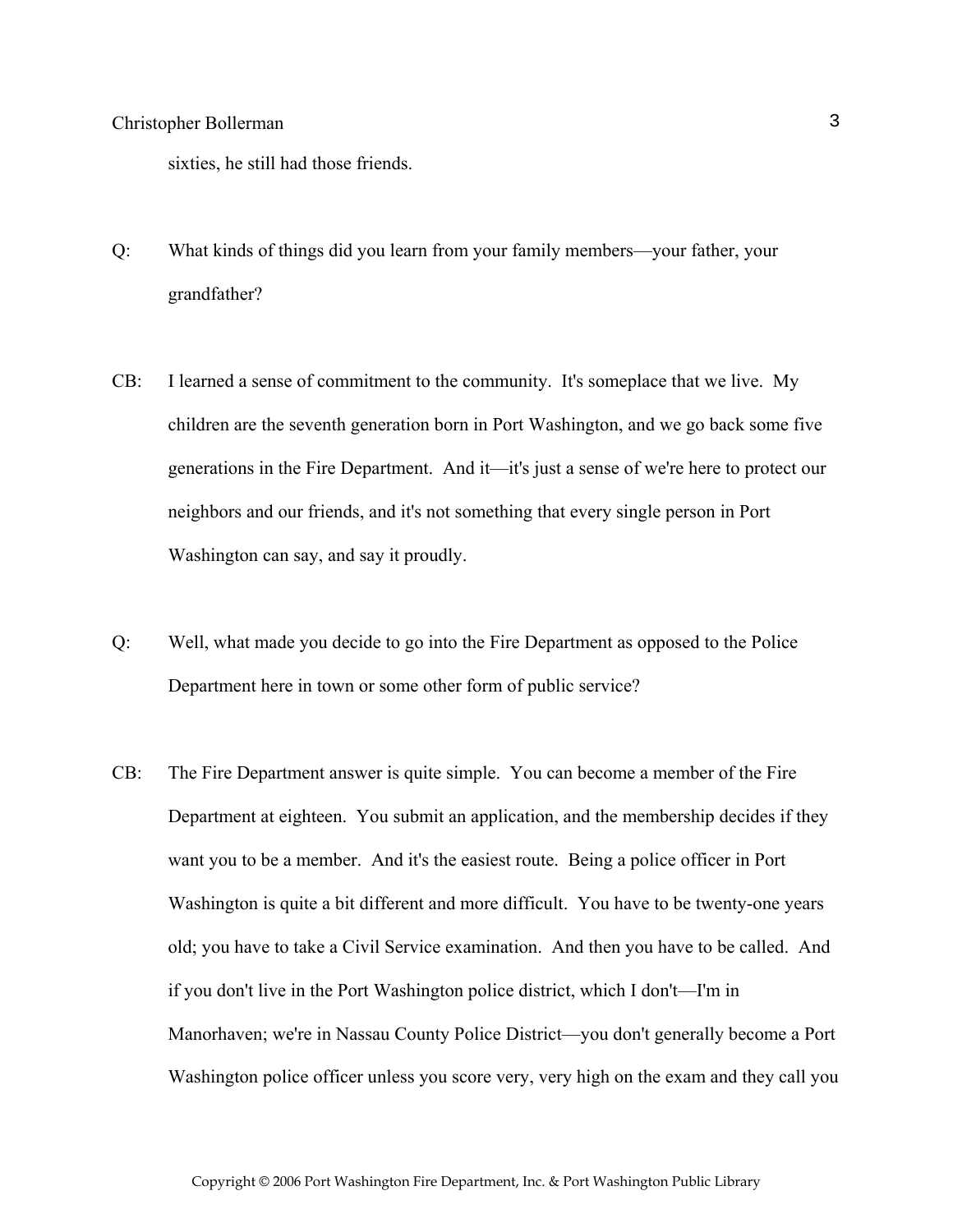after several years of their list being established. So, it's just something I—I just didn't decide to go the Port Washington police route.

- Q: So, after you applied, with so many relatives in the, you know, in the Department, were you nervous? Did you ever think that you might not be accepted?
- CB: Yes (laughs). That's funny you ask that. I was very worried that, oh, who did my father not—you know, who is he not friends with anymore? Who's going to vote no? You know, being fifteen, sixteen, seventeen years old, still being around the firehouse, did I did I make any enemies with anybody, or anything like that? Did I get somebody upset? But, I'm proud to say that on July 3rd, 1986, I was elected to membership in Atlantic Hook and Ladder Company, unanimously.
- Q: How did you feel at that time?
- CB: Oh, it was one of the greatest days of my life.
- Q: How did you find out? How did they tell you?
- CB: It's very ritualistic, I guess. You—you apply for membership in one particular month, and a board of governors or board of directors has to approve you. And then you have to be sent—your application gets sent to the Chief's office for approval. And then, from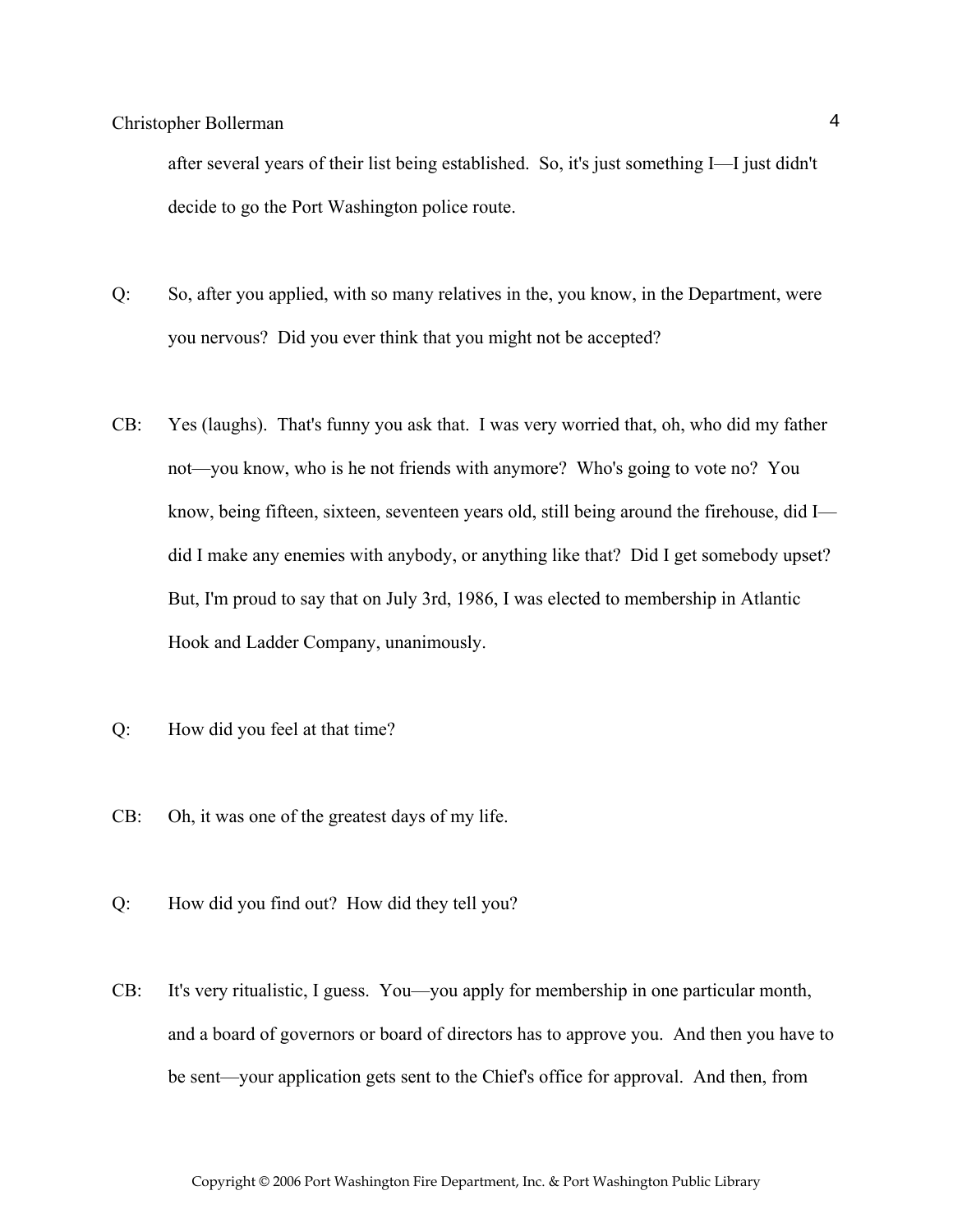there, it gets sent back to the fire company. And you actually get brought up in front of the whole company, and the head of the meeting—the President of the Company introduces you to everyone and opens the floor to any questions. And, you know, there was a couple of, you know..you know, little chop-breaking questions from the guys.

- Q: Do you remember them?
- CB: No, no (laughs), and then—and then you go downstairs, and they vote. And I guess it's the most nerve wracking three minutes of your life (laughs).
- Q: Did you think that having relatives in the Department was a plus or a minus?
- CB: Oh, I (laughs), I think I might have felt that it was going to be a minus, but it wound up being a plus.
- Q: When you first joined, who was the Captain of Atlantic?
- CB: When I first joined, the Captain of Atlantic Hook and Ladder Company was a fellow by the name of Jeff Borkowski.
- Q: And who was the Chief of the Department?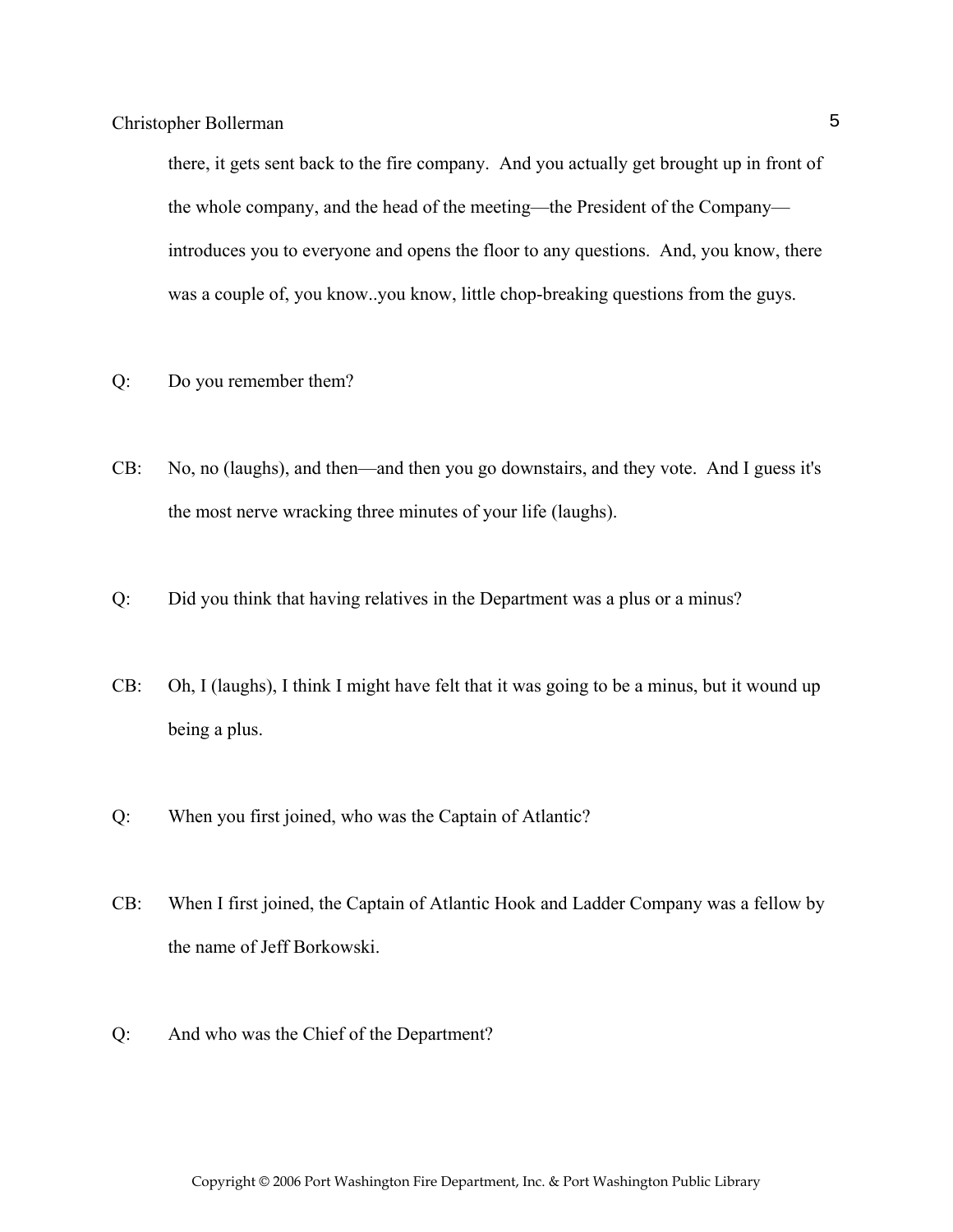- CB: The Chief was a good friend of mind named Donald DeBari.
- Q: What do you remember about your first days in the Department?
- CB: I remember not enough things were burning (laughs), and which became a—you know, I changed my view on afterwards. But that it wasn't busy enough. There wasn't enough to do. I wanted to do more and more and more.
- Q: So what would you do after you first joined?
- CB: After I first joined, I would go to the firehouse every day after work and watch TV, waiting for there to be a call. And then you'd sneak home for ten minutes, take a shower, and go back and spend your night there, and—and wait for there to be a call. Then, go home and go to bed and go about it all over again the next day.
- Q: What kind of work were you doing then?
- CB: I had just got out of high school, and I was a carpenter.
- Q: And did you have any problem coordinating your Fire Department involvement with your work, you know, with your job?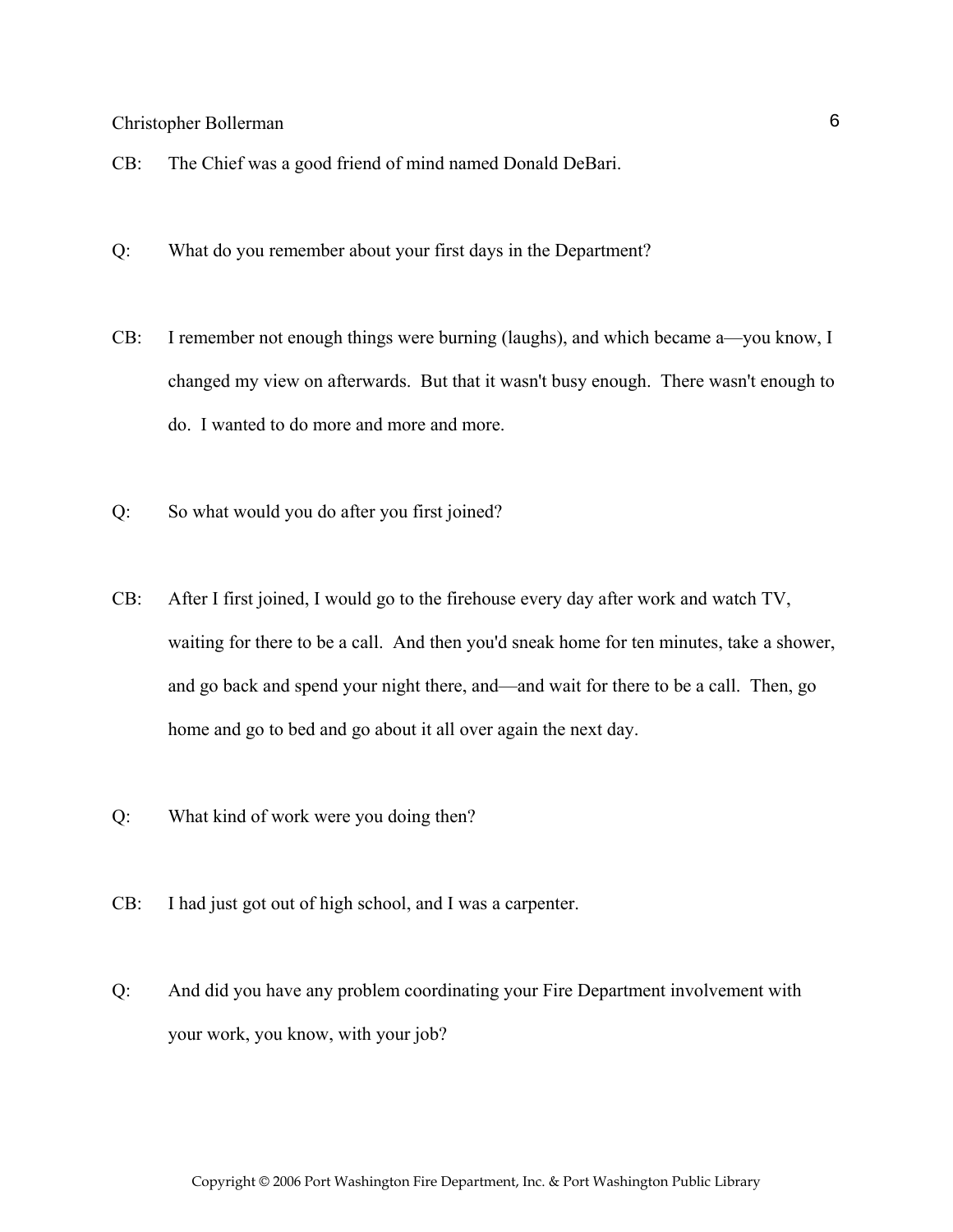- CB: I had no problem. Many of my bosses had a problem with it, but I had no problem. I've—crazily, I guess, people might say—I've always put the Port Washington Fire Department ahead of everything, except for my family, and taking my—my vacation, I take around the Fire Department. I take days off around the Fire Department. And so I've always done whatever I could, you know, to do whatever I can for the Fire Department. And people, when I became a little older, they used to tease me, because they said I took two years off from work. I was partners with another fellow in the Fire Department, and we'd only work enough to pay the bills in a week, and then go to the firehouse for the rest of the day.
- Q: Did you have any conflicts, though, with your bosses or other things on the job because you were so committed to the Fire Department?
- CB: No, not—no. That's never happened. They understand completely. Anybody that I ever worked for used to ...
- Q: What was your job assignment, when you first joined Atlantic?
- CB: Oh, I was just a regular probationary firefighter. That's—it takes two years to satisfactorily complete it. Some members, it takes longer. It can't take any less. But, you are just—you do whatever the Captain tells you to do. You clean the fire truck. You go to as many fire schools as you can go to. You go to as many calls as you can go to.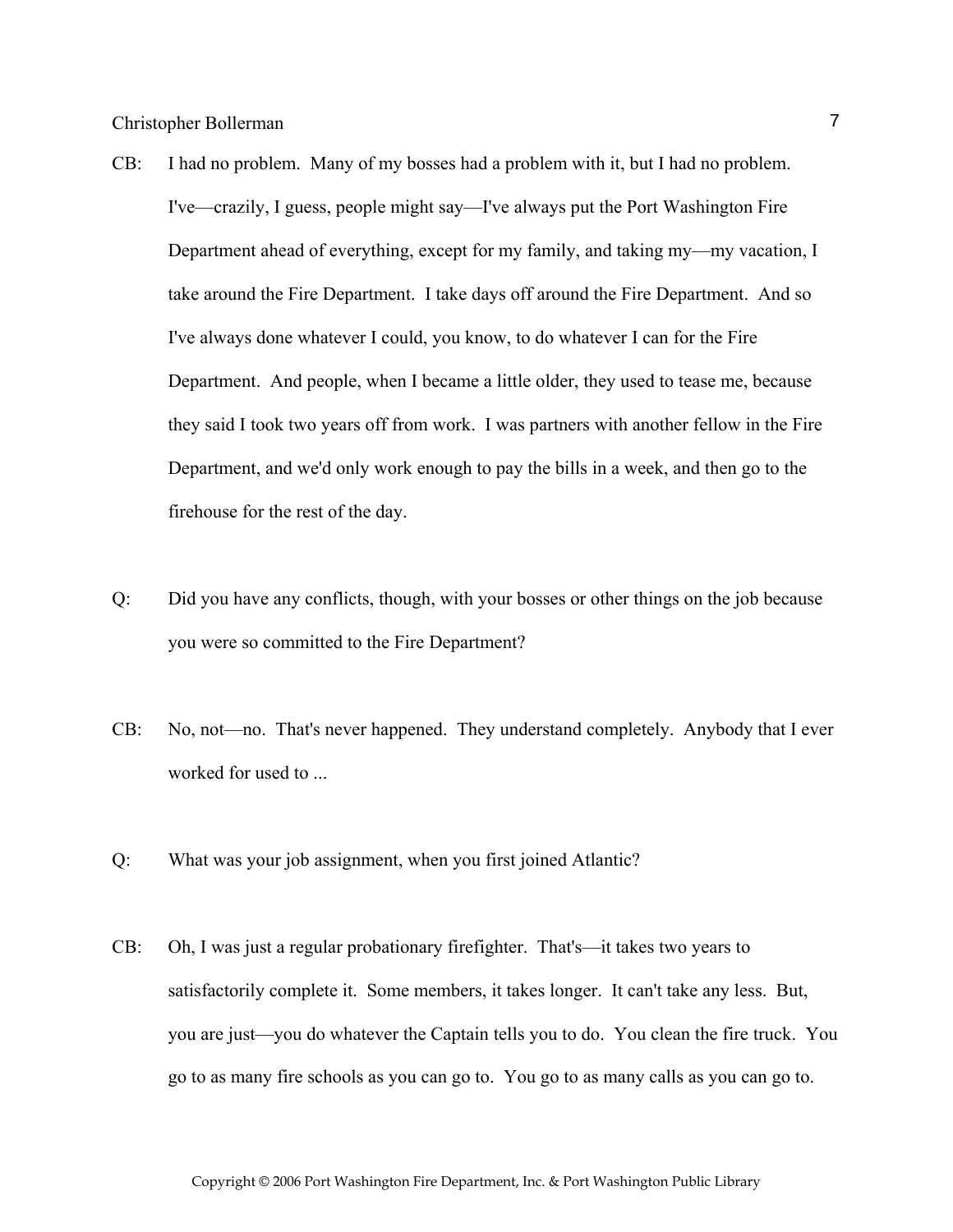After a meeting, you wash the dishes. When there's going to be a party, you set up and you clean up, and you just do whatever it can be to alleviate the older members from having to do anything.

- Q: So, can you tell me about the first fire that you went to?
- CB: The first fire. The first fire I went to was a dumpster fire in the rear of the Flower Hill School. And I remember my heart racing and beating and pounding, and it was nothing but a dumpster burning in the rear of the school. But I remember that like it was yesterday.
- Q: How many trucks went there? ... Was there only one? ...
- CB: I believe that it was just—we rode out on Protection's mack [truck] out on South Washington Street. And I believe that that was the only truck that went. It was a duty company call, so just the one pump would go.
- Q: So you say your heart was beating. Was it—that the fear of fire?
- CB: No, it was the excitement of being able to do it. It wasn't the fear (laughs) of the fire at all. It was the excitement of being able to do it.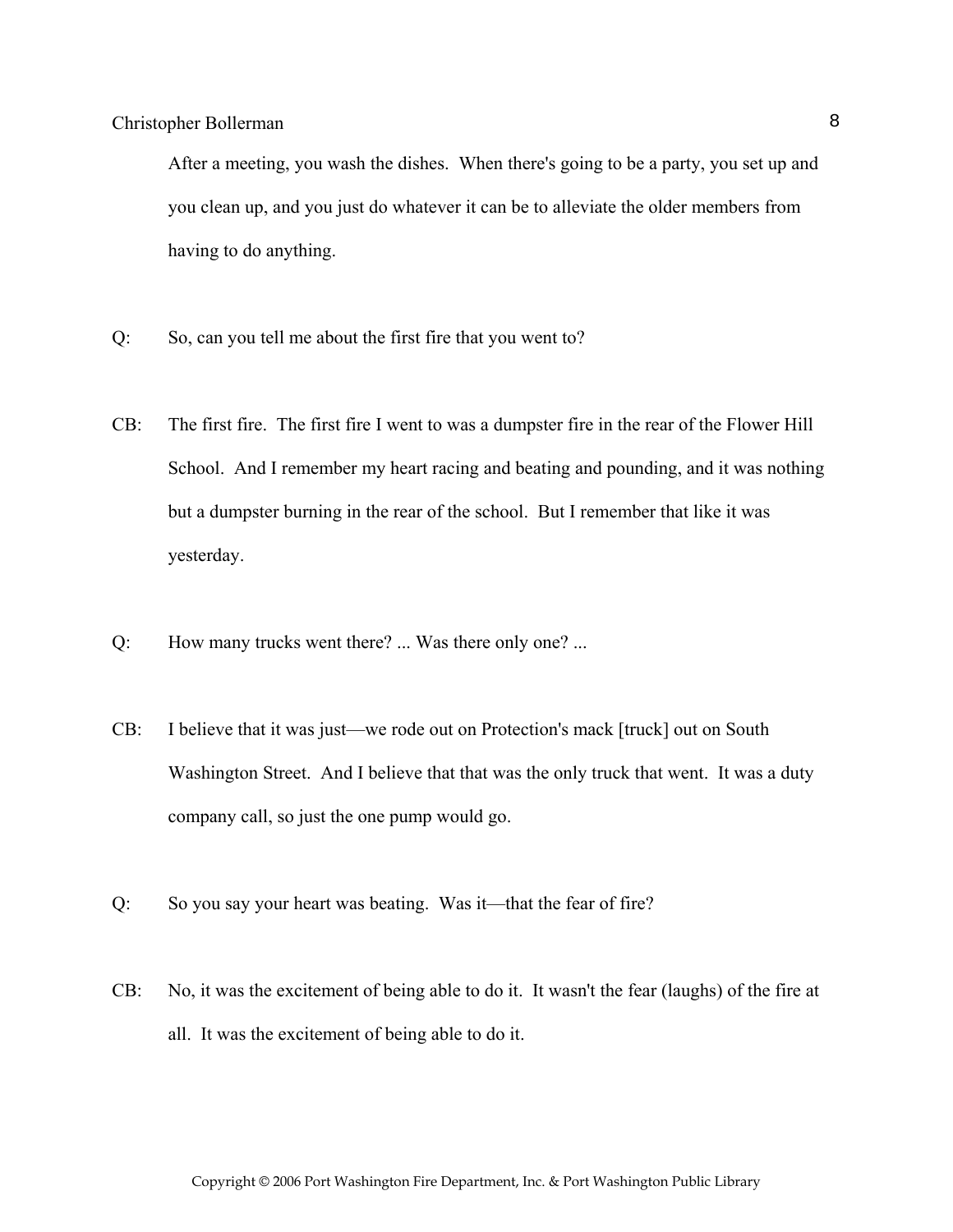- Q: But how do you overcome the fear of fire? It seems so instinctual to human beings.
- CB: Well, I would say that if anybody could tell you that they're not afraid of fire, then I don't want them under my command. It's one of the most deadly things there are. That and gun play, there's nothing more dangerous. And no one should be afraid of it. I'm terrified of fire. It puts a knot in my stomach every time I go to a real, legitimate call now. Especially being responsible for three hundred people. You have to respect it; you have to make sure that you are trained by people that are competent. And you have to and the only way you can find that out is by listening to some guys, but then trusting the people that you're with. And never overcome the fear, but respect it and just learn how to handle it and know when enough is enough.
- Q: By "enough is enough," what do you mean?
- CB: When it's time to leave. And I've learned so many things from so many people in the Fire Department, and one of them is Larry Hatton. He's a retired Battalion Chief from the New York City Fire Department. And Larry taught me the term—amongst many things—risk versus gain. And many times our risk is too high for the gain that we'll have. So, I wish I had learned that younger in the fire service, but, you know, that's my motto now is, you know, you have to weigh the risk and the gain, and that's what everybody should be taught when they're in a probie. But once you have too much risk for what you're going to gain, then you just have to leave.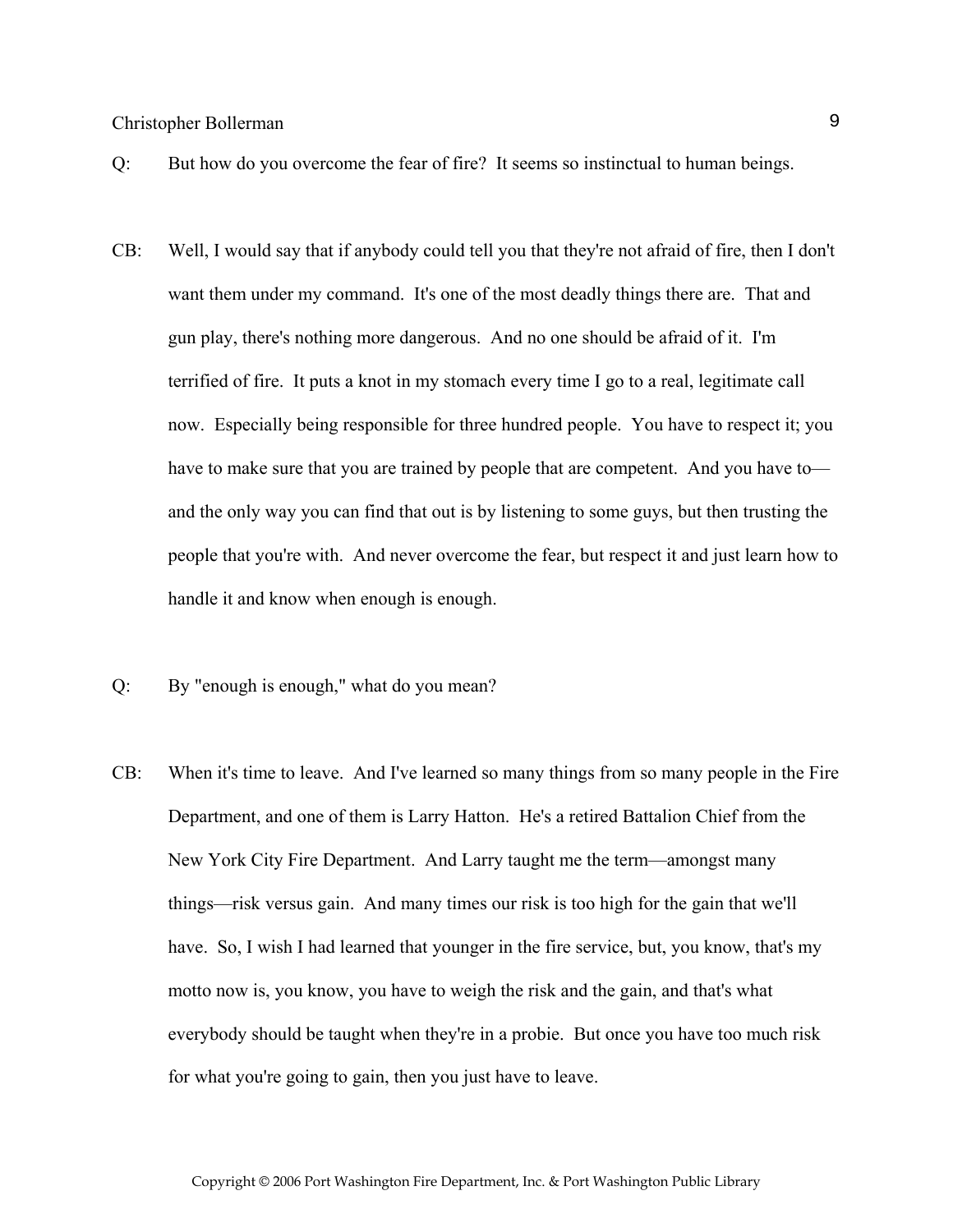Q: Well, can you think of an incident where this became an issue?

CB: Yes. Recently, in early spring, we had a reported automatic fire alarm at a house in Sands Point on Soundview Lane. We go to six hundred of them a year. Most of the time it's malfunction or set off by the cleaning company, or set off by the workers in the house, or somebody burned toast. They're nothing. And it was late in the night, early in the morning. I think it was about twelve o'clock, twelve-fifteen. I was already in bed, and I pull up and the house is roaring. It's burning unbelievably. And there's cars in the driveway, you know, and the house is locked up tight as a drum. Sands Point Police are a wonderful police department. Their residents can call them and tell them, "We're going out," so they get put on the, quote-unquote, the vacant list. I called the Sands Point Police. "Are these people on the vacant list?" And they said, "We don't know. They didn't call us." But we had to, at that point, assume that the home was occupied by a family, because we had been there two or three times for faulty fire alarms in the past. So I know that there's two small children in the house, and I know there's a husband and a wife. And I had met—on January 1st, we met them for a call in their house. The whole Department did. The guy was very cordial to us. So I knew that I would have to risk all to try the gain of saving their lives. So, my two Assistant Chiefs are fantastic firefighters, and they took the men in, and they went into the house. And we had a limited water supply in the beginning, and they started searching for the occupants. And then I got a phone call, a radio transmission from the Sands Point Police that the family was indeed in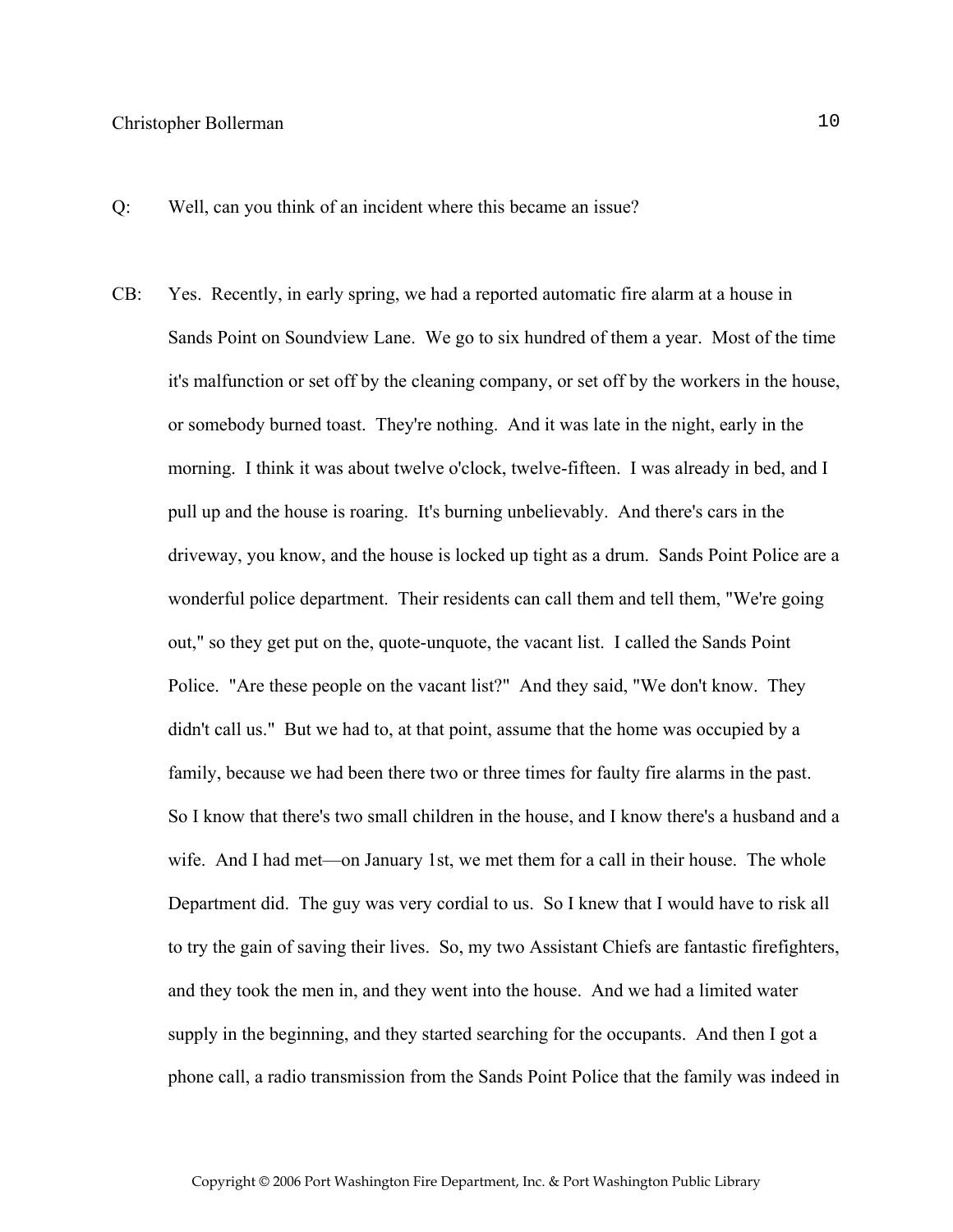Las Vegas on vacation. That was confirmed by the father of them, who was a Sands Point resident also. So, at that point, I had my twenty guys deployed inside the building. I had a tremendous amount of risk, you know. And two of them are two of my best friends, you know. And what am I going to gain but a shell of a house? So I withdrew my men at that point, and we went to an ex—-what we call an external operation. And we sprayed water from a tower ladder, knocked the fire down, and then we went in. But when it was out of control then, it wasn't worth, you know, risking the men's lives.

- Q: Have you ever made a rescue of people who still were in a burning building?
- CB: No, I have not rescued anyone that was in a burning building. Thank God (laughs).
- Q: Were you ever called to a fire where not enough firefighters showed up?
- CB: We've never had the problem in Port Washington where not enough firefighters have come. What we do sometimes, we're very shorthanded, I prefer to say, and at that point we have to rely on Manhasset-Lakeville, Plandome, and Roslyn Fire Departments to respond. So we do—we call that mutual aid. But we have very, very brave men and women in Port Washington, and they're willing to risk all. And it takes a command to hold them back, but they're willing to risk all. And if we're running shorthanded sometimes, we do whatever we can to save the home and people.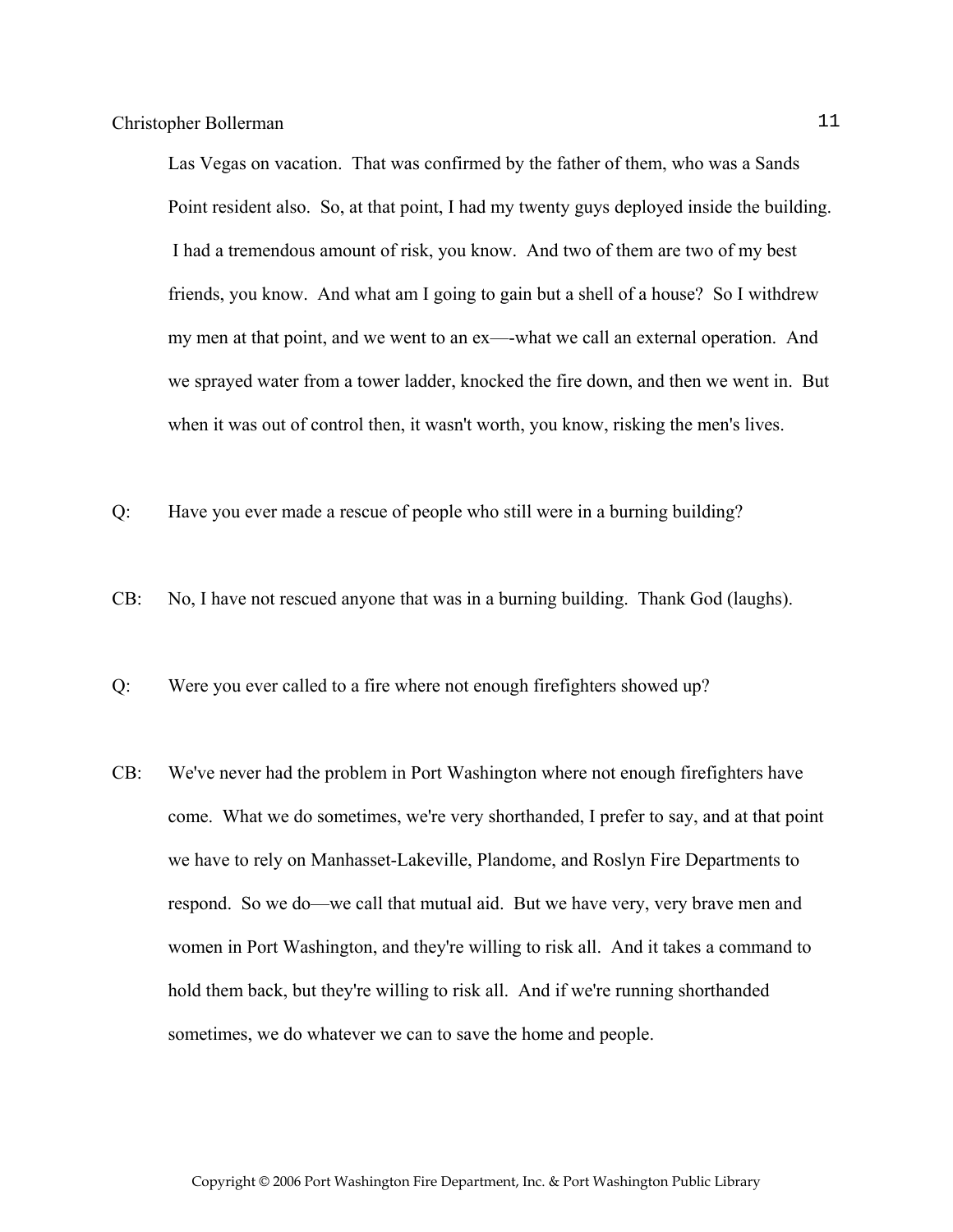- Q: Have you ever saved possessions from a burning building where people asked you to save photos or some special items?
- CB: Yes. One of the things I pride myself on is I like to get a salvage operation going during the actual suppression of the fire. We carry tarps on our trucks, and we carry plastic. And we like to get in, and if we have a second floor fire, we like to cover everything on the first floor. When I was a young boy, my aunt's home—my Aunt Mary's home burned down in Glen Cove. And the only thing she was upset about is her wedding album and all the photos and Social Security cards. Everything burned up, and that's irreplaceable. And then, before I was a Chief Officer, we had a terrible fire on Sandy Hollow Road at the Doyles' house—good friends of mine. The whole second floor burned. And as we were advancing up the stairwell, I remember all the pictures—they're from Ireland—there's old pictures from Ireland and everything. Black and white photos, old ones, and I remember yelling to one of the guys, "Just get the photos and get rid of them." And the guys were able to save all their pictures, you know, before the water started coming down. Because the fire didn't make it to the first floor, but all the water damage would have ruined their photos.
- Q: Do you have a special nickname in the Department?
- CB: Yes (laughs), I do.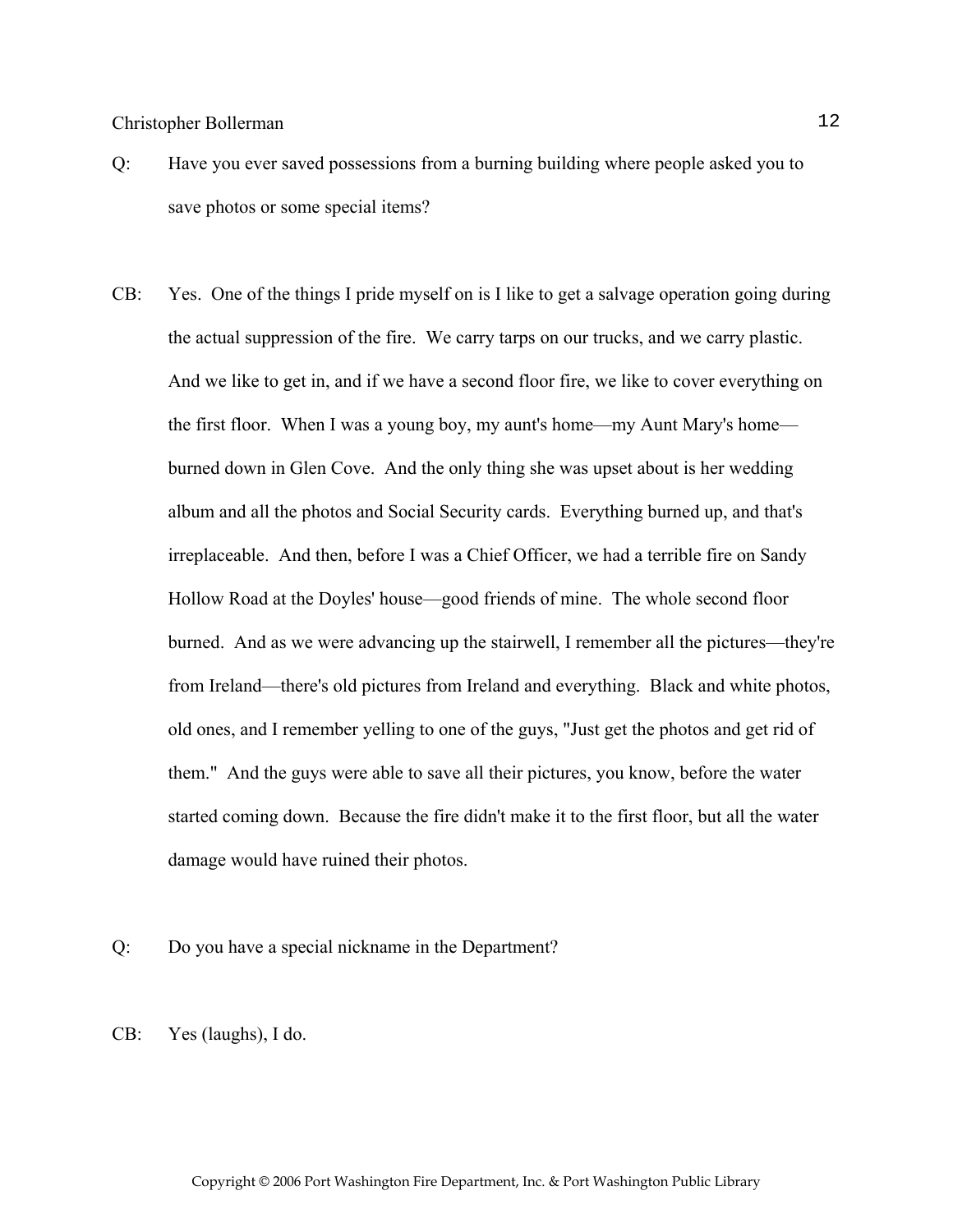- Q: Can you share that?
- CB: Everybody in the Fire Department calls me "Chubby."
- Q: When did they start calling you that?
- CB: There was a good friend of mine in the Fire Department with me in '86 and '87, named Mario Masi. And Mario and I hung out together through high school, with Anthony Avazis. And the two of them started calling me "Chubby" in about the eleventh grade.
- Q: There's kind of a tradition in the Fire Department, isn't there, to call people nicknames by some physical characteristics?
- CB: (Laughs) Yes.
- Q: So, I mean, that's a common thing, right?
- CB: Yes, that's a very common thing.
- Q: Right. Yes, yes. So how did you feel about having the nickname?
- CB: It didn't really bother me, and it stuck, and now pretty much everybody, that's what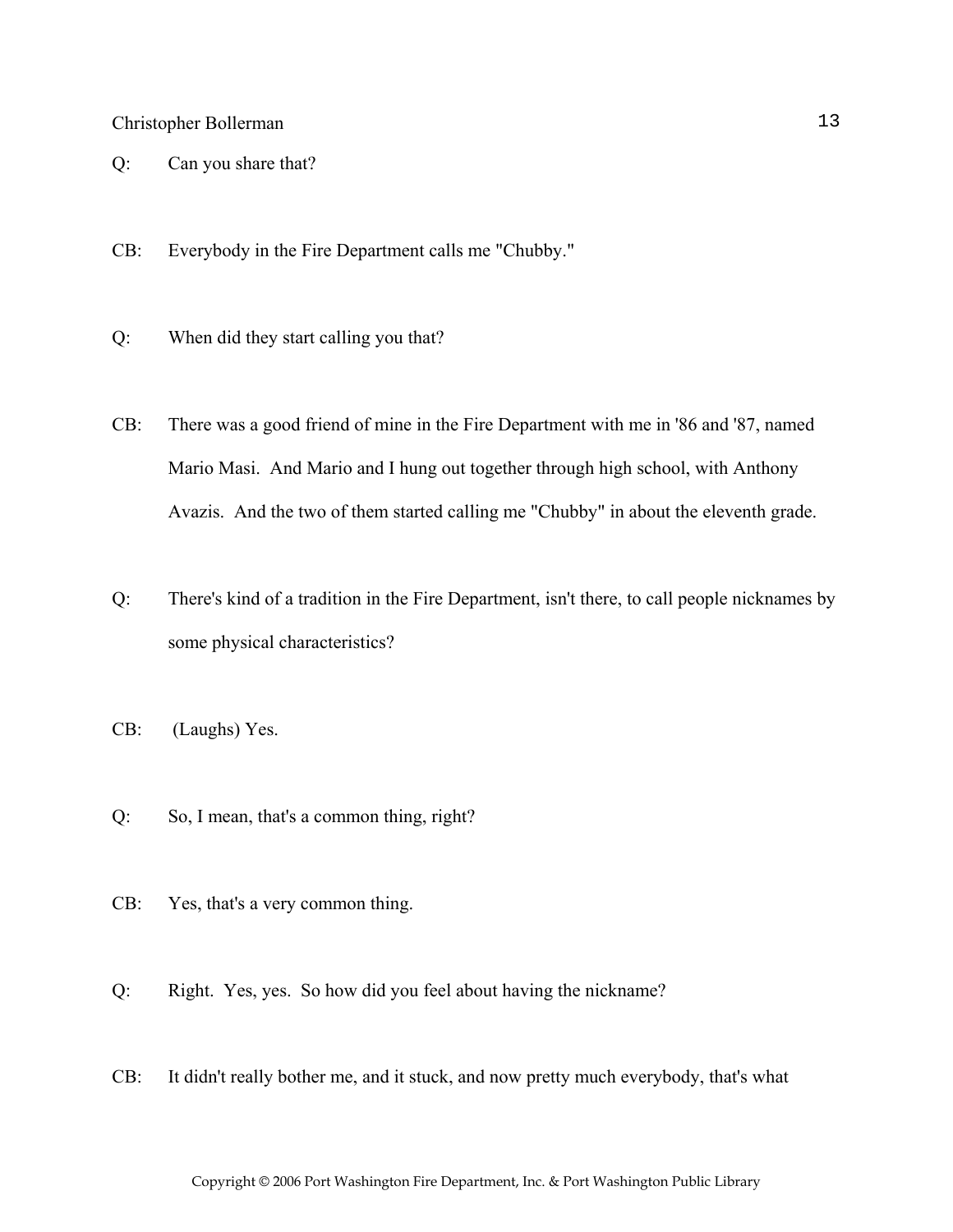everybody calls me at home and at work, except for my wife. And sometimes even my daughter calls me "Chubby," a little, you know, just to get me going sometimes.

- Q: How many children do you have?
- CB: I have two.
- Q: How old are they?
- CB: My daughter just turned five, and my son will be eight.
- Q: And you started having special assignments in the Fire Department fairly early. The first one was being Assistant Secretary of Atlantic?
- CB: No, I was elected first as Assistant Engineer.
- Q: Oh, so what—can you tell me about what that involved?
- CB: Assistant Engineer is just somebody that works—is supposed to work extremely hard for the Engineer of the company. Your job is to, whatever he needs done on the fire truck clean it, wash it, fuel it, fix the saw, get the saw fixed, clean the axe. You know, take the ladders out and make sure they work. You're just a workhorse, or at least you're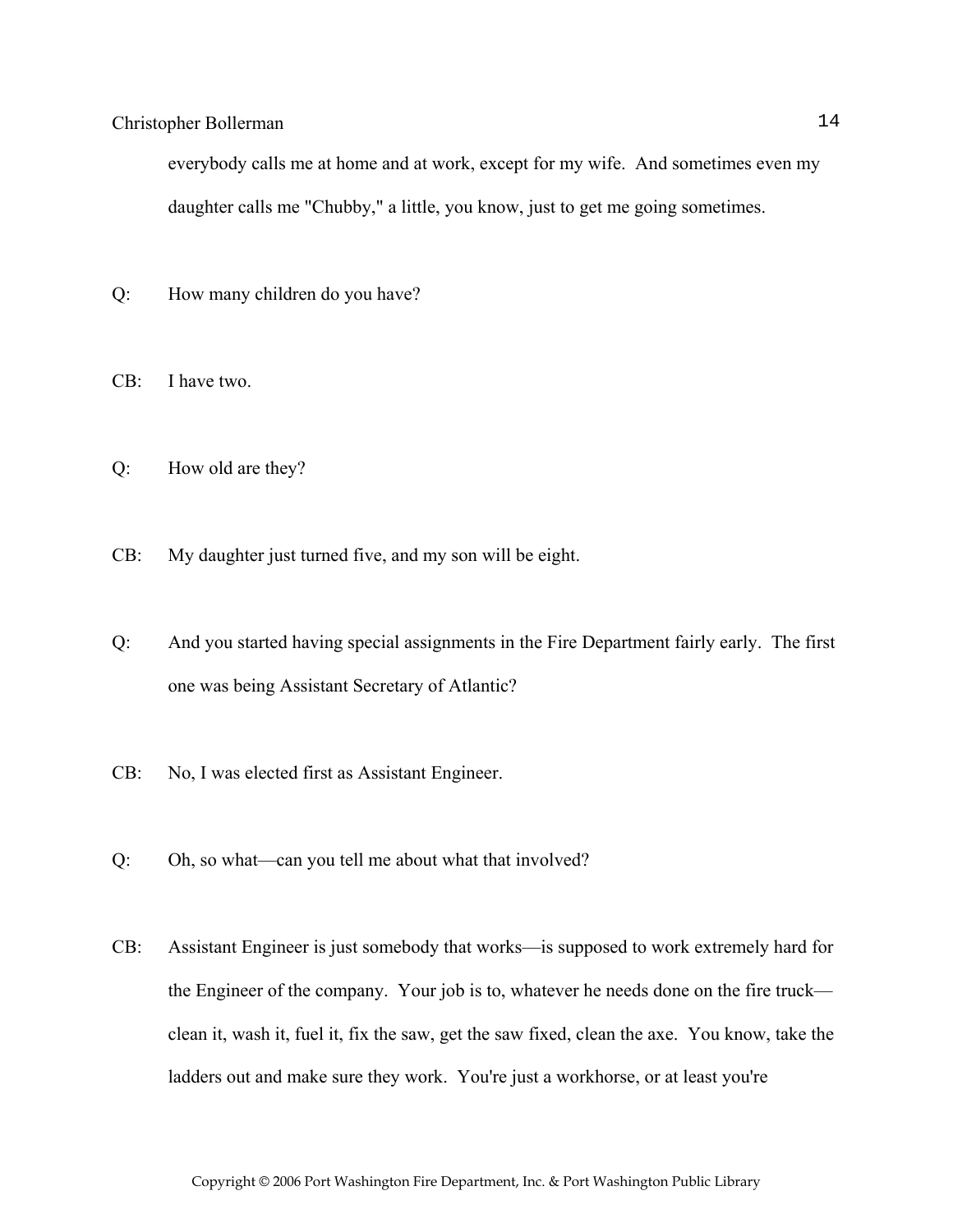supposed to be the workhorse of the company. Three of the most active guys, they just want to keep everything running right for the Engineer of the company. You work directly for one particular person.

Q: So you did that as Second Engineer—no, Assistant Engineer, and then Full Engineer, right?

CB: I was ...

- Q: So what does the Full Engineer do?
- CB: Okay, the Full Engineer has a responsibility, I believe it's in all four companies, their job title is quite clear. They have responsibility of all of the vehicles of the company. And they have to make sure that everything is running right. They report to the Captain of the company to make sure everything is right, and the Captain reports to the Chief that all his vehicles are in working order or if one of them's broken. And, you know, they have to have a little bit of a mechanical knowledge, I guess, although I can't fix anything with a motor. But you have to know the equipment inside and out. Now, we have portable pumps, and we have power saws, and we have hydraulic ladder systems. So you have to just know how it works and be able to call a mechanic and get it fixed immediately and understand that the most important thing is our equipment. And if the equipment doesn't work, you know, the firefighting—the fire department can't perform.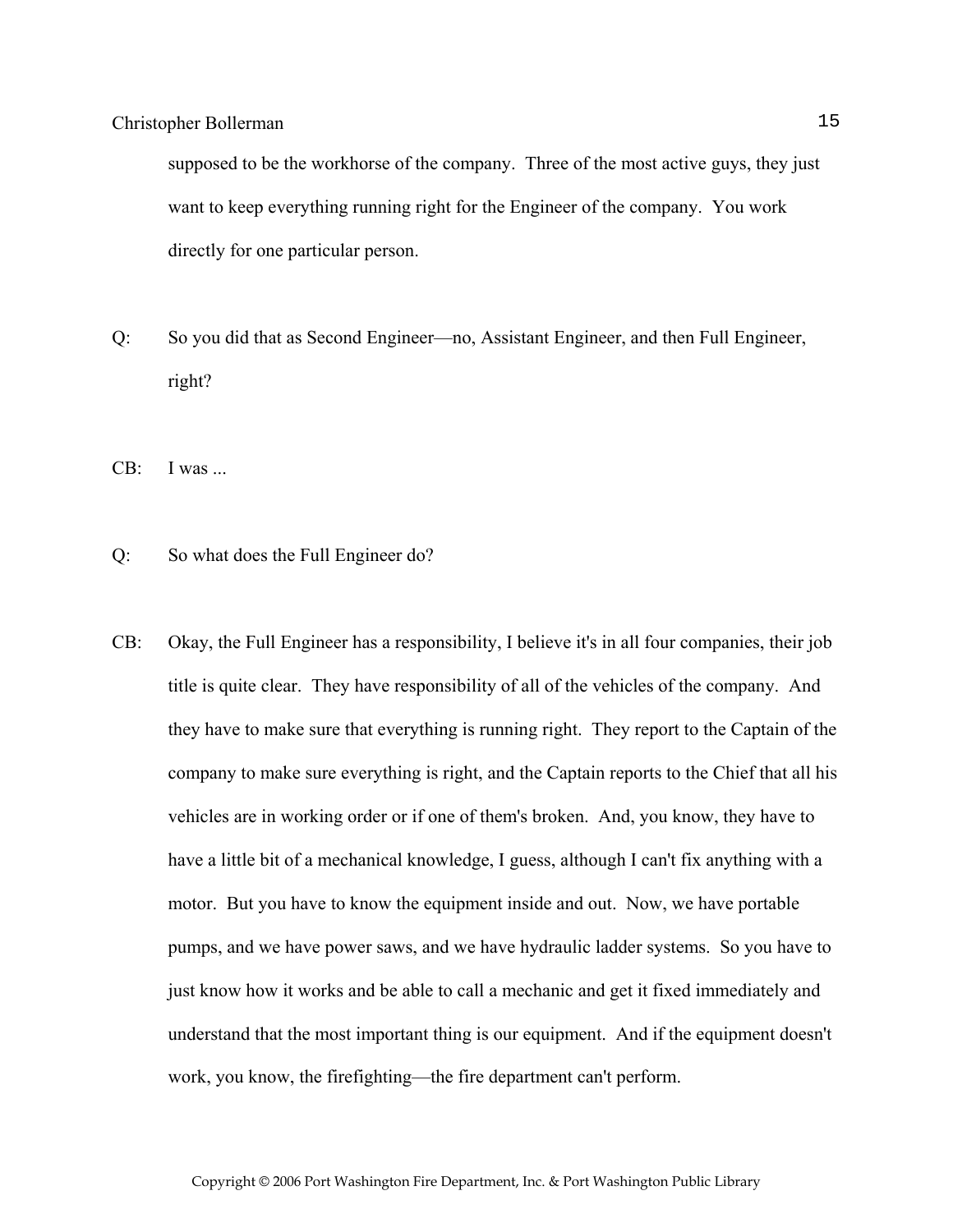- Q: What kinds of problems did you find with equipment over the years?
- CB: We always had the best, I feel. The Port Washington Fire Department has always had the best. And there really hasn't been any problems with equipment. The people in Port Washington are extremely lucky for the amount of equipment that there is here and the condition that it's in. It's absolutely phenomenal stuff. And I never really had a problem with it. When it was broken, it was—the mechanic, whoever, whatever company is responsible for fixing it was called. They picked it up in twenty-four hours, and they got it back. And if it wasn't repairable, a brand new one was delivered.
- Q: Were you responsible for deciding when something was fixable or when you would need something new?
- CB: As Engineer and Lieutenant and Captain, you are—when something isn't repairable, you would sit down and discuss it and then discuss the alternatives. If something new was on the market now, what was the updated version of this. And then you'd bring it back to your Board of Directors to get permission to buy it. That's, at least, how it works in the Atlantic Hook and Ladder Company. You don't just buy—in the Fire Department, nobody just buys anything. It really goes through a very rigorous checks and balances. I can speak for, you know, Atlantic Hook and Ladder and the Port Washington Fire Department, and then I'm sure it's like that in all the companies. Nobody just runs out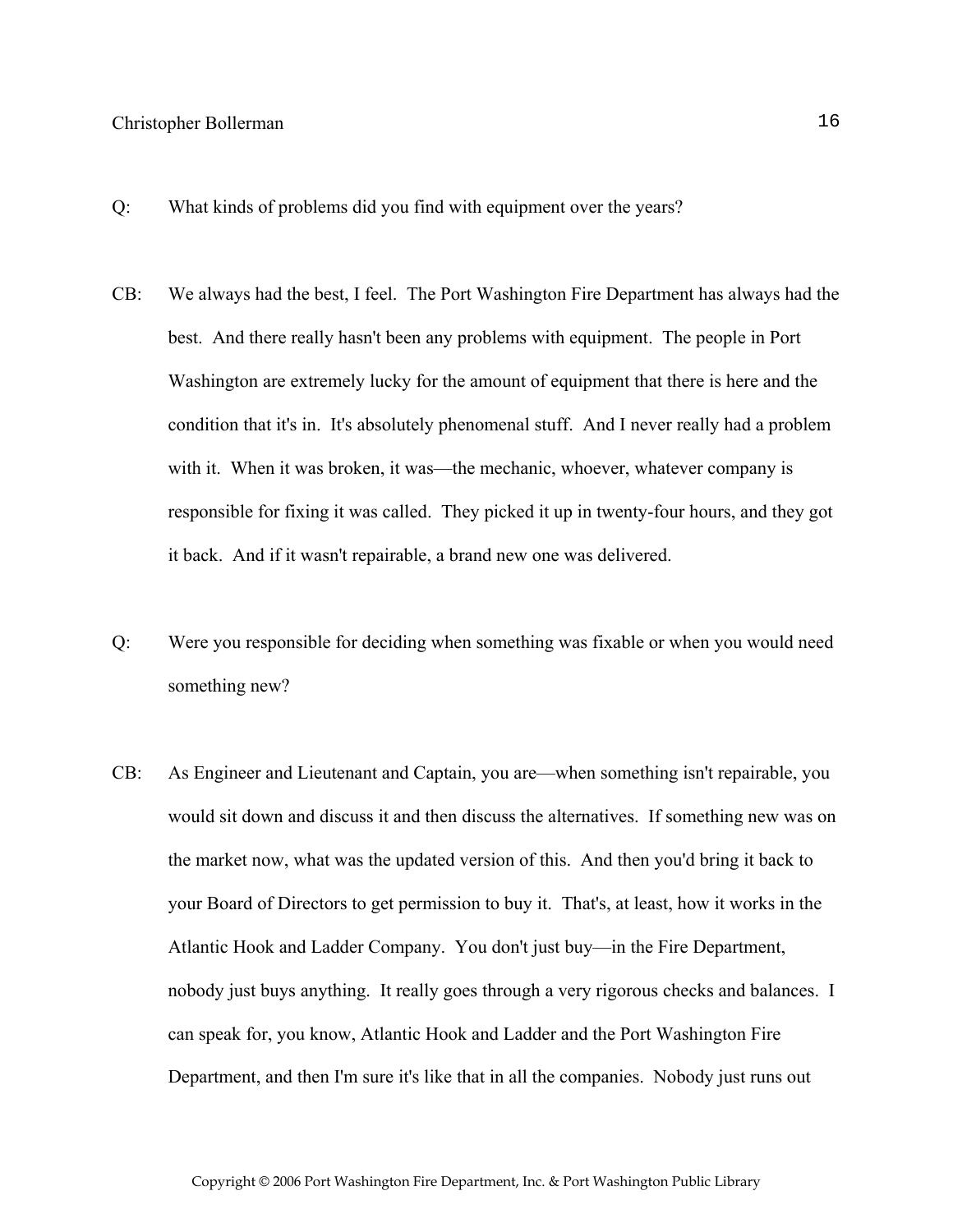and buys something. They have to go to the right people and get permission, and then the floor sometimes votes on it and things like that.

- Q: And then, what did you do as Secretary?
- CB: As Secretary, I handled the point system.
- Q: What is that?
- CB: The point system? Every company in the Fire Department mandates that their membership do something to remain a member. You have to participate. And as the Assistant Secretary of Atlantic Hook and Ladder Company, after I was done being Captain, I became the Assistant Secretary for a year. And my job was to just handle the attendance of the company at all the functions that there are. And that was—that was all my job was is to handle—all my job was, was just to handle the attendance. And it's quite a bit of work. I understand now that some of the companies have up to three and four people doing their attendance.
- Q: About how many people are in Atlantic?
- CB: Atlantic can have a hundred members. I believe we're down to the low eighties right now.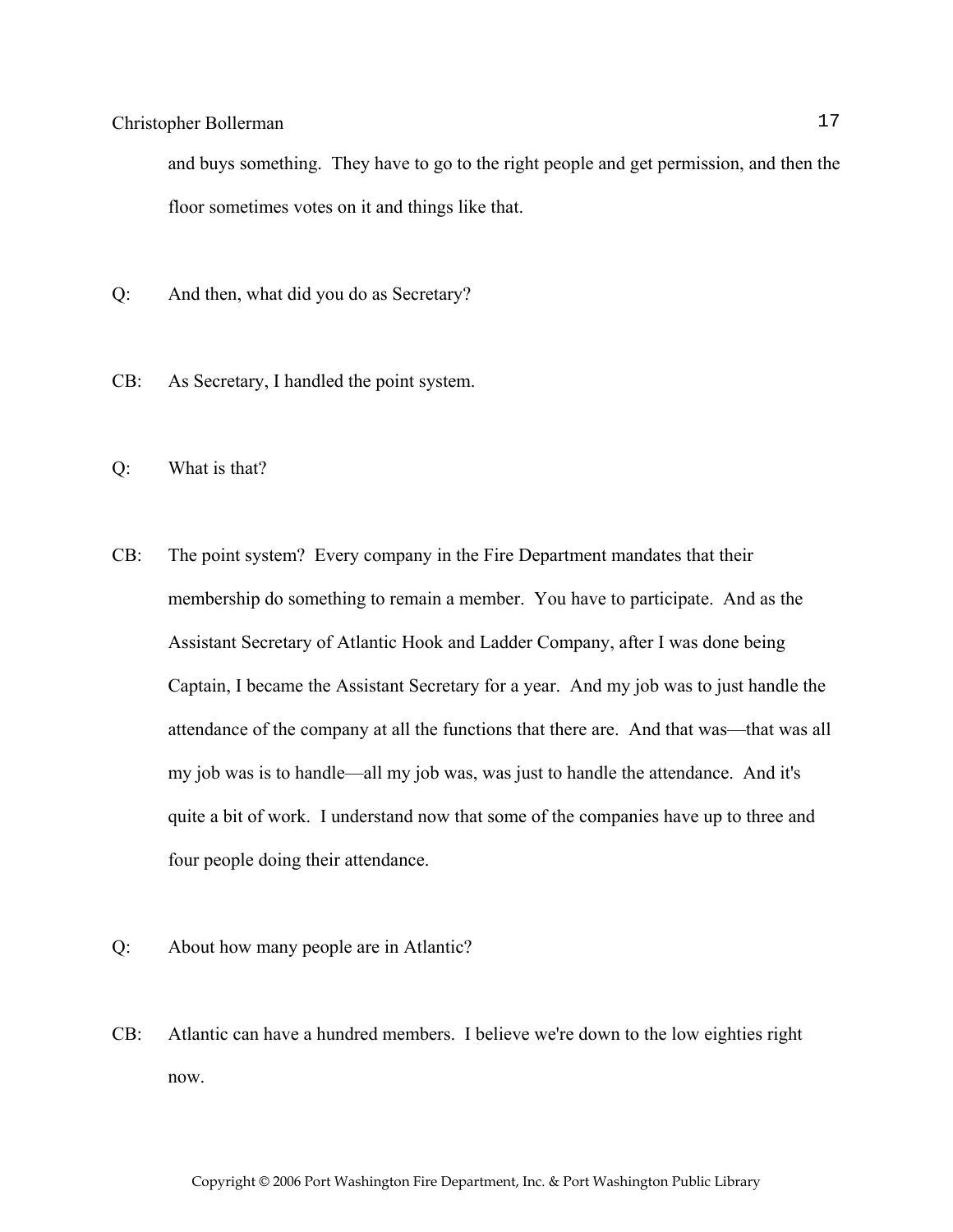Q: And is that about the number it has been over the years that you've been in the Department?

CB: Yes, yes. It's always been in the eighties, since I was a member of the Fire Department.

- Q: Okay, so then what about the First and Second Lieutenant? What are—were your responsibilities in those jobs?
- CB: The responsibilities of the First and Second Lieutenant are to serve the Captain of the company. And serve the membership of the company and lead them at any type of a function from a fire to a parade. You have to—you have to lead the company. And that's, I think the by-law definition of the first Lieutenant is to aid the Captain in the execution of his duties. And that's it, and then, but you have to have—you have to maintain a very high fire attendance ratio. And you should be competent in your firefighting skills.
- Q: How high a fire attendance ratio? You mean of all the fires ...
- CB: If there—when I was Captain and Lieutenant, we were running about six hundred calls a year in Atlantic Hook and Ladder. You should probably go to at least three hundred of them. At least fifty percent.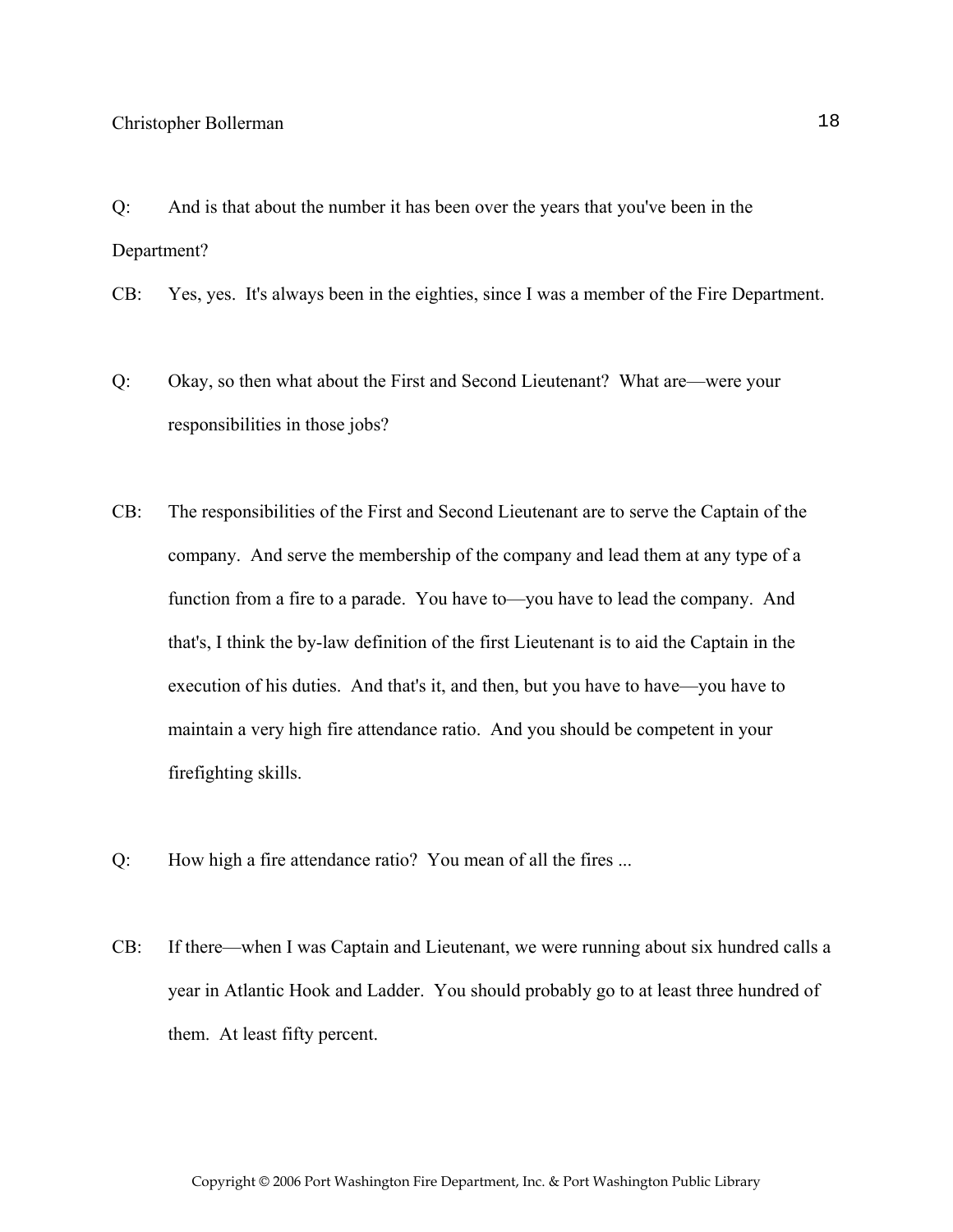- Q: And then you say "to serve the Captain." Well, what specifically would you do to serve the Captain?
- CB: If the Captain had to do a project, make sure all the attendance records are put in order chronologically. The man doesn't have time to do that. You just—you should go and ask him "Did you want me to do it?" But he could tell you, "You handle this." The Captain might decide he wants all the Scott Packs accounted for and serial numbers put into a new computer database. He would give that to a Lieutenant. The membership files. He might want to update them on the computer. Those are things I really handled a lot as a Lieutenant. We updated everything. We switched everything, with the help of Ira Chudd. We switched all of our paper files over to the computers, and I sat and entered every single member of the company ever, that there ever was, into this old Fox Pro program, so we would know what was going on with them.
- Q: When did you do that?
- CB: Oh, that was, I guess, like 1991, 1992.
- Q: And so how has the operation of the Fire Department changed now that you're computerized?
- CB: It's—the Fire Department has changed unbelievably, being computerized. We're able to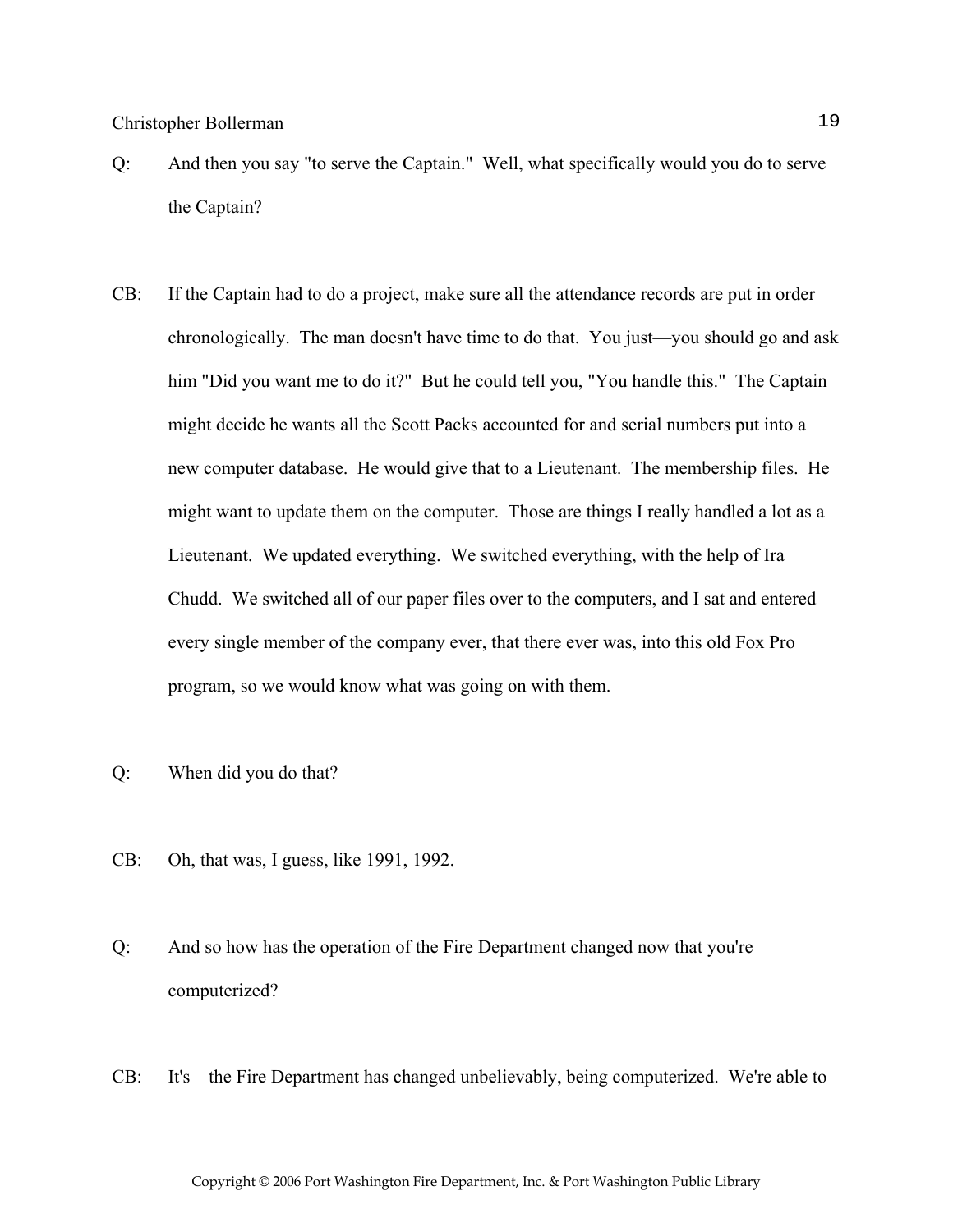get better dispatch information. We're able to get information on a member at a moment's notice. We're able to get information out to members.

- Q: Well, like what kind of dispatch information? Now, how would you actually use the computer information?
- CB: We hire a service right now, who we call it pre-planning. The gentleman goes around and—goes to every business in town, every school, every church, and he's drawn them out on paper for us. He's listed all the different hazards. Listed the life hazards. The time of the life hazards. In the case of the churches, he tells us where the Bible is kept, where the Torah is kept. In the marinas, he tells us where they store gasoline, where the office files are, everything important about any address in Port Washington. It's an ongoing project. It's not completely finished yet, but it's ongoing, and once it's done they'll just start all over again. But what we're able to do with that is we are able to put that information into a central database at our fire headquarters. And when there's an alarm, they—we're able to print out a, we call them a "run ticket" at the firehouse. And it lists right on it what the hazards are, who the owner of the place is. So we're able to go there with more information than just knowing we're going to 123 Main Street. We're able to know that 123 Main Street is owned by this guy or that girl, that there's somebody sleeping in the basement, that there's gasoline stored on the first floor, that the roof is unusable—you'll fall through it. Things like that, we're able to get like right before we leave the firehouse, we're able to know that.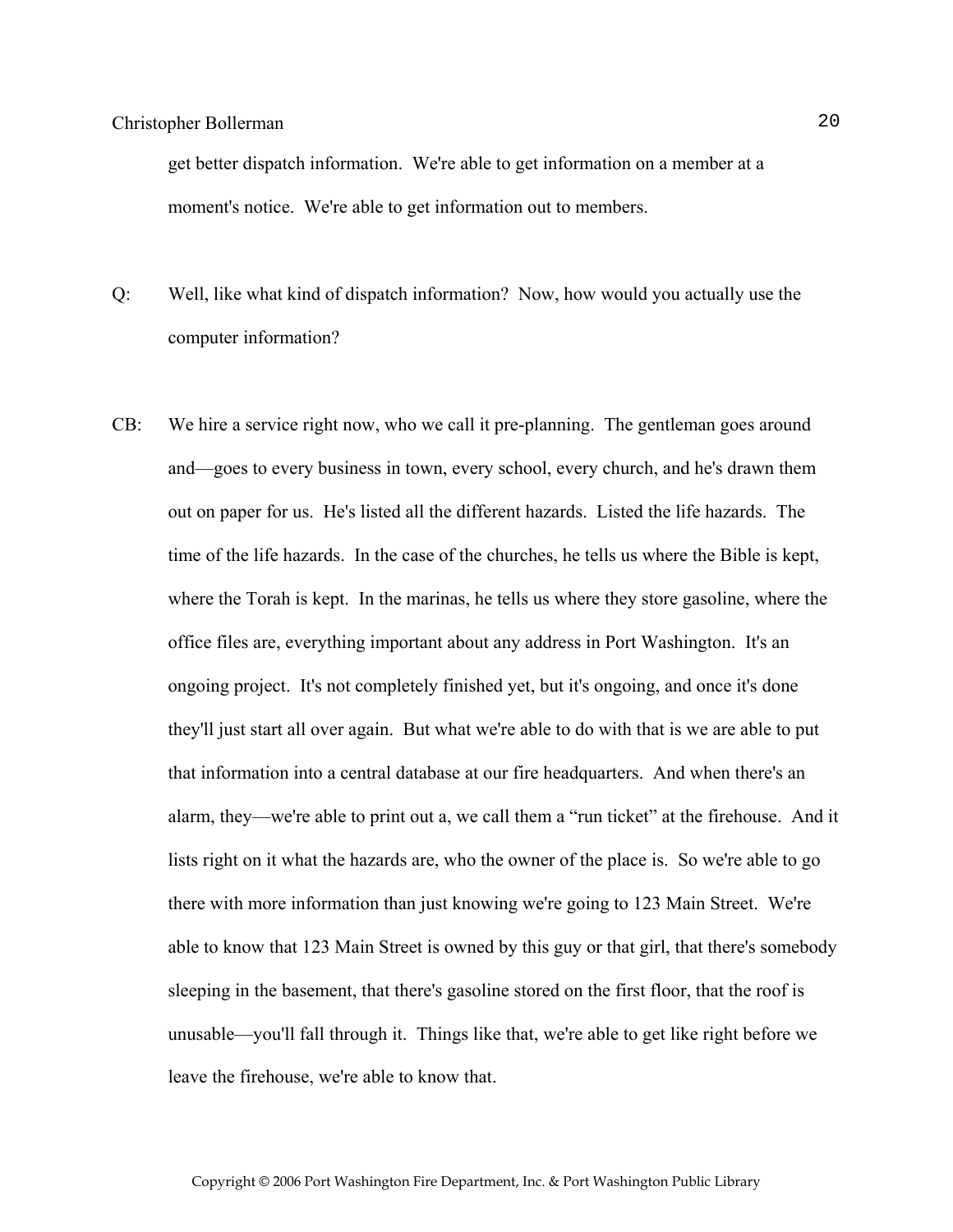- Q: And then, in terms of being able to contact your firefighting force, does the computer help with that, too?
- CB: Yes, it does. It's a—well, I'm going to be very bold and say it's a brainchild of mine.
- Q: Good.
- CB: When I was an Assistant Chief of the Fire Department, we received several phone calls from residents of the community that were just sick and tired of the horns blowing and [the sirens. And, you know, I don't want to say they can pound salt, but that's—it's kind of](http://www.pwfdhistory.com/trans/bollermanc_trans/nday_980118_hw.pdf)  antiquated of notifying people that there's an emergency. However, it's fail safe. It's the only thing—sometimes our radios don't work. Sometimes our beepers now don't work. But the sirens are a radio signal from Mineola to an individual horn, and it sets it off. It works. Except when there's no power. That's the only time it doesn't work. But—so, the horns will be here for quite a while. At least 'til the end of my administration. But a gentleman grabbed me, and he was obviously quite intelligent, and he said, "There's so much technology available, why can't you have an alphanumeric beeper that tells you where the fire is?" And I said, "There's got to be a reason we can't, but I don't—I'm not going to accept it." So I lobbied quite a few politicians with the help of Craig Johnson, a great legislator that we have here in Port Washington, who put a little pressure in Nassau County. My friend, David Pfister, and I—I think we've revolutionized the Port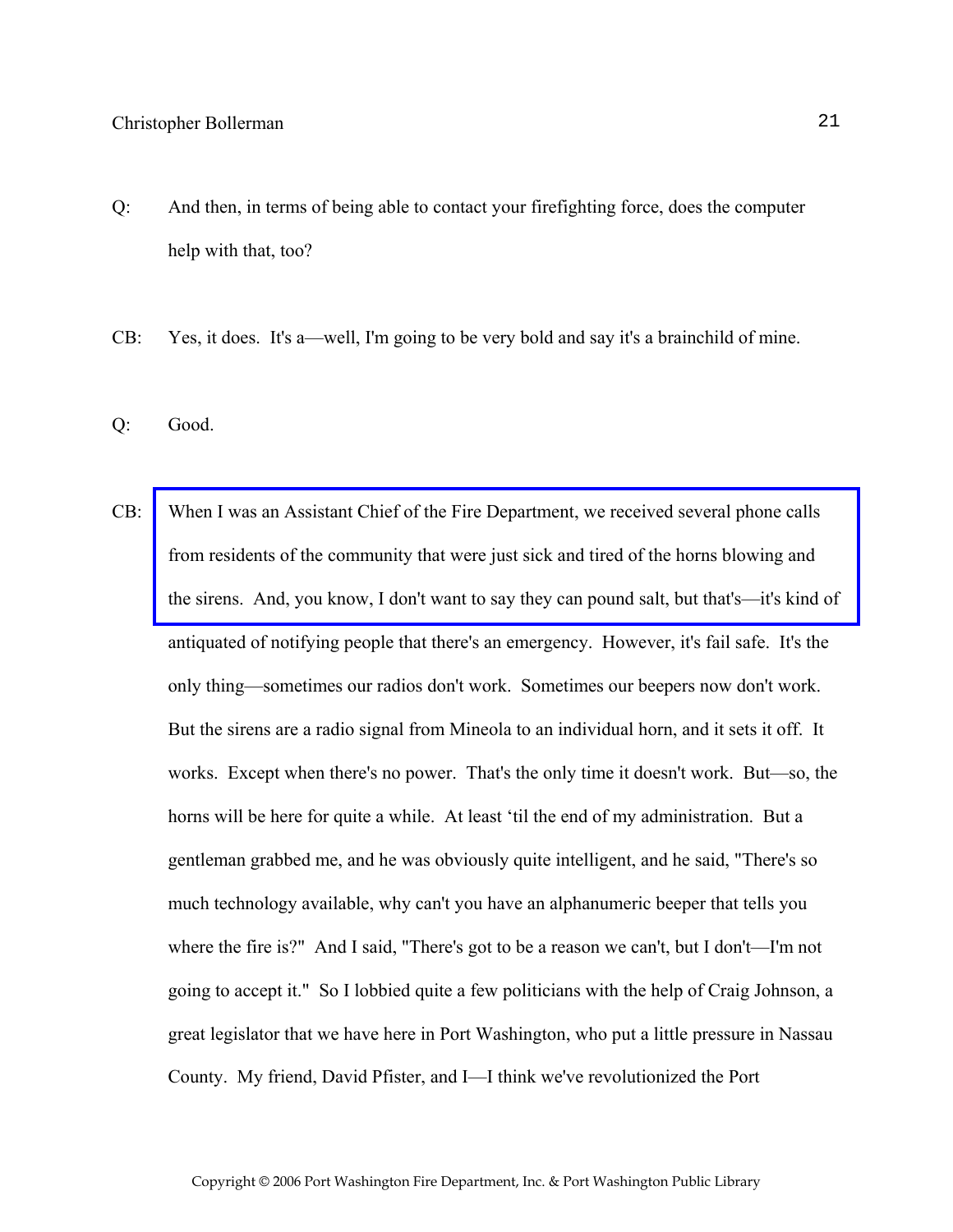Washington Fire Department, and we came up with this computer aided dispatching system, available in many communities that had their own dispatching that cost four and five hundred thousand dollars a year to maintain. We put it in our free Fire Com. And we hired the Alpine Software Company who makes the Red-Alert package, and they were making it for places that have their own independent dispatcher. Again, it would be too astronomical to hire for Port Washington. But we told them what we wanted to do, and we got Craig on board, and we got Tom DiNapoli on board, and they called people to say that we have the right idea. And I remember speaking with Richard McCabe—God rest his soul—and Geoff Cole and Jane Weiss. Geoff was the Chief then. And they told me "You've got a go on it." And they gave me ten thousand dollars seed money in the first year. And we didn't spend it. And then the next year's budget came up. I said, "Guys, I'm going to need another ten." They said, "But you didn't spend what you have already." I said, "It's going to cost a lot, but it's going to be a lot cheaper than having a dispatcher." And they gave me another ten. And then I spent about half of that. Then I spent ten thousand of the twenty I had, and today we get, we call it real-time dispatching information to all three hundred of our members on an alphanumeric beeper. It gets displayed on television screens in the firehouses. Run tickets print out, and we have a computerized—we have—just as if we have our own dispatcher in our office at Headquarters in the Chief's office. Every call that there ever is comes up, and all you have to do is mouse-click the call and you fill out the New York State Incident Report, and it's phenomenal. And it's so catchy that I believe it's up to ten departments are now using it Nassau County. And Chief Meade, if it wasn't for his help, who runs Fire Com,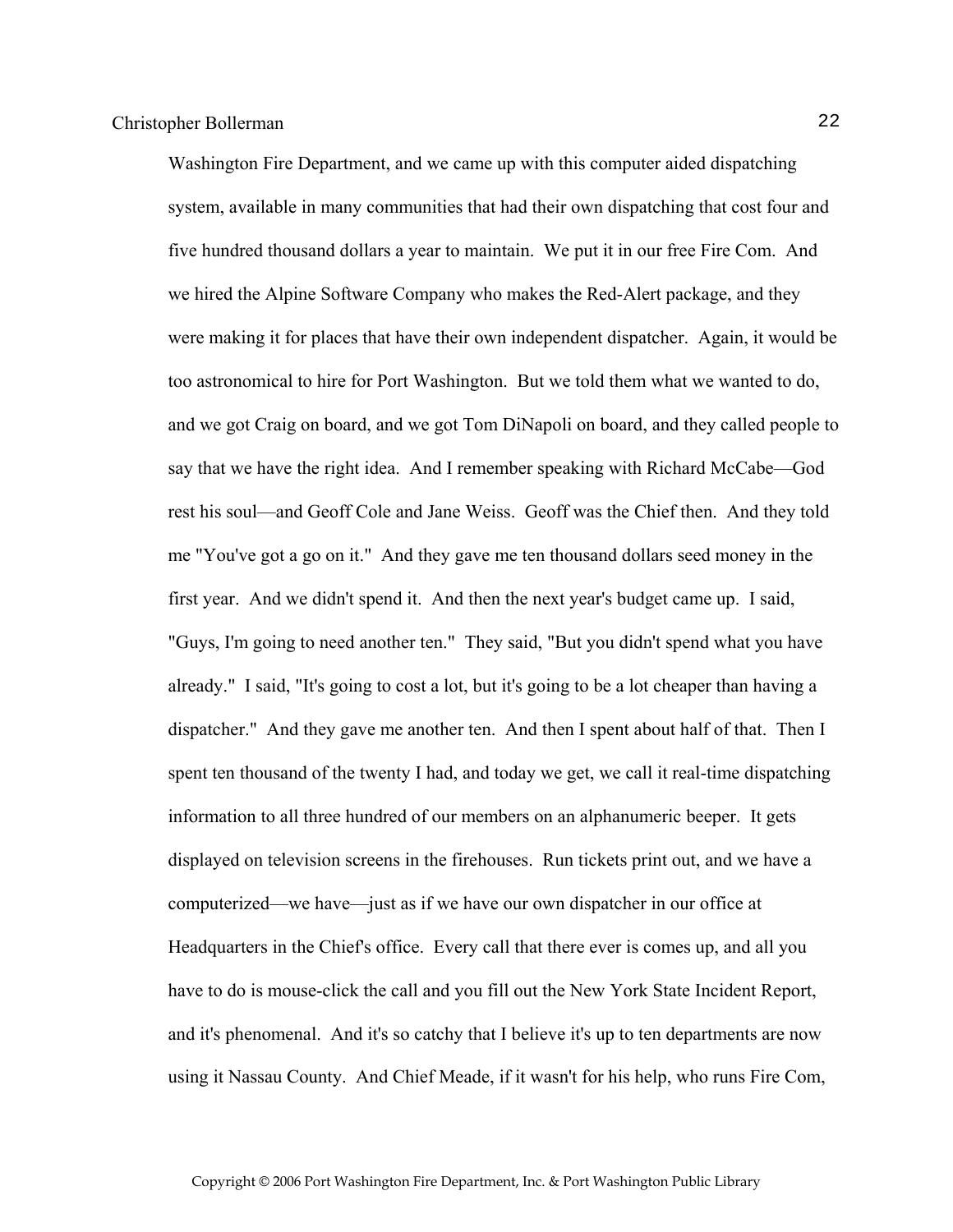again, it wouldn't have become a reality. And Paul Simon, another fellow Fire Com. I mean, these are all behind the scenes, because you're talking about the bureaucracy of Nassau County. We invaded their computer system, and it was not easy. And it's not the elected officials. It's the bureaucrats that don't leave through administration. "You can't come and use our computer. You can't ..." So Paul Simon wrote a program in simple it's just like print screen on the keyboard. The guy just press "shift, print screen," and he captures an image and sends it to a computer that Port Washington owns. And we had to write it out that way, too, that all he does: "Shift, print screen," and he sends this computer—captures the screen and sends it to a computer. Let Port Washington do whatever they want. Well, like I say, now it's up to almost ten departments are capturing their own screen, and then we strip it down and send whatever information we want via the internet to our main headquarters and then dispatch it. And if, right now, there was a call, within fifteen seconds of the dispatch or pressing "shift, print screen," I have it on my alphanumeric beeper, and it gives me cross streets and the nearest hydrants and who owns the home, and it's a phenomenal system. But I never thought I'd be able to see it come into action, but I guess I pounded the table enough and spent enough money and it's a—it's a reality now.

- Q: That's great. You mentioned Fire Com. What is Fire Com?
- CB: Fire Com is the Fire Communications Center of Nassau County. They're approximately fifty feet underground in Mineola. They say they can withstand a nuclear attack when it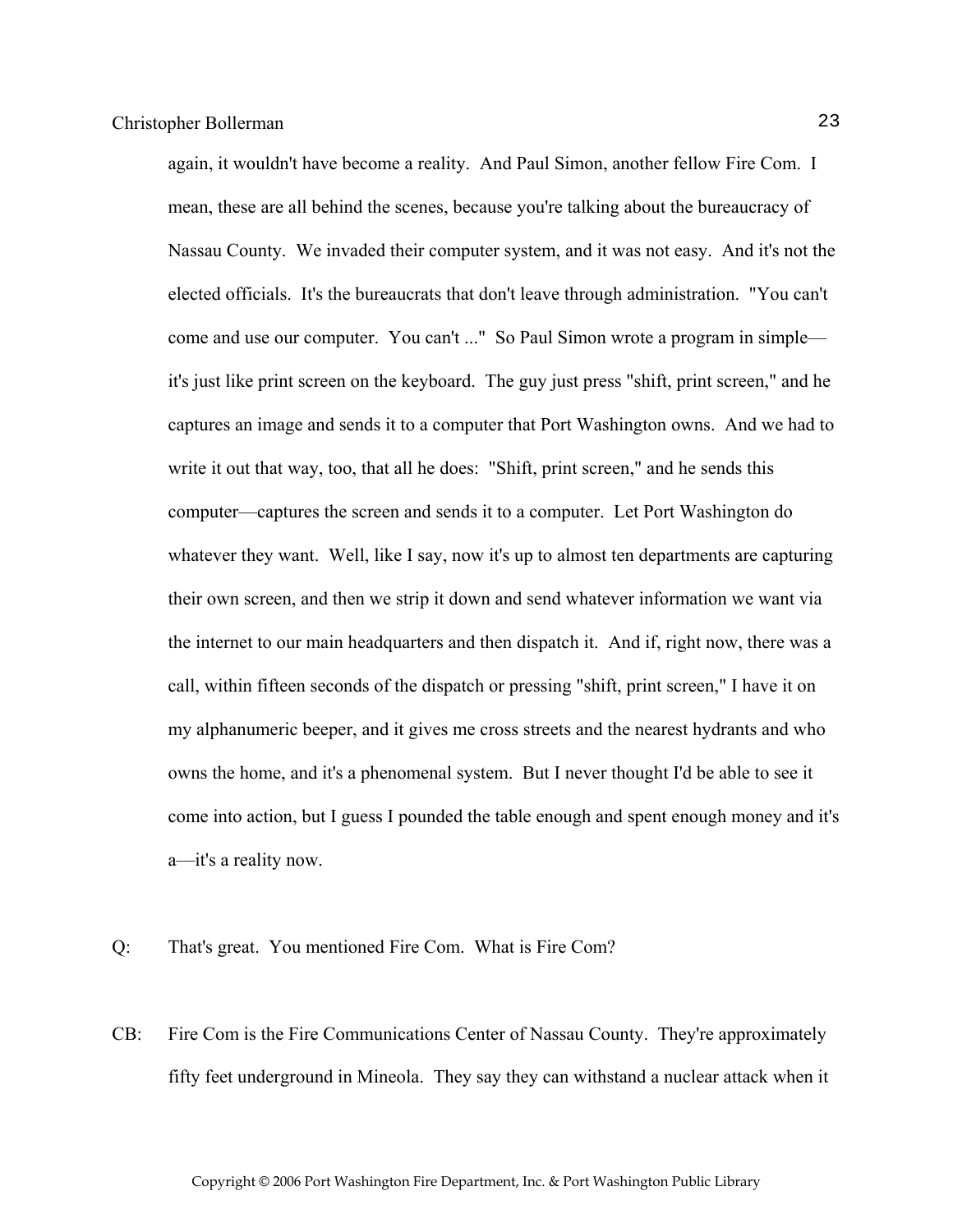was built, but now they're saying chemical and biological also. Because of the day and age in which we're in. And it's run by a fellow by the name of Chief Michael Meade. And he's a great friend of the fire service. And, I mean, Nassau County just didn't want to let us in, but we pounded on enough doors and called in enough favors.

- Q: What are some of the other things that you became most involved in as an officer?
- CB: As an officer. Well, after, you know, as Captain and below, as Lieutenant, then Captain and Engineer, my only responsibility and my only worry in the whole world was the Atlantic Hook and Ladder Company. I thought the sun rose and set on Carlton Avenue and Avenue A. I didn't realize that there was another world out there besides the Atlantic Hook and Ladder Company. But then, I dove into being Assistant Chief of the Fire Department. And I realized that the whole world out there, nobody in the public wants to know anything about Atlantic Hook and Ladder Company. They call the Chief of the Port Washington Fire Department, and I had a great one to learn from. I had Geoff Cole. Probably—and he's the best Chief the Port Washington Fire Department ever had. He's probably the best one there ever was in Nassau County, if not the State of New York. Businessman. Leader. Patriot. He's fantastic. And I was able to work two years under him as a Second Assistant Chief. And you just—you realize, as a Chief Officer, that the Port Washington Fire Department, everything has to function below it. Not just Atlantic Hook and Ladder Company. Protection Engine, Flower Hill Hose, Fire Medic Company. The police come into play, and that's three different police departments. And the Sewer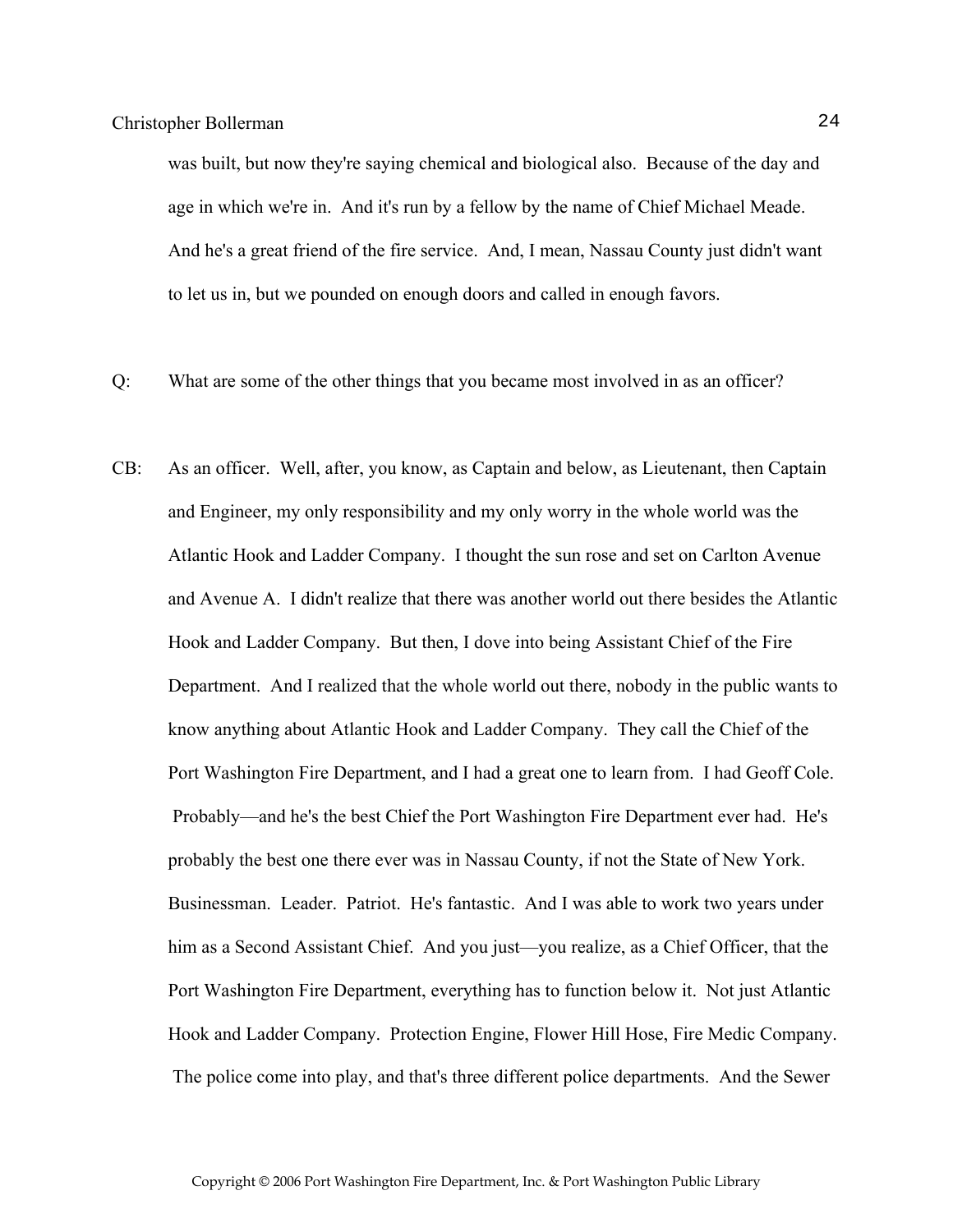Department, you need their help, and you need the help of the Water Department. So you become like an orchestra leader. And so that's where everything was. But you asked about one other thing.

- Q: Well, okay. Before we get back to that, what made Geoff Cole such a good Chief? What did you learn from him?
- CB: I learned that everything wasn't a catastrophe. That the fact that something just didn't happen right didn't mean that the operation overall didn't go well. I learned how to not yell at people in a meeting (laughs) environment, where, you know, I guess the word "immature"--- I think I quickly lost that under him. I learned that everything is important to everyone, but some things aren't as important to everyone as they are to each other. I learned the budgeting process of the Fire Department very thoroughly. That if you want a dollar, you have to explain why that dollar is needed and where it would be spent. And if you don't spend it, what are you going to do with it? You're not just going to spend it. You're going to save it for that item when you get more dollars for it. I just learned how to—you know, you had to make friends with all the politicians and it'll pay off in the long run. And ...
- Q: How do you make friends with them?
- CB: You help them. You don't get involved in their political campaigns. We are—that's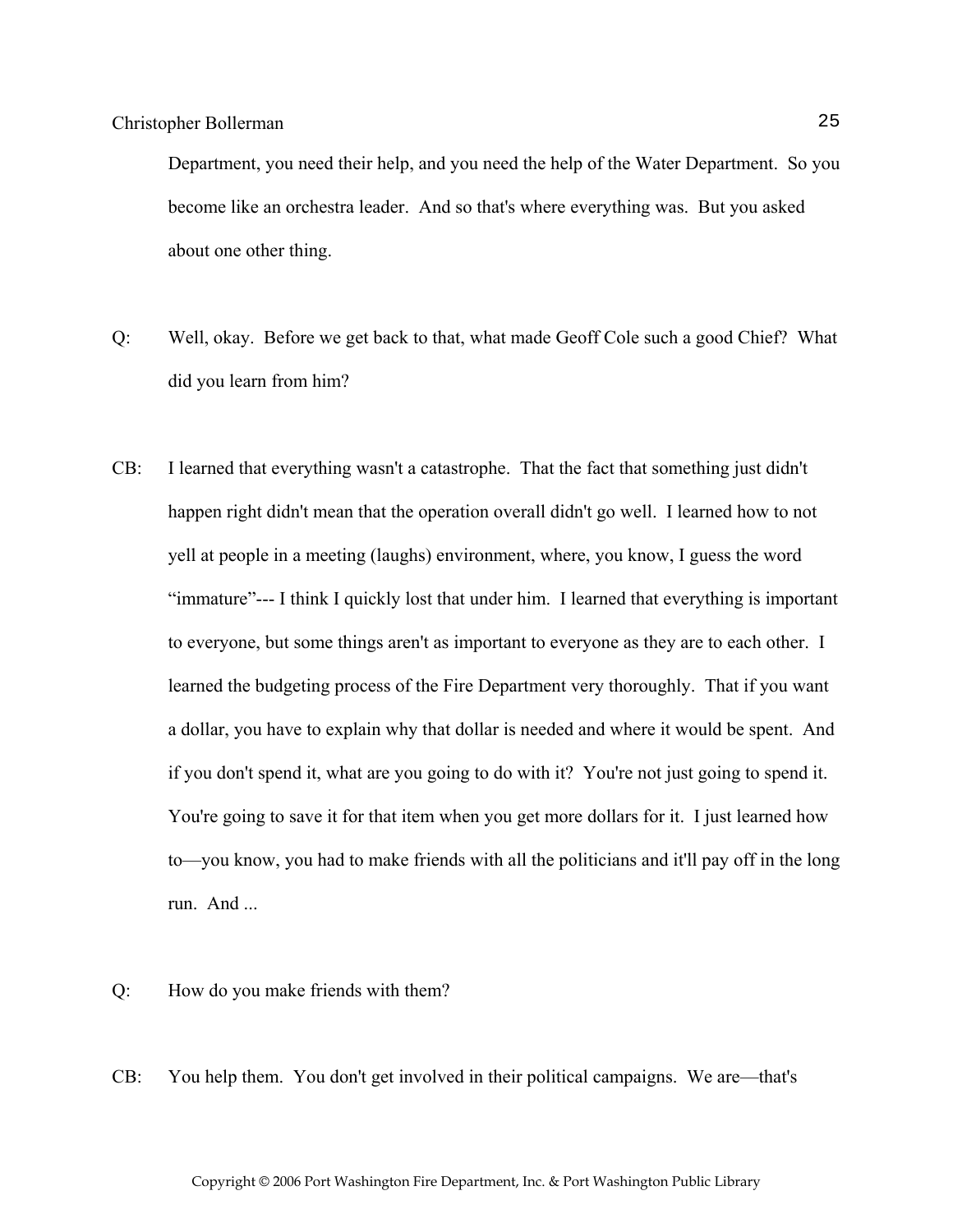another big thing that Geoiff taught me—we are not a political organization, the Port Washington Fire Department. We do not support, just say the school board. We do not support the library. We do not support a mayor of a village. We are neutral, and when anybody needs something that could pertain to the Fire Department, we help them. And then when we need something, hopefully they'll be there to help us. And that's paid off for me in my six years in the Chief's office, dramatically. But you have to offer—you have to offer your services. We have millions and millions of dollars of equipment that the taxpayers have paid for. Lots of people like to think that the Fire Department owns it, and it does. And it does. It is owned by the Fire Department. But if it wasn't for you paying your taxes, we wouldn't have that equipment. And we have a very low tax rate, but we have the best of everything. So, an example is just the other day, Chief [Charles] Lang called me and he asked me if we could fix the flag pole at the Bar Beach Park, because they wanted to lower the flag for President Reagan. I have the right to say no. But I have now gotten a phone call from the Commissioner of Parks thanking me. And all I did was ask one of my fellows to bring a ladder truck down there with ex-Chief Lang and fix the flag pole. And, you know, hopefully now when I need to have a picnic at that park, maybe we'll get a little special attention for the members. And it always pays off for the member. You can't look at it for me as Chris Bollerman; I have to look at it for the member: What is the member going to get out of something?

#### Q: Do you keep your pager on all the time? Or beeper?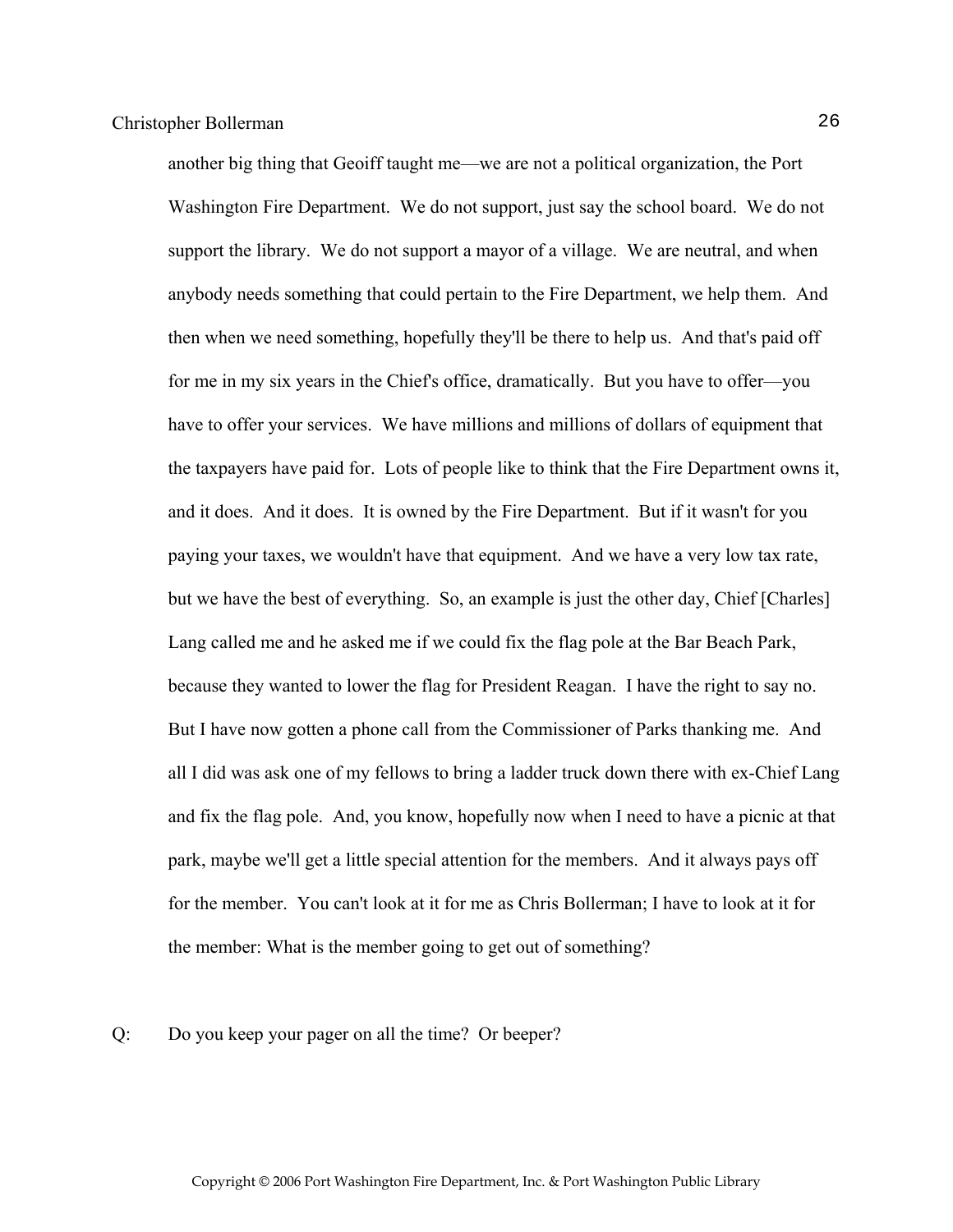- CB: As it just went off. Yes. I keep my Fire Department issued Nextel telephone and my Fire Department issued alphanumeric pager on twenty-four hours a day, seven days a week. The only time I don't have my Nextel phone on is when I interview somebody at my job. But I'm available to the membership 24/7, and that's the responsibility that I took on as Assistant Chief. But I'm here to serve them as well as the community. So when when they need to get in touch with me, I might yell and scream if it's over somebody's lost cat if it's two o'clock in the morning, but when somebody calls me, they should have a legitimate reason for needing me and I'm there to serve them and help them.
- Q: What's the Nextel phone?
- CB: The Nextel phone is just this new—Chief [Glen] Pedersen went out and got us direct connect telephones. You press a button, and it just, without dialing the telephone, it's just direct connect. Everybody when they listen to this is going to know exactly what it is, and it's probably going to be far surpassed by the time this is published (laughs).
- Q: And the pager that you said just went off. I didn't hear it go off. Is it a vibrator?
- CB: It's on vibrate, yes.
- Q: Oh.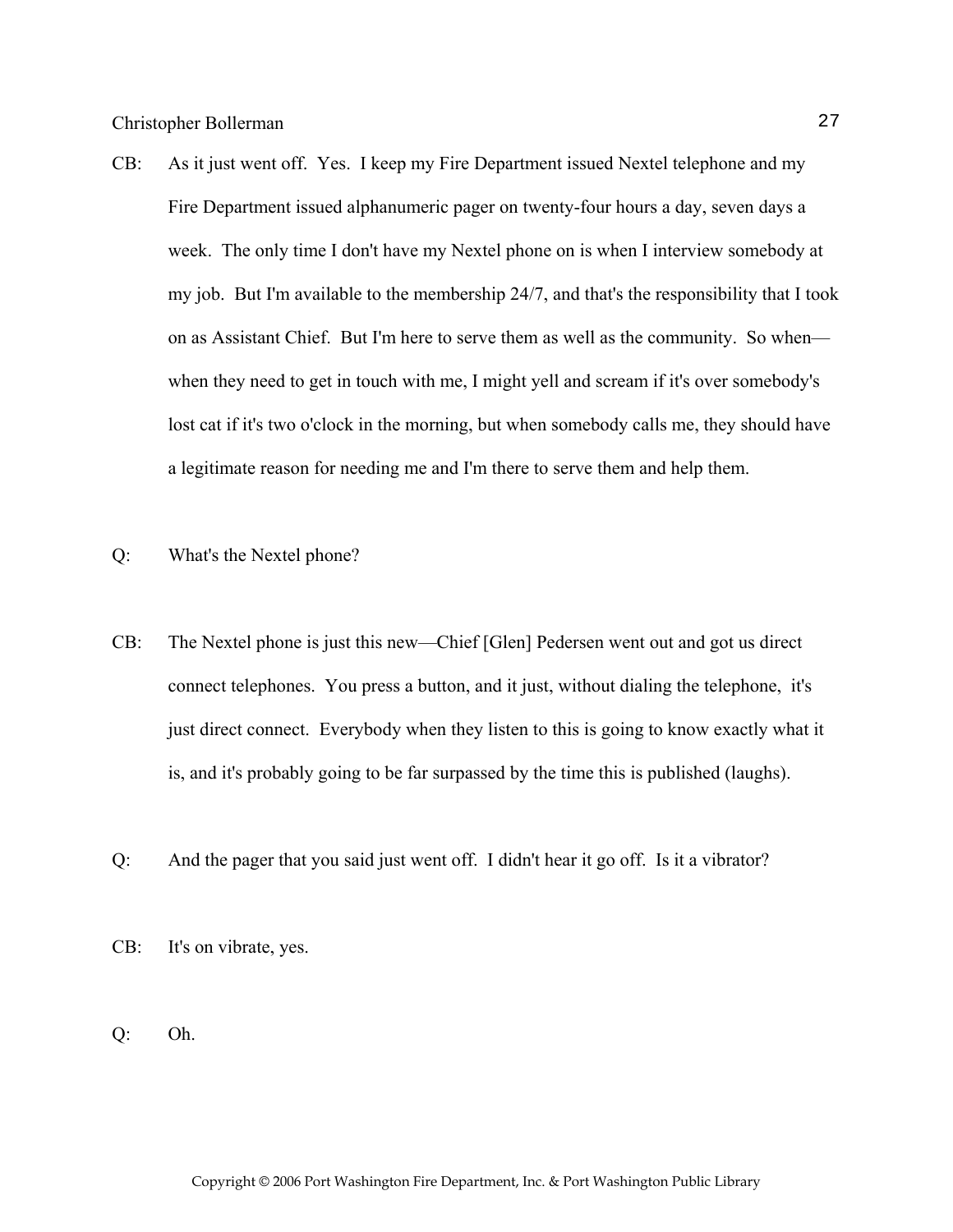- CB: It's on vibrate. And my—actually the greatest thing in the Port Washington Fire Department, Pat Schuh, our office manager, is looking for me, but she doesn't know where I am right now. So, otherwise, she would never have bothered me. But, you know, our office manager, Pat Schuh, was looking for me to conduct Fire Department business right now.
- Q: Now, what do you do as a paid job?
- CB: As a paid job, I am a sworn police officer in the City of New York. I am currently a Detective. I have been for the last five years. And I'm assigned to the 103rd Police Precinct Detective Squad.
- Q: And how—how does that fit in with your being Chief of the Department and having to be available to the members?
- CB: Right now, in what I'm doing in my chart—the chart is what my work schedule is—I think it works ...
- Q: Your work schedule with the ...
- CB: It's called a chart with ...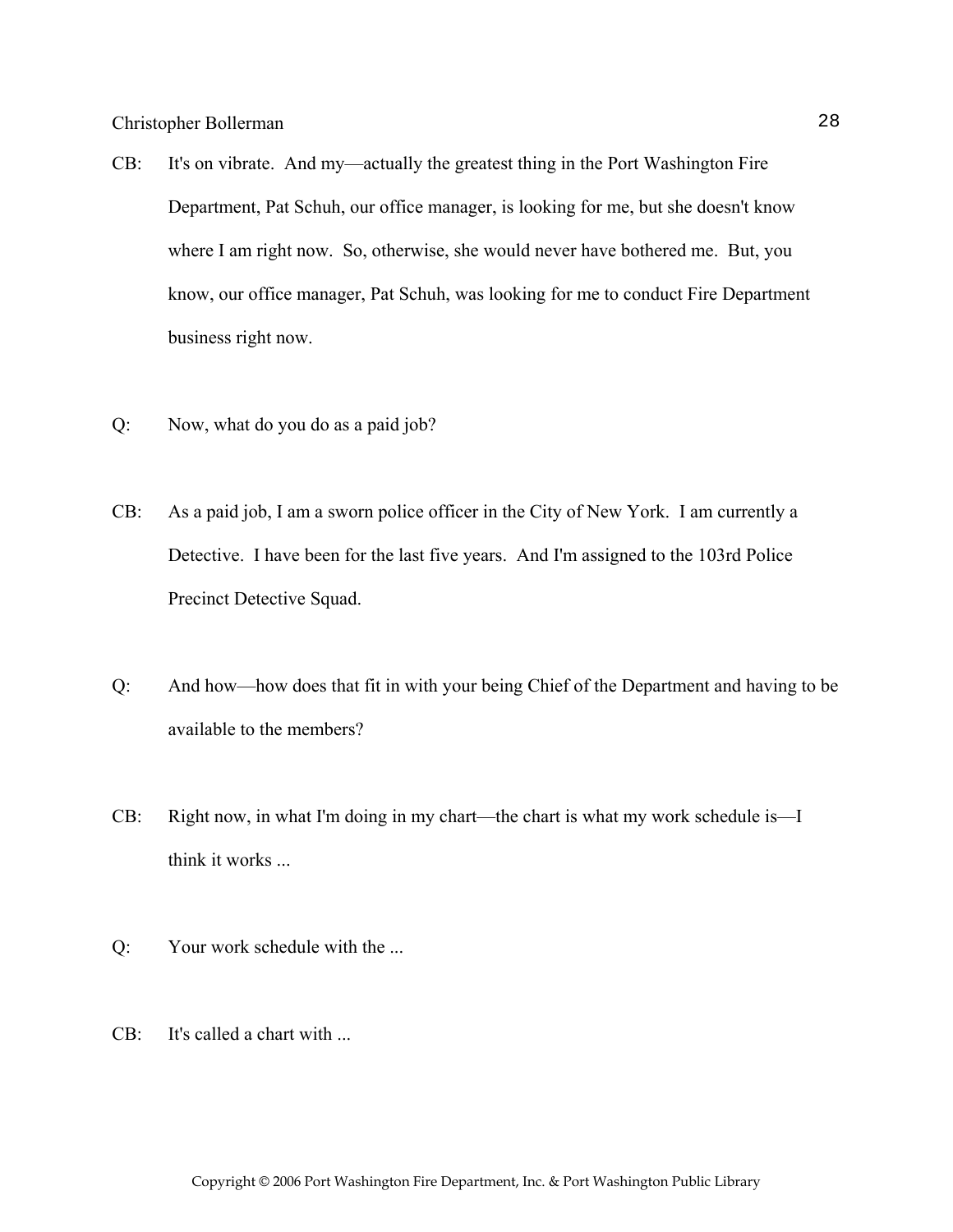#### Q: ... with the Police Department.

- CB: ... the Police Department, yes. It's probably the best work schedule a police officer could have to be the Fire Chief in their community. I work four days a week. I work two nights and two days. So I do my Fire Department business all day on my first night tour. All day on my second night tour. I'm available for meetings on my first day and my second day, and then I'm off for two days and I do whatever it is the Fire Department needs me to do then.
- Q: Well, suppose, though, a fire call comes in while you're on the job as a police officer? What happens?
- CB: Well, prior to having alphanumeric beepers, if you were outside of Port Washington, you wouldn't ever know that there was a call, unless your family member called you on your cell phone or at work. You would have no idea. But our nationwide beepers, as a Chief Officer, you have the right to call our dispatcher any time you want. So if a call comes over that sounds kind of crazy, I simply call our dispatcher and ask him what additional information they have, what's going on. And if there's no Chief in town, my boss, my Lieutenant, is a great guy and he understands my responsibility. And I'll just—as long as I'm not in a homicide investigation, I'll just come home, if I have to. But we have great ex-Chiefs. We have great Captains. And my other two Chiefs are—one is a police officer, and the other one is a firefighter. So we try to always, one of us in town all the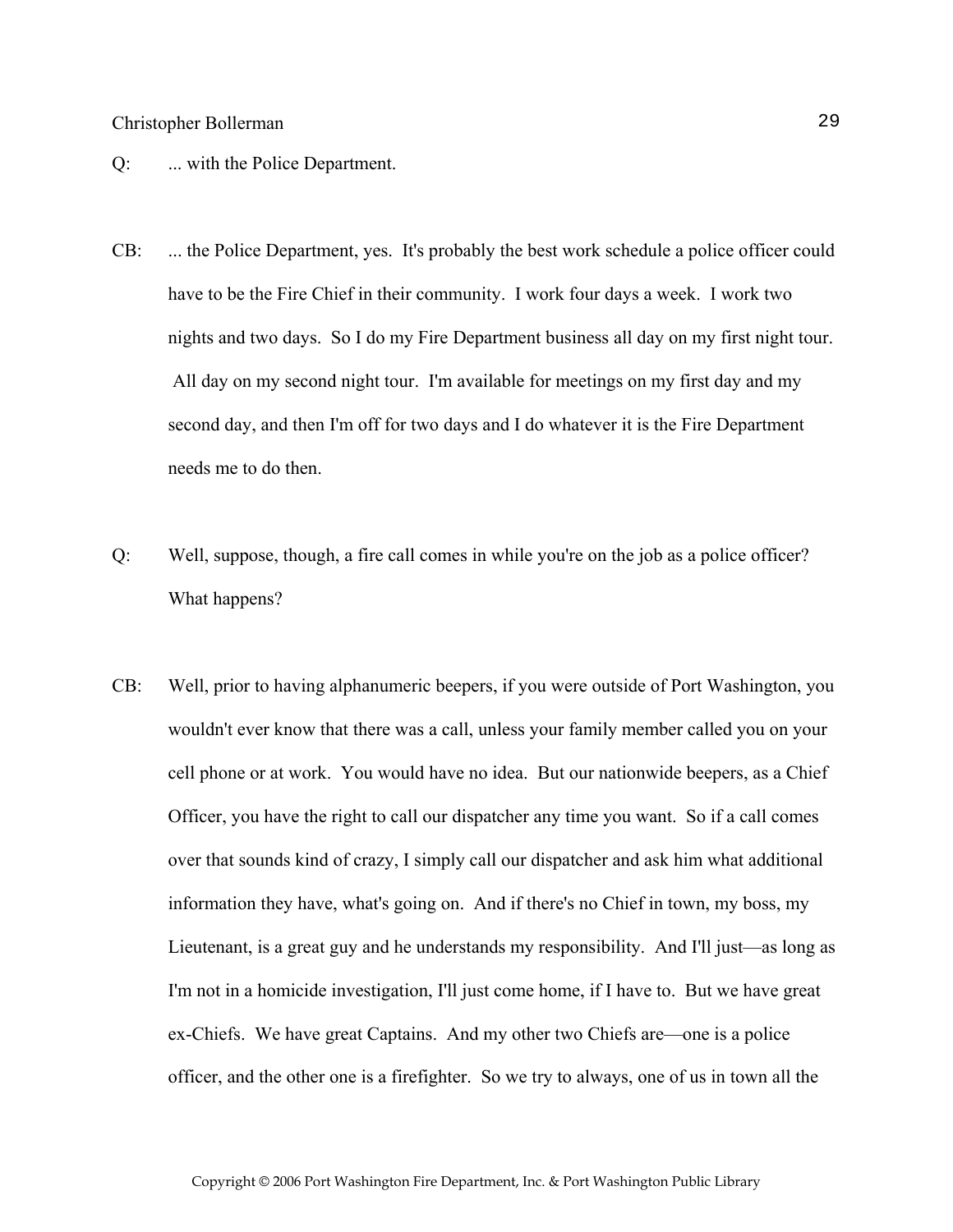time. And if one of us is not in town, we notify an ex-Chief or a current Captain, and we give them an old Chief's car and then they assume responsibility for the Department. So we cover everything we can, you know, as best—we have a board in our Chief's office. It looks crazy. But everybody's work schedule that's involved in the Chief's office is on there. So, you know, one of us will call the other one. Like the other day, Johnny [Walters, 2nd Assistant Chief] called me and said that "All three of us are doing night tour." I said, "Okay, well call Tommy Cycan [Captain], give him the car." "Done." You know, he had already done it, you know. So, that's the kind of things that we do.

Q: So when you say the other Chiefs, you mean the First Assistant Chief and the ...

- CB: And the Second Assistant ...
- Q: Second Assistant Chief.
- CB: ... Chief, yes. We—we run it as a—it's three guys, all out for the good of the Fire Department. But I have to, as [Sands Point] Mayor [Leonard] Wurzel said to me, "Chris, the buck stops here, and you're here." So, of course, I have to—I delegate my authority, but I don't delegate my responsibility, and we all work together. The three of us work together, but they understand that, you know, when the buck stops here, as Mayor Wurzel says. But next year it'll be Glen's responsibility for the buck (laughs), and then Johnny after that, and God bless 'em (laughs).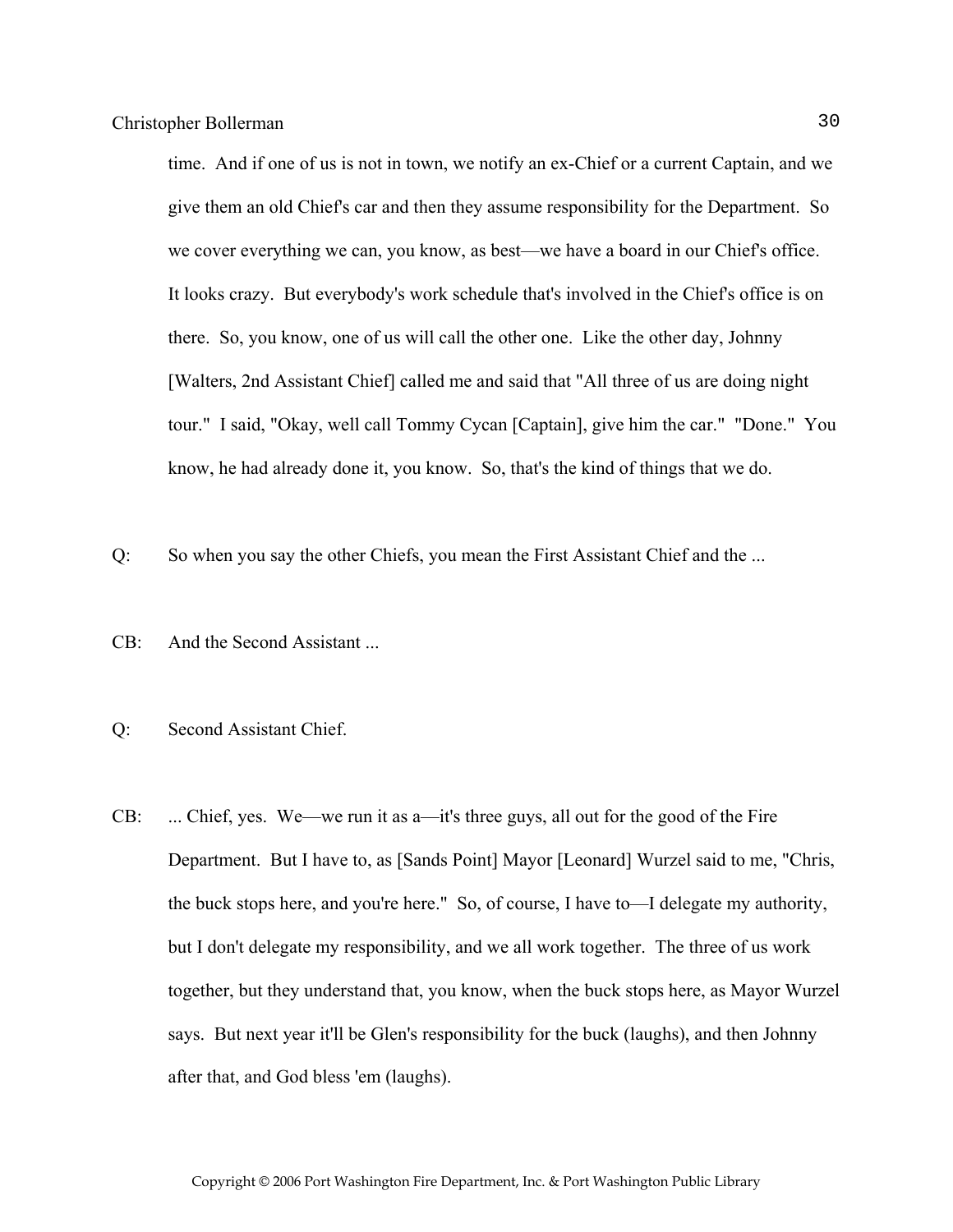- Q: Knowing what you know now about the responsibilities and the time demands of Chief, would you do it again?
- CB: In a heartbeat. In a heartbeat. My son has asked me not to, and that's one of the main reasons that I'm not. Because Geoff Cole did it twice. And I love being Chief of the Fire Department. It's fantastic. But my son said it's time to be home more. So ...
- Q: Excuse me. I have to turn over the tape ... [END OF SIDE A; BEGIN SIDE B] ... Sorry to interrupt. You say your son was asking you to be home more. What—how does being Chief impact on your family life?
- CB: I don't think there's a word to describe it. If you are going to do the job the way it needs to be administered, the position of Chief of the Department, the commitment is un there's no elected official in Port Washington that could imagine. No mayor, trustee. The supervisor of North Hempstead, he's making a hundred thousand dollars being that, so he cannot be home. But I have a full-time job, and I need to work overtime in my full time job to pay my bills. And to live in this very expensive, affluent community. So, I'm not home. I'm not home, is the simple answer. And neither are my assistants. We are at the office—we call it the office. We're at the office, administering the job of the Fire Department. So there are certain days that I've learned in the last couple of years that you need to take off. I don't go to my office on Saturdays and Sundays. If my day off falls on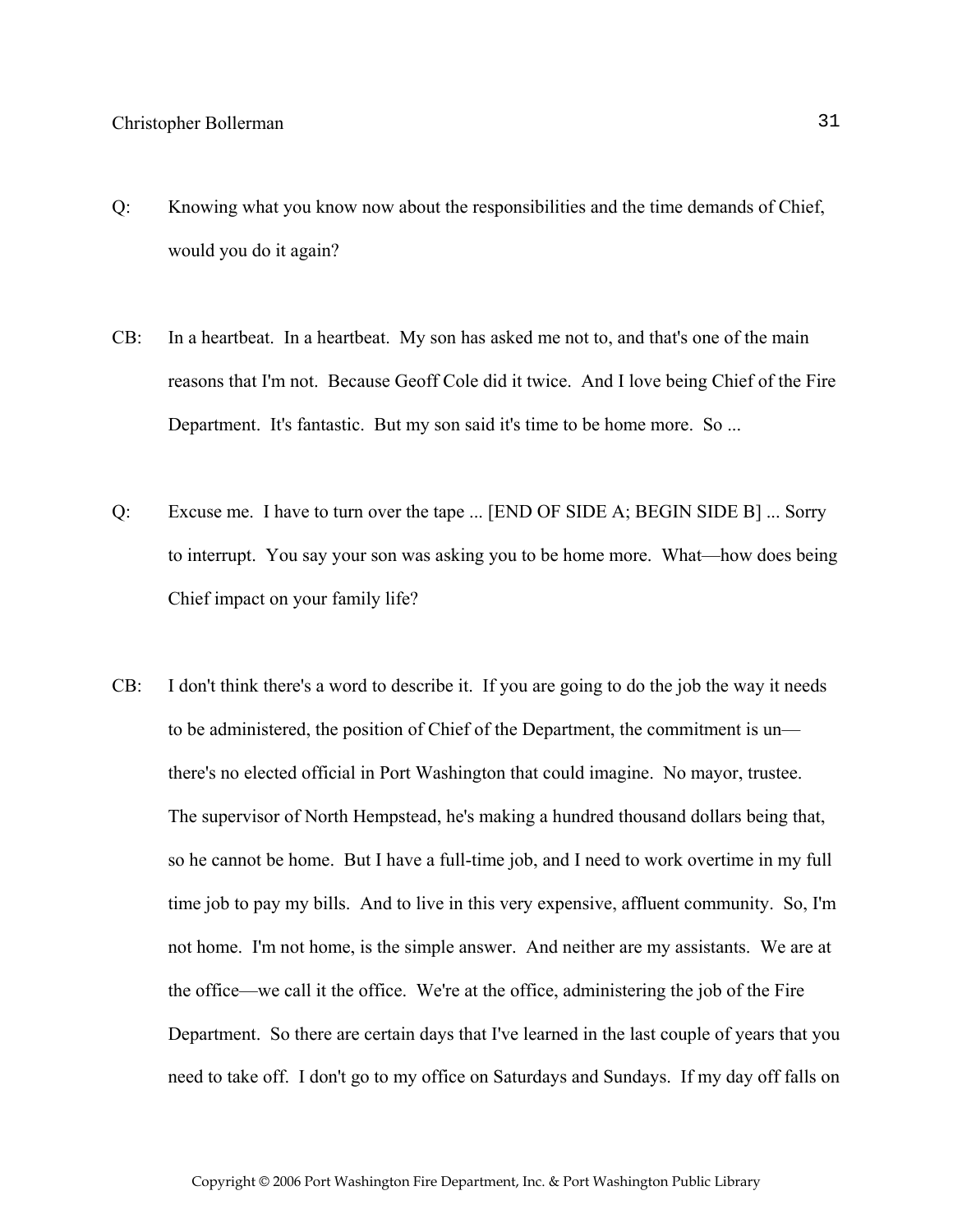Saturday and Sunday, I don't go the office. We have a voice mail system now, so if anybody—if John Q. Public calls, they leave a message for me; it automatically beeps me, and then I got to call my phone. And then I go and I have to call these people back. Because sometimes somebody will call you two and three times a day. I've already had five phone calls in my office, looking for me this morning.

- Q: When you say your "office," you mean your Fire Department office, or the police?
- CB: My fire office. My fire office, yes. It's just an unbelievably demanding job. And the public doesn't understand that about the Fire Department. Hopefully, one day they will.
- Q: How about your wife? What does she have to say about this?
- CB: She's (laughs), she's very understanding. She knows how much the Fire Department means to me. She knows how much the Port Washington community means to me. She's from Queens. So she's not used to this whole, you know, a radio goes off and you get out of bed and drive to a firehouse, and then go to a fire. Get on a fire truck and then go. She—you know, in the city, they dial one number and the police come, or the firemen just come, and they're in the firehouse or they're in the police cars. So it took a lot of getting used to. But, you know, she supports me in everything that I— everything that I do.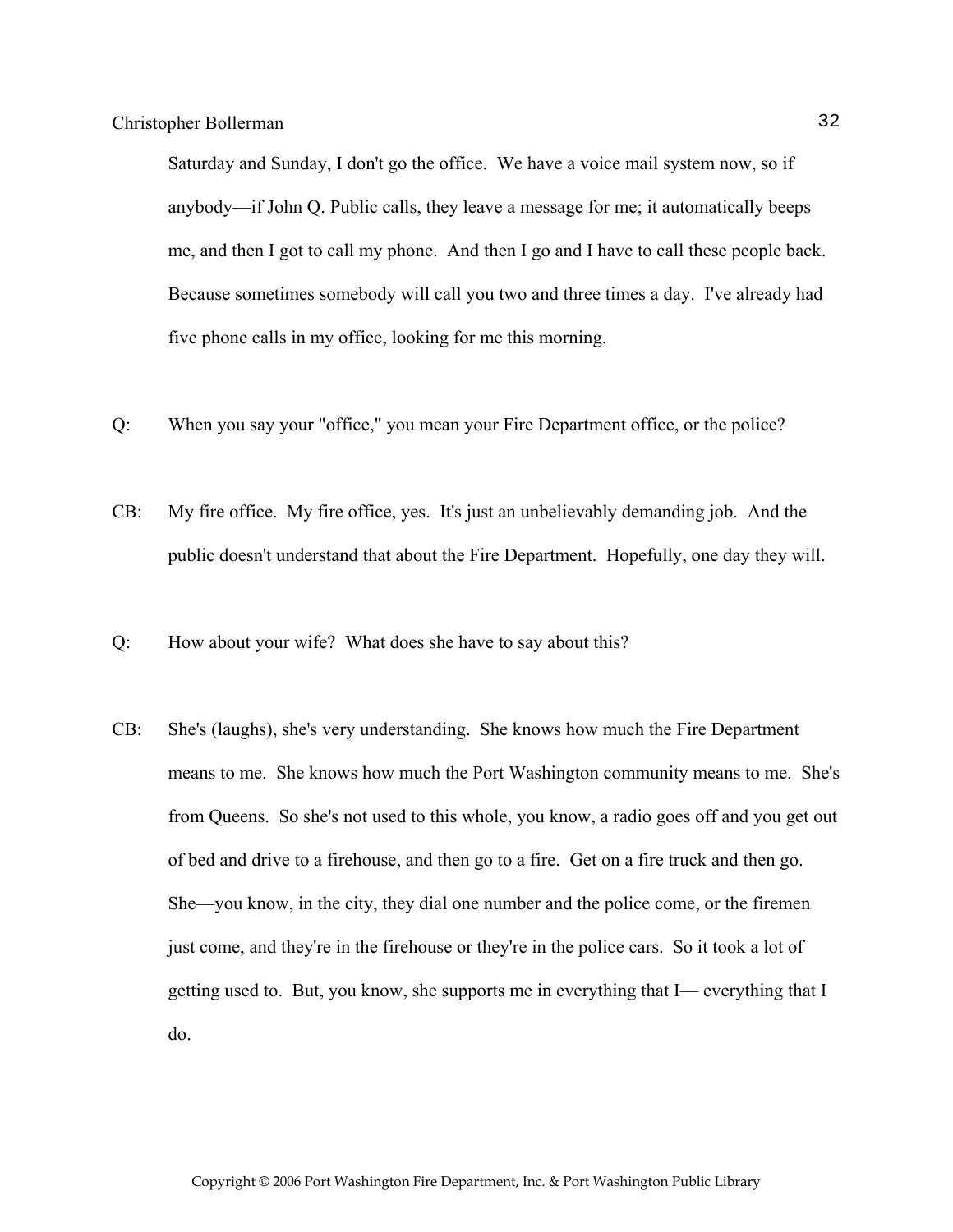- Q: How do you explain to your son, though, the fact that you haven't been around that much for him?
- CB: Well, I guess I have to clarify that. I don't miss a baseball game, unless it's for work. Work meaning the Police Department. I don't miss soccer games. I don't miss dance recitals. I took time off just last weekend, just to be at a dance recital. And being off during the week, I stop my Fire Department business at two o'clock when I'm off during the week. So I'm at the bus stop, and I get the kids off the bus, and then—but at seven o'clock at night, if my wife is working—because my wife's a registered nurse, so she works into the night time from the day—my kids go to the meetings with me. And they go (laughs) in my office, and they watch baseball or "Sponge Bob" and while I'm in the next room in a meeting, you know. It's quite common. The members don't even bat an eye anymore when they come to the firehouse for a meeting and my kids are in another room playing and I'm conducting a meeting. But he understands. Just that—I guess he's very understanding for a little boy. He just says enough is enough. And, you know, "Don't quit now. But when it's over." But he loves the fact that when he goes to the firehouse, all the young guys, they treat him so nicely, you know. Because at the—when I was sworn is as Chief at the installation dinner, my wife has pictures. He's hanging out with his hands in his pockets with a suit on, with all, you know, the twenty-five year old guys, you know, they take such good care of him and they treat him like a king. You know, they make him feel like he's their friend, you know.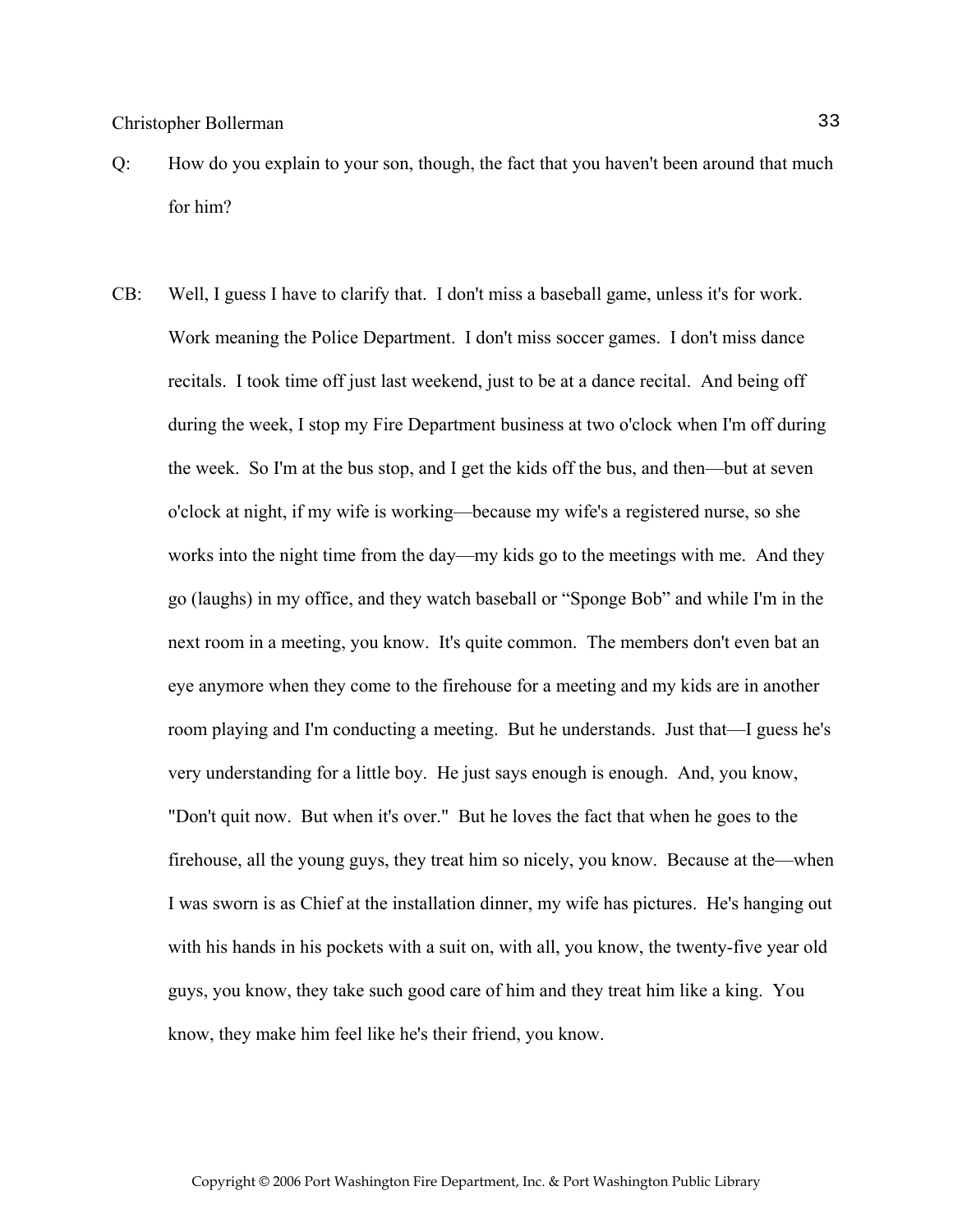- Q: Would you want him to be a firefighter?
- CB: Oh, I'd love for my son to be a member of the Fire Department. That would be, you know, a great tradition to uphold.
- Q: Can you tell me a little more about some of the other things that you were involved in. Like when you were Assistant Chief, and you investigated and acquired some new equipment, could you talk about that? The high band TAC-3 radios? What are they?
- CB: Okay. Again, Geoff Cole, he wrote to the State of New York and he told them that we needed some radio equipment. And we didn't have the funding for it readily available. And through Senator—excuse me, through Assemblyman DiNapoli, we received a fifteen thousand dollar grant, and Geoff dropped it on my desk. He says, "Chris, we are the busiest fire department, talking on a radio frequency with Nassau County's other busiest fire departments. See what you can do for us." And we went out and we bought these VHF radios, and we call them the TAC-3 radios. And we put them in every vehicle in the Department, and it was groundbreaking because Port Washington Fire Department was getting away from a frequency that it shares with ten other fire departments, being 46-12, the members will know what that is. And we were all of a sudden going to have our own private thing. And the other groundbreaking part was there was such isolationism of the four companies owning all their own stuff. Here, we went down, and they allowed us to put—and I really mean they *allowed* us—to put radios owned by the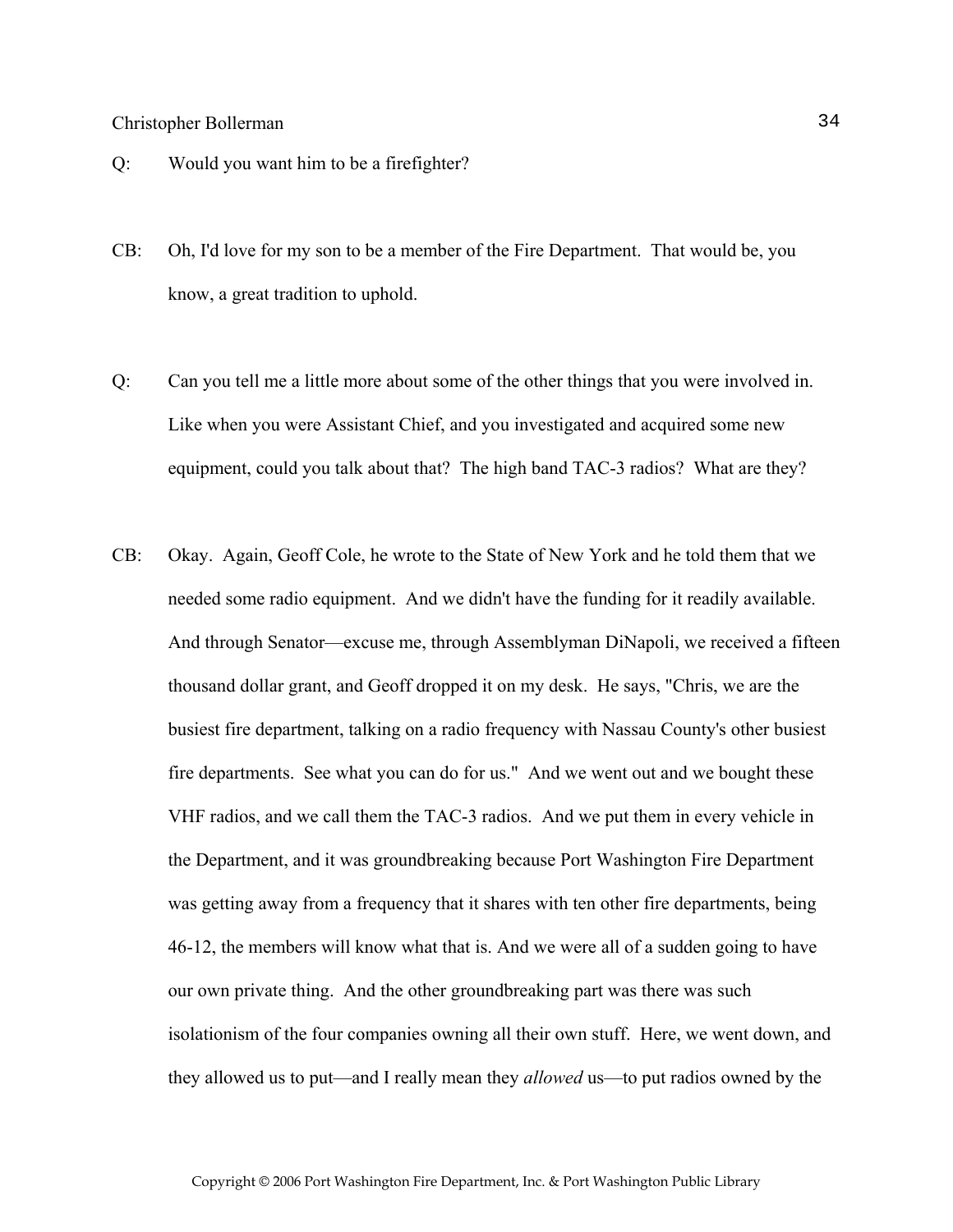Fire Department—and it sounds crazy to somebody that doesn't know what we're talking about—radios owned by the Fire Department in their vehicle. And it was fantastic. And that's where it all—it all just kept rolling along right from there. And additional equipment being purchased for the vehicles and stuff out of one central location.

- Q: So when you say that before these went in, each company would only have its own radios in their vehicles, so they couldn't communicate with people from the other companies?
- CB: Oh, no, no. They could communicate, but they could have whatever they wanted. You could have—Protection Engine Company could buy the best radio there is, and just say then, Atlantic Hook and Ladder Company would buy maybe the worst one, the cheapest one. But not that they did, because we always buy the best. But they were all different everybody had different styles and different kinds, and who has got a better volume control. Who's got squelch. The other one's got built-in squelch. And here it is they allowed us to, you know, I brought twenty-five radios in. We put them in pick-up trucks that we have. In vans. And we started this communication system, which we built upon over the last six years, and it's just worked phenomenally. And, you know, it took a lot of—took a lot of people understanding, you know, current officers understanding the need for a more streamlined way of operating to allow us to put the radios in the vehicles.
- Q: Do you think that it's helped bring the different companies closer together, the fact that this is a piece of equipment that they all share?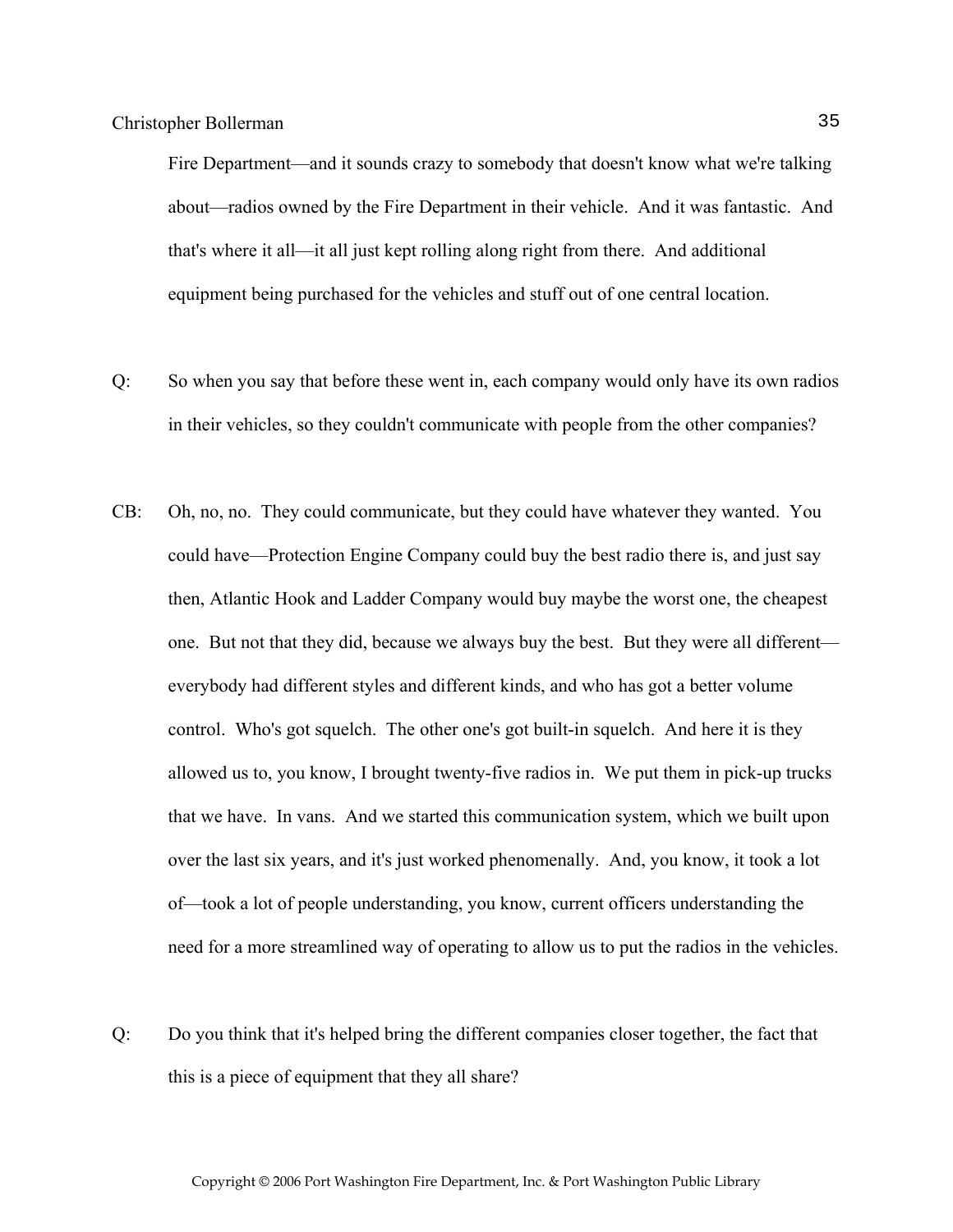CB: Yes, I do. Because now, members—two types of members are going to listen to this tape. Members that have—remember the old days, like I do. And I'm not old, and I remember the old days. And members that have no idea what—"What's the Chief talking about?" Since this one radio project that we did, we now buy our uniforms. The Chief's office takes care of giving everybody a uniform when they become a member. Turn-out gear. It used to be bought four separate ways in four separate companies. But I did a you know, a written presentation and the membership went for it. Now, the turn-out gear all comes out of the Chief's office, the Fire Department headquarters. Everyone gets the same. Nobody gets something better; nobody gets five and this one only gets one. Everybody gets the same. Everybody gets their name on the back of it. Everything's the same. Peter Zwerlein had started the Air Packs like that, back when Bob Dayton was killed on Main Street, Peter Zwerlein started the—and got all the Air Packs. Charlie Lang was the Chief then. Peter orchestrated it. And we all bought Air Packs. And shortly after that, Charlie went out as Chief and Peter came in, and that's when radios first—the first radios were portable Handy-Talkies. Walkie-talkies were bought under one. The Chief's office bought them, and they distributed them and put them on the truck. But what I was talking about with the TAC-3 radios, it's actually mounted in, and it's actually, it can't leave the vehicle. It's a hard piece of equipment there. But then, you know, it came along to uniforms and turn-out gear, and now the alphanumeric pagers, and we have still Minotaur voice-alert pagers. They used to be bought by the companies. I would go to a firehouse as an Assistant Chief and see ten on the shelf in one firehouse;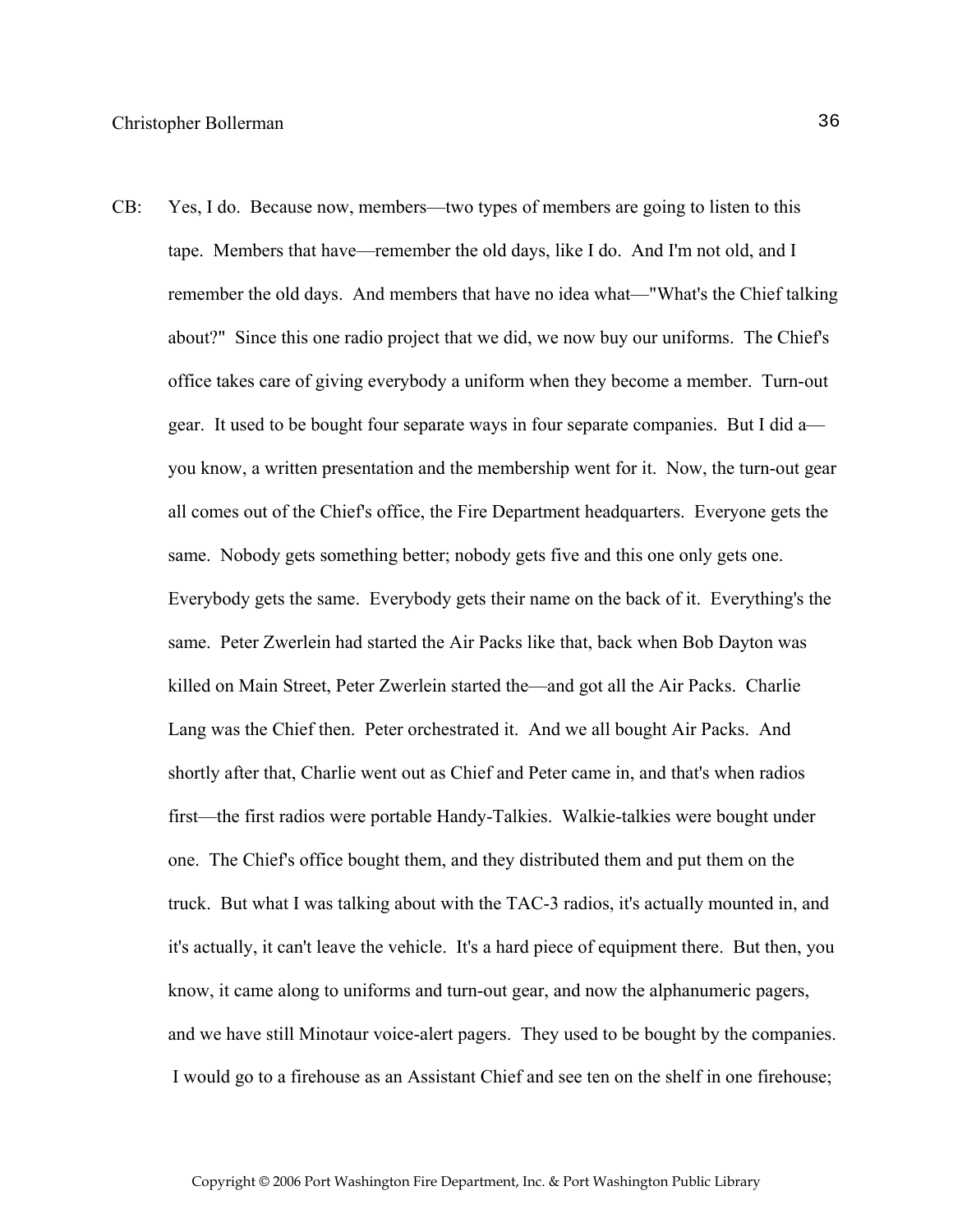the other firehouse, ten members don't have one. I said, "This is wrong. We can't have this. It's "Old Mother Taxpayer" paying for it. So let's just put it all into a pile, give it out, and when they're all out, we'll buy more at headquarters, and then we'll give them to whoever else needs them." And I think that's worked fantastic, in, you know, the big word is "consolidation" in the Port Washington Fire Department. It's not consolidating it's consolidating spending and equipment; it's not consolidating the operation of the individual fire company, which I don't want to get involved with.

- Q: [And you talked about Bob Dayton. Were you at the fire when he died?](http://www.pwfdhistory.com/trans/augustino_trans/nday881127.pdf)
- CB: Yes, yes I was.
- Q: Can you tell me about that fire?
- CB: The fire—it came over as an automatic fire alarm. And I didn't make any truck. I went in my own car. And I remember parking in front of Main Street School. I guess everybodyt calls it "Landmark" now. The Myron Blumenfeld—I actually parked next to Ghost Motorcycle, which isn't even there anymore, next to the Blumenfeld Park. There was just a lot of smoke coming out of it. And ...
- Q: Out of the school?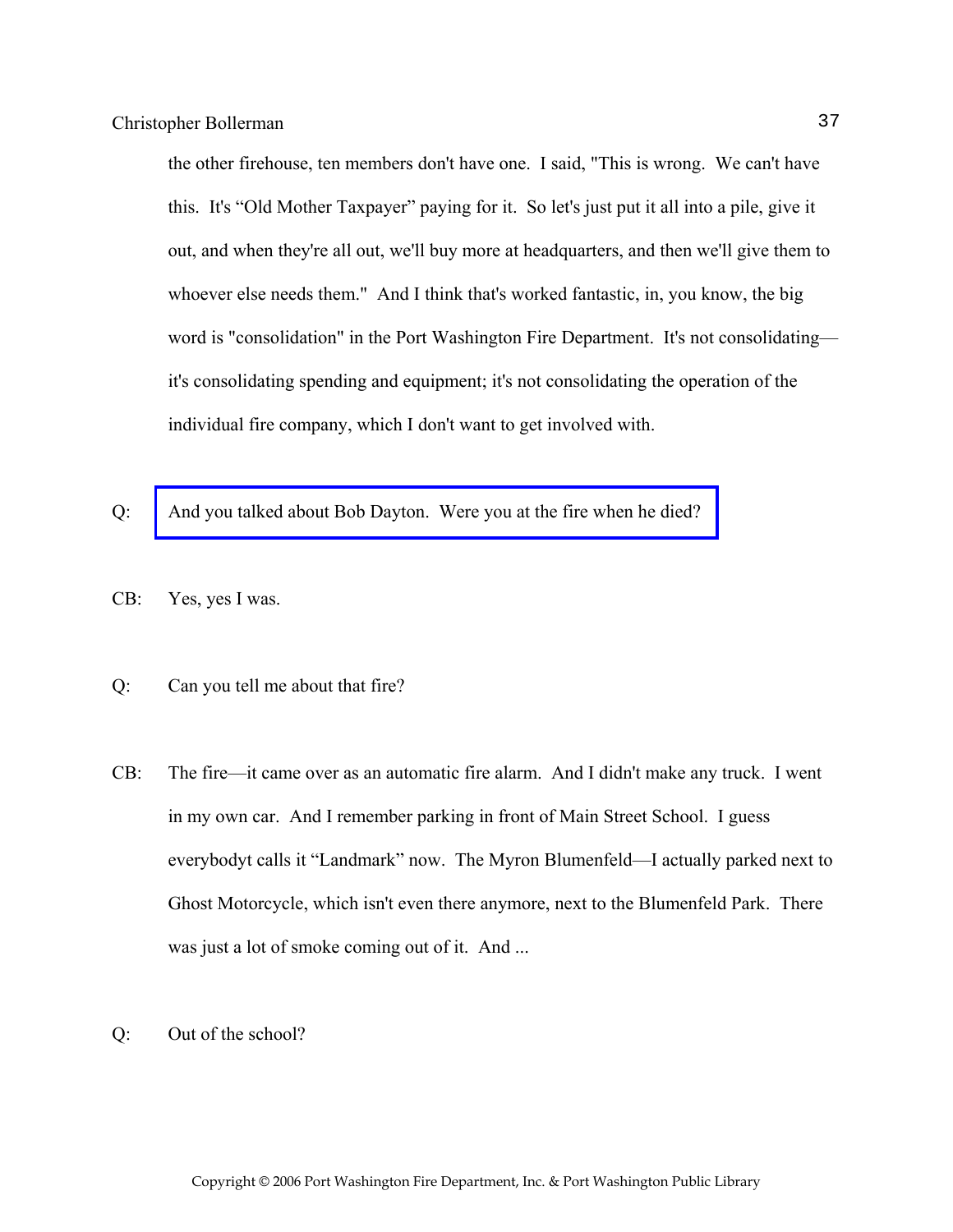- CB: Out of the building, out of the building that he was killed in. It was at 165 or 163 Main. And I just remember we took a portable ladder off one of the vehicles. And I don't even know who I was with. And we couldn't get around—we went in behind Pepe [Joseph] Santoli's old building. And we couldn't get over a fence. We wound up knocking the fence down. But all of a sudden Woody, one of my best friends— Scott Wood—just came flying out of a window. And Jingles—Jimmy Simonson—he climbed up the ladder and he grabbed Woody, and he carried him down. And then—then shortly after that there was ... somebody pulled Bobby out, and he started doing some emergency work on him, but that was—that was it.
- Q: Was it the smoke? Was it the smoke that killed him or ...
- CB: I—I don't—if I said, I would just be, you know, theorizing. I don't know.
- Q: But you said that you got new equipment, the Air Packs ...
- CB: Well, we bought ...
- Q: ... after—after that. As a result of that?
- CB: We had—we had very good air packs. We had Scott Air Packs. We had very, very good ones. But I guess in the way we buy things in Port Washington, you would call them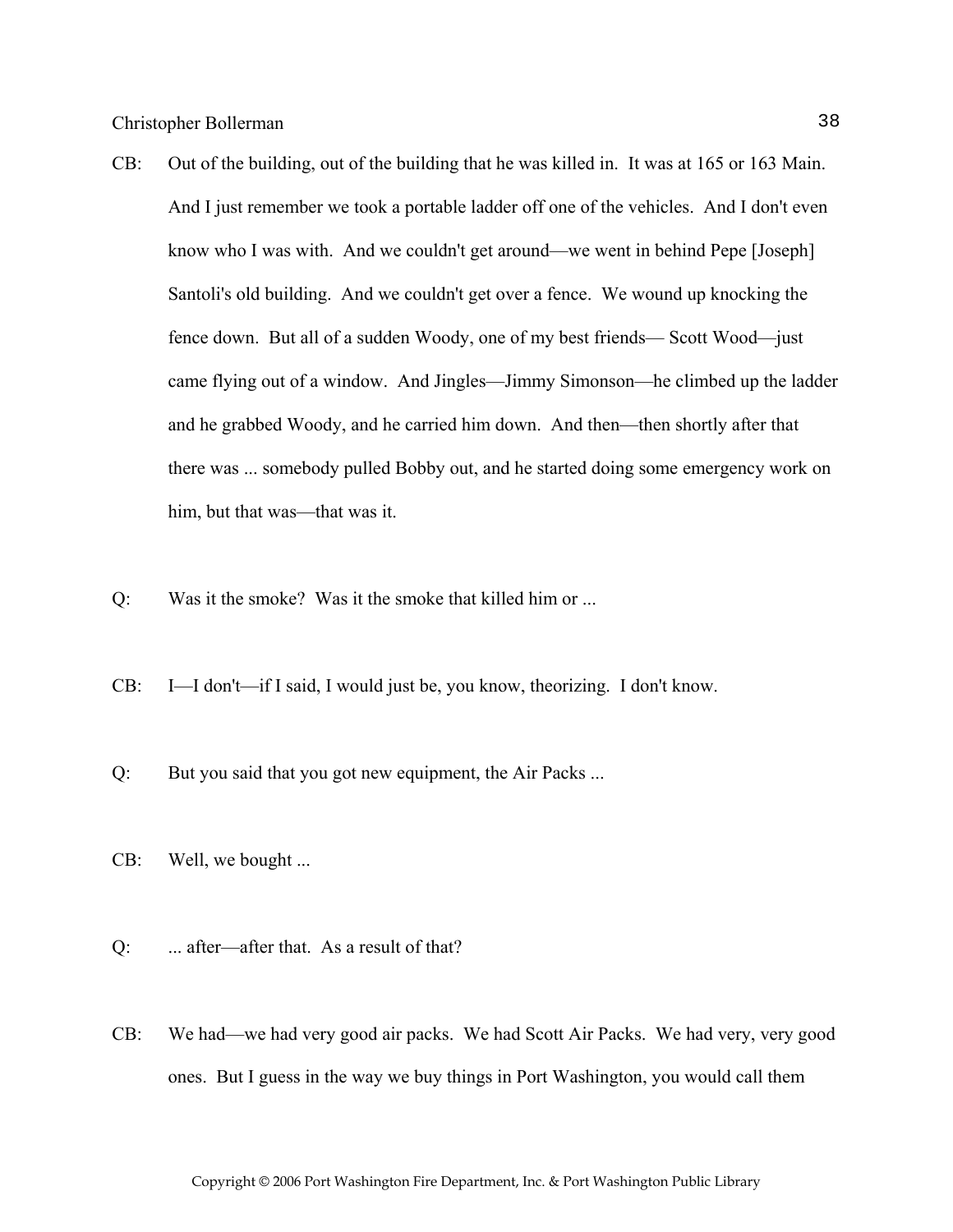antiquated by our standards. But we could sell them to another fire department in the country, and they would be brand new to them. So it was—we went and we bought the state-of-the-art, greatest air packs made, but that had nothing to do with Bobby dying. He wasn't even wearing—he was wearing a state-of-the-art-one. Scott was wearing an older one. Bobby had a state of the art air pack on that their company was testing. Flower Hill was testing great air packs out for their company. But then we all came together under Peter's leadership, we all came together, and we knew that it was the right thing to do was to buy all the same, the greatest that there are, the best on the market. But that's—I know that that's not what killed Bob, you know. It wasn't his air pack. He ran out of air, I believe. But, you know, just any—Scott ran out of air, too.

- Q: Is that the only casualty of someone from the Fire Department since you've been in the Department?
- CB: [No, no, it wasn't. When I was, again, an officer in Atlantic's, I drove the rescue truck to](http://www.pwfdhistory.com/trans/bergun_trans/pnews900222_pz_web.jpg)  an auto accident on West Shore Road in, pardon me, I don't remember the year. But it was a nothing accident. And we picked up right away. And a woman, her name is Ingrid Sowle, a nice lady from Fire Medics. I didn't know her. I just knew who she was. I probably never even spoke to her, but I had seen her, you know, casually to say "Hello, how are you?" And she was struck by a drunk driver as she was either entering or exiting her vehicle. But I—I called it in on the radio. We made a U-turn. I was driving the rescue truck. We made a U-turn, and as we came back by the—by the end of Hempstead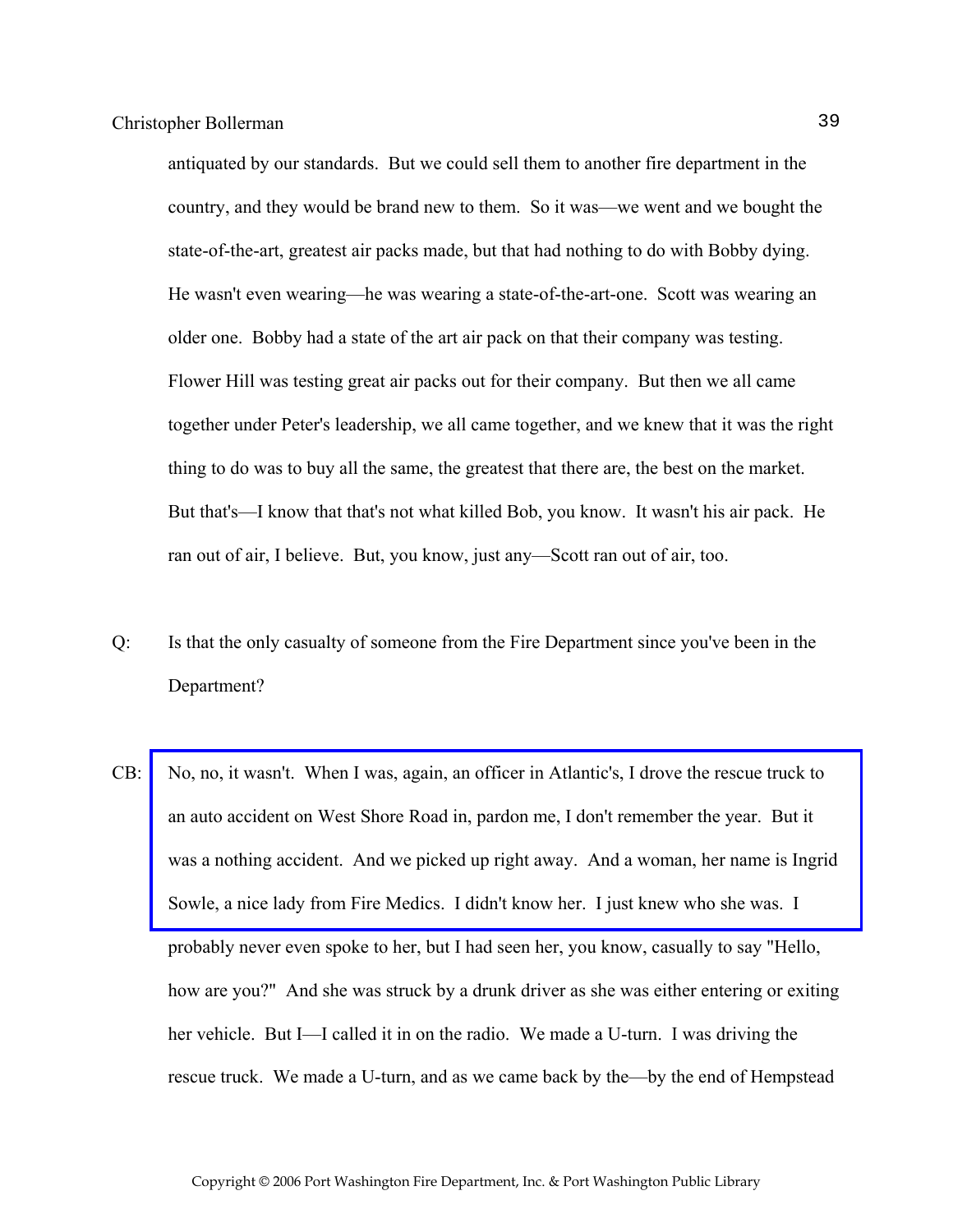Harbor, guys were in the street, a couple of people there. And they were screaming and yelling. So I blocked the road with the truck and I started calling for help on the radio. And I must have sounded frantic, but, you know, there was just nothing anybody could do for her.

- Q: So she was killed as she was responding to this other accident? Was that what ...
- CB: She was coming to the auto accident, and I guess she got there very, very late and everybody was leaving. So she was—you know, she was getting back into her vehicle, and she got hit as she was getting—or walking to her vehicle. And it's a very dark road. I don't know, you know. So, she was struck by a drunk driver, who one of our police officers chased into Roslyn and caught him.
- Q: Well, there're a lot of risks in this work.
- CB: Right. Risk versus gain. We didn't gain anything that night. But we risked it all. So we have many procedures that people think the Chiefs are very, very harsh. But an auto accident on West Shore Road is all risk and no gain, you know. So, we don't allow members to go down there in their cars. If they do, they're subject to disciplinary action. We close the road and inconvenience the public, but, because of that incident, we do very strict auto accident procedures, and members don't like it because, you know, sometimes they get yelled at. But when you see what happened to this poor woman's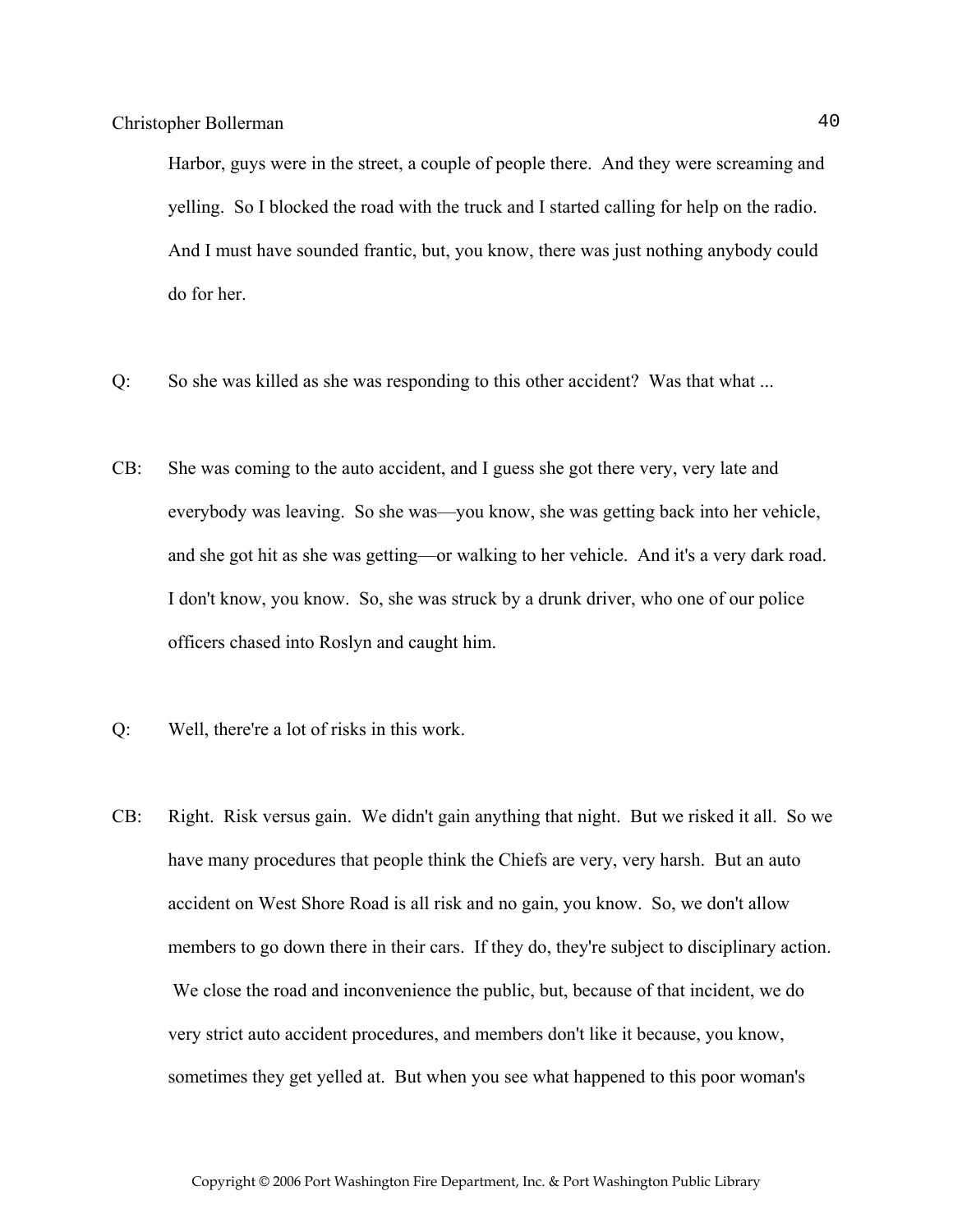body, and I was there to see it, you know. And the members that we have now that are actively responding, the majority of them never even—don't even know that that happened to her. They're the young kids, and they think, "Oh, he's just a mean old guy. He's grumpy today." No, it's because I saw what happens.

- Q: So, how do you respond?
- CB: How do ...
- Q: When you get a report of an auto accident.
- CB: Of an auto accident?
- Q: At West Shore Road?
- CB: On West Shore Road? We close as much of the traffic lane that we're operating in down, and we don't mind completely. But sometimes, you know, an accident's off to the side, so we'll position the vehicles to close one lane of where it is. But you have to get the ambulance stuff off to the side. We have it in writing that no members are to take their own car there. And what we did for that also is Chief Cole and I and Chief [Walter] Trapp, we decided that we'd allow more vehicles, more fire vehicles to respond to an auto accident on West Shore Road, because we don't want the members going in their cars, so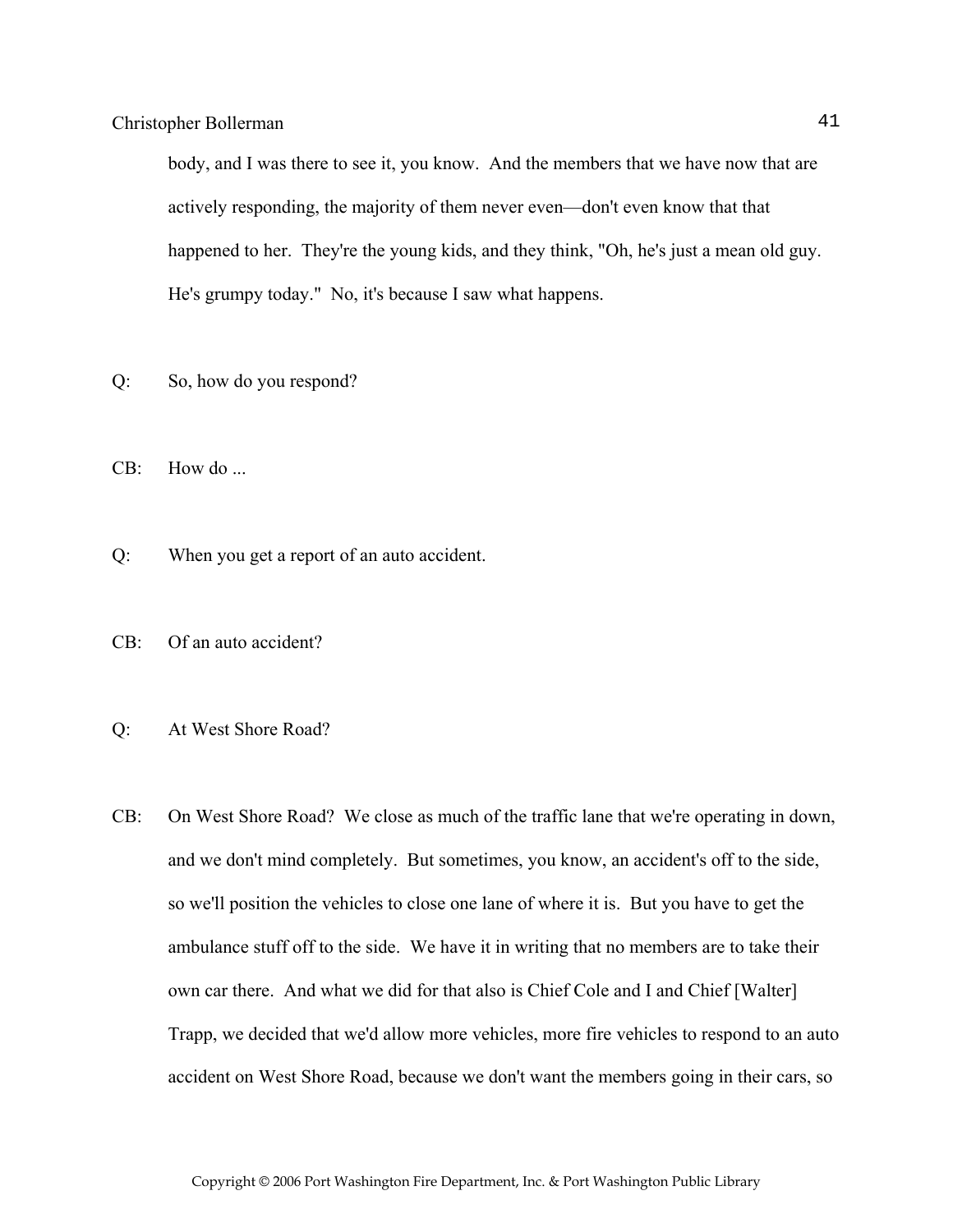we give more vehicles an opportunity to get members to bring them to the scene. Because you wouldn't want to just respond there with one pumper and one rescue truck with only ten guys, when you might need twenty, you know. So we let more vehicles respond.

- Q: And what about the fire safety trailer that ...
- CB: On, that was Chief Trapp. He—we—again, we have the best of everything in Port Washington, and Chief Trapp, during his administration, we applied for a FEMA Federal Emergency Management Agency] grant. And FEMA, the Federal Office of Emergency Management (sic) and/or Federal Emergency Management Office. That's what it is. He—we kicked it around, and I couldn't come up with anything, and Chief Pedersen couldn't come up with anything. And Walter said, "Well, what about the children?" So, let's get a fire safety trailer. And he dumped it in my lap (laughs). And we got it. And then we had to pick, you know, we got the grant approved, so we had to pick this thing out. And, of course, me, you know, I don't think about the fire safety aspects too much. I'm not really into that part of it. So, we ordered this thing so it could be a potential command post for us, you know. We're going to put radios in it and antennas, and it's got a bedroom in it where somebody could go to sleep actually, but it's to teach the kids about bedroom safety if the door gets hot. But it actually could be for somebody to go rest. And it's got a living room, which could be a meeting room for—at a large-scale emergency. So, but that's what we did. We ordered this, and we have it now. It's parked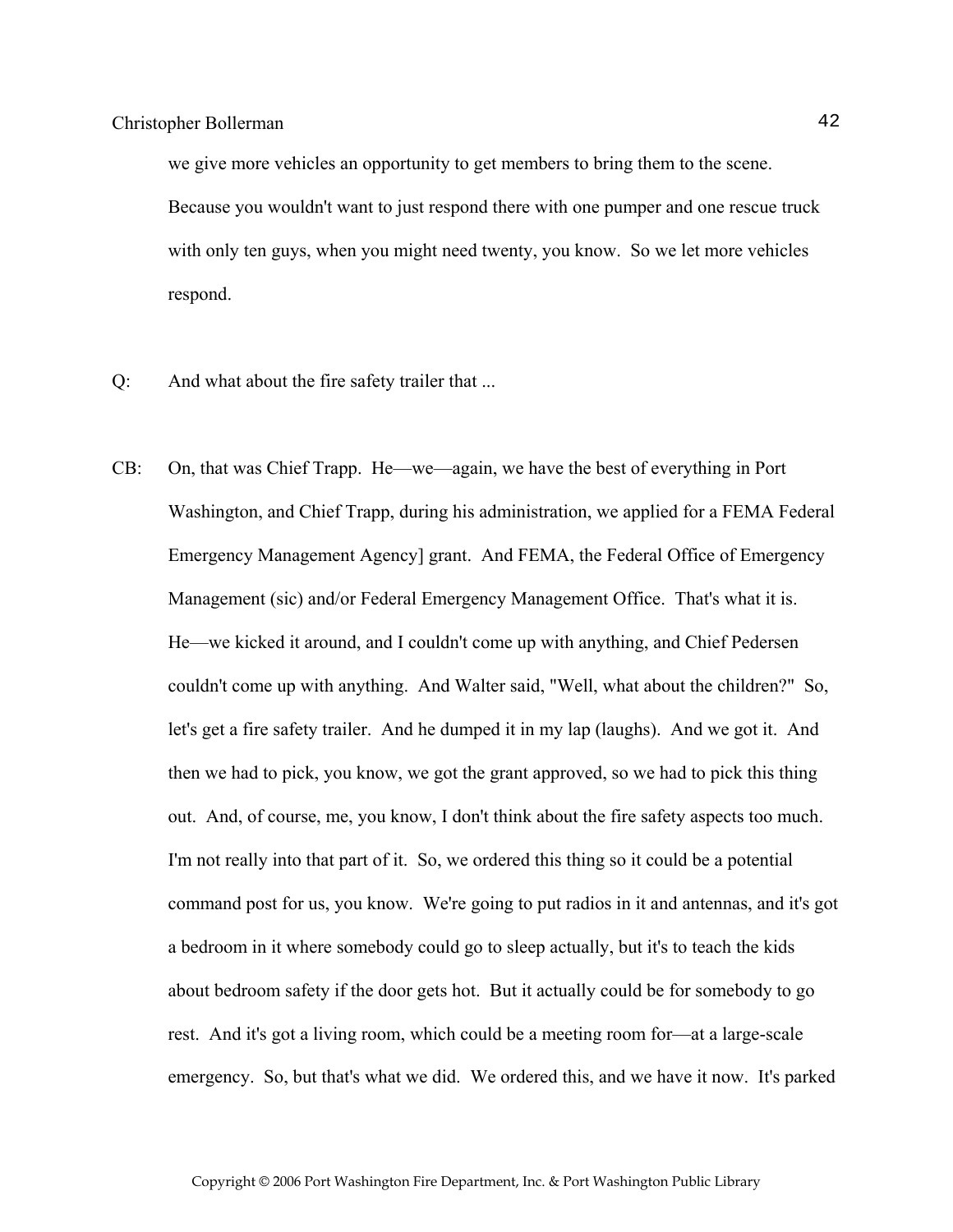behind Protection's annex. We've only used it once, since we got it, at the Harborfest this past June 6th, 2004, and the community loves it. Unfortunately, I didn't get it lettered yet, because the guy that does it, he, you know, he's doing chiefs' cars and fire trucks that take more of a priority than doing that house. But pretty soon, we'll have it all lettered up, and the kids will know what it is when it comes there, and hopefully they'll learn to get out alive, you know, if their house goes on fire.

- Q: And where will you take it?
- CB: We'll take it any—we'll take it to all types of carnivals and community events. We're going to take it to the schools for Fire Prevention Week to let the children run through it. We'll, eventually, hopefully, it'll be made available to any class trips that want to come explicitly to us. But we have a vehicle suitable for towing it, and we'll take it any place that it needs to go. Any church bazaar, anything like that. Anyplace—it's twofold. It's going to teach the children to get out alive, but it also lets the community know that the Port Washington Fire Department is there for them and we're doing everything we can to help them so that they could do everything they can. And hopefully they'll help us.
- Q: Is there one most important piece of advice that you would give children, in terms of fire safety?
- CB: I—I guess they have to just stay low and, you know, don't worry about anybody else.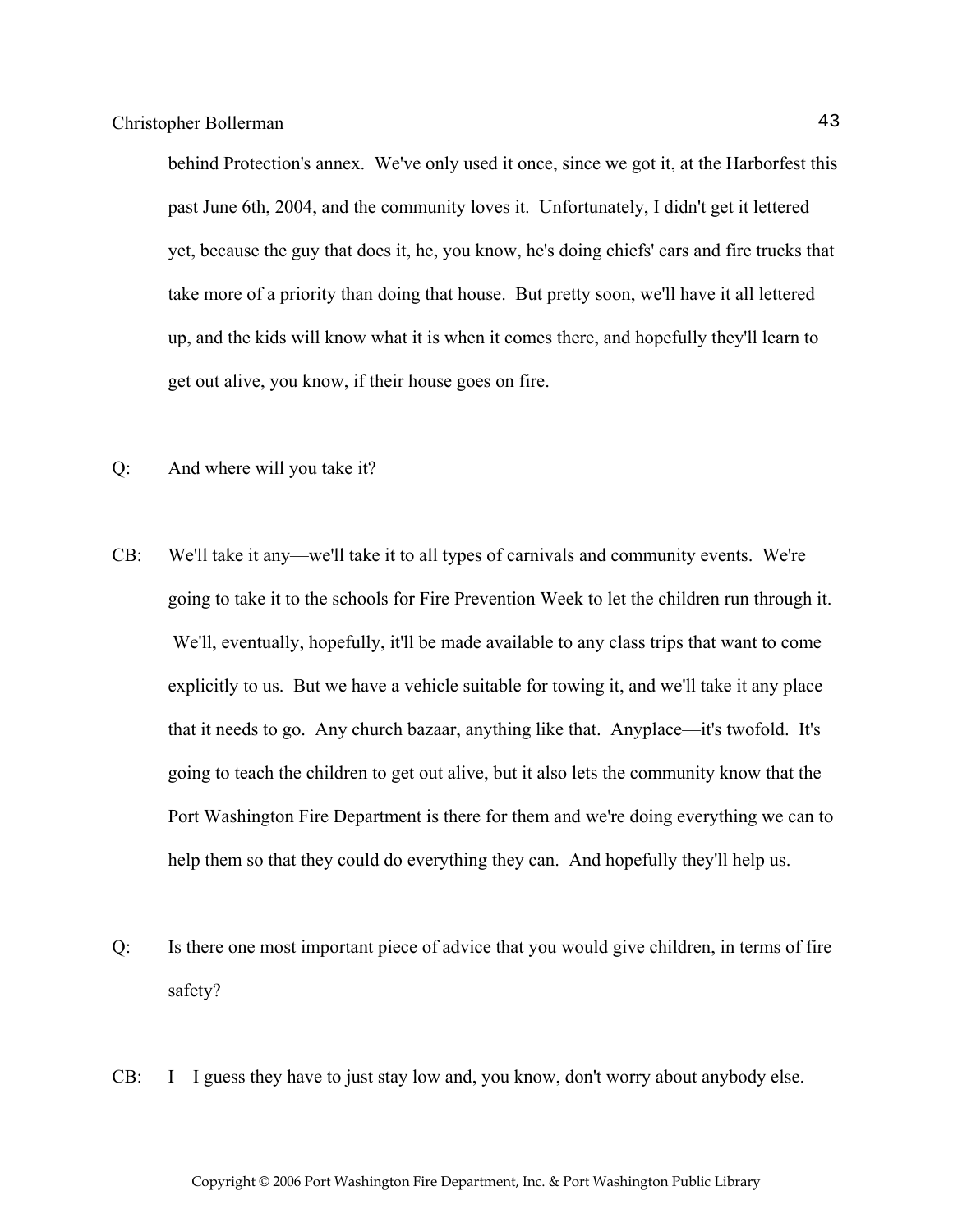Just got to get out of the house, and, you know, make sure that the door's not too hot, and if it's too hot, don't open it. And they should all be taught to be able to get out the window. And this trailer has a nice window that they can learn how to climb out and stuff.

- Q: What about educating the adults in the community? How much do you get involved with that?
- CB: I don't (laughs). I don't, and I never have. We've had this wonderful Fire Marshal for the past ten years—Walter Clark. And Walter has run all sorts of different programs. He ran a babysitting workshop here to teach babysitters and gave them special, official certificates that they passed it, about, you know, what to do with a medical emergency or fire emergency. He's gone to Young Parenting classes. Once a year, he comes here to the library and during Fire Prevention Week, and he made himself available to anybody that would want to come and ask questions. But that's, you know, really about it with that.
- Q: What exactly is a fire marshal?
- CB: A fire marshal is a—it's a term used only by the Port Washington Fire Department. Fire Marshal. There is only one fire marshal in Nassau County, and that's a fellow by the name of Tom Tilly who is appointed by the County Executive. And he is the Fire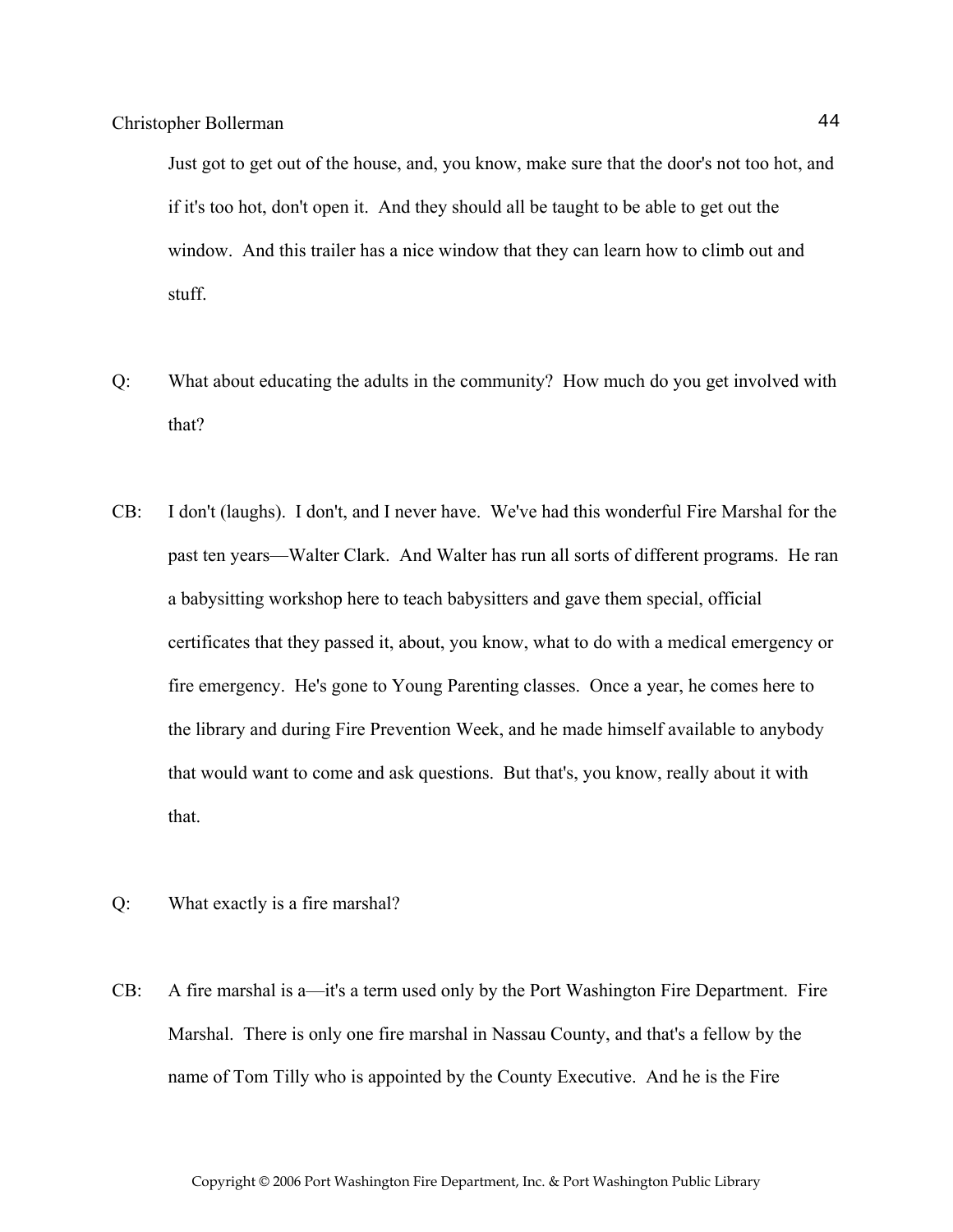Marshal of Nassau County, and he works in the Fire Marshal's office, and he has assistants and they carry guns and they have authority to arrest people, and they give summonses. But each fire department in Nassau County has a Chief Assistant Fire Inspector. And that's the Fire Marshal in Port Washington, its official Nassau County title. But in Port Washington, they're our fire marshal. They handle all the stuff that the Fire Marshal office does, for Port Washington. So like we just went to an alarm now, and our Fire Marshal now is a fellow by the name of Jim Penrose. And I'm too busy to get involved in handling the alarm information and the training of the community, the education. So I just told Jim, you know, call the Fire Marshal's office, let them know that this alarm's still not working right, and, you know, Jim will take care of handling whatever—any liaison with the Fire Marshal's office. Whenever there's an event at the schools, they have to go up there and inspect it, because the Fire Marshal's office comes. So he's our representative and the Fire Marshal. Plus, he maintains the records of all the alarms in Port Washington. If you go—if you call in and say that car's leaking gasoline, we have to do a New York State report, and the Fire Marshal's job in Port Washington is to manage that report system through our computer-aided dispatch, and make sure that whenever I say, "How many times did we go to this place last month?" he can say, "Well, Chief, we went there fourteen times, but this is what I did about it." And he tries to rectify all those problems.

Q: [And you were also involved in getting a police—a fire police truck ...](http://www.pwfdhistory.com/trans/bollermanc_trans/pwfd_vehicle001.jpg)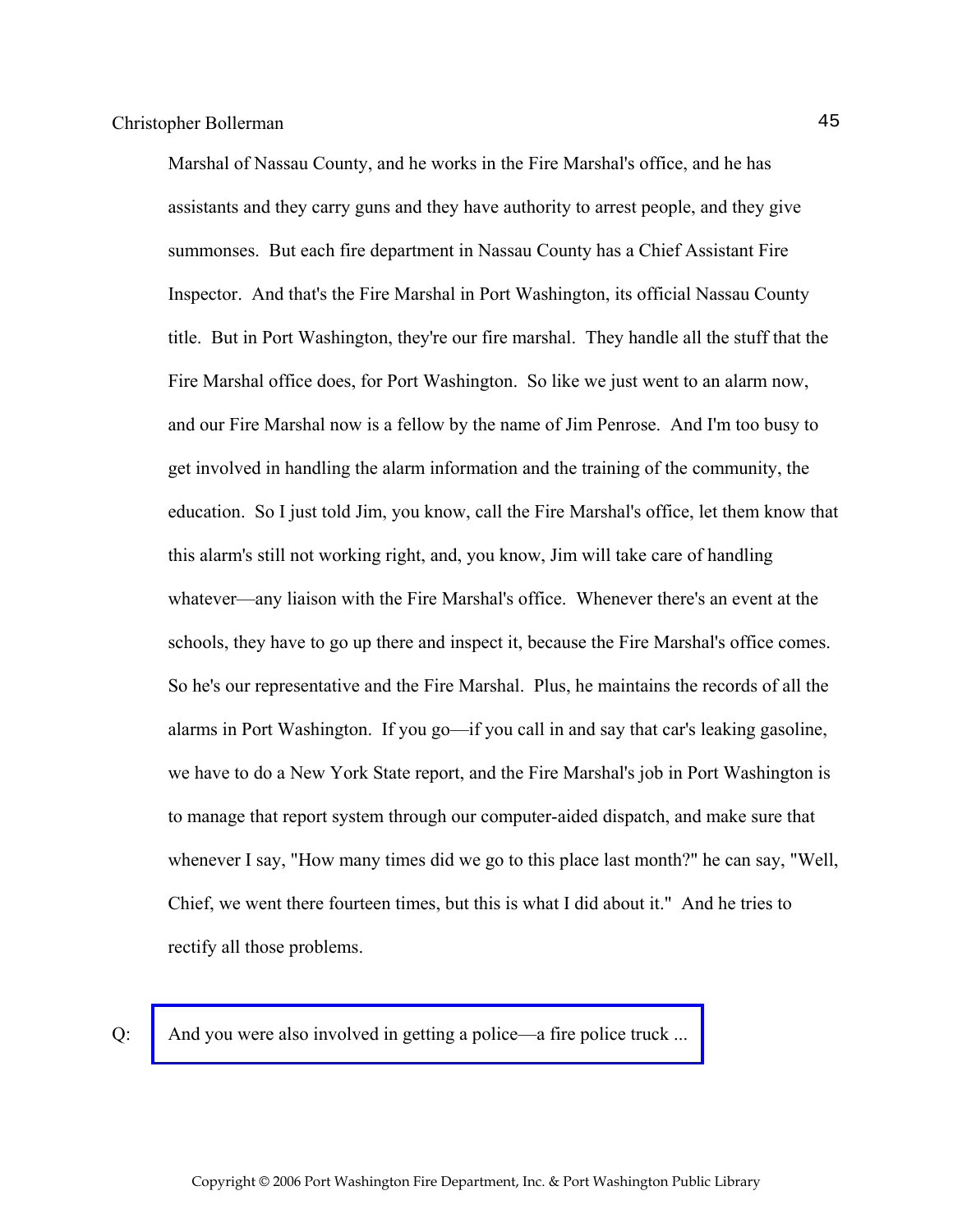CB: Yes.

- Q: ... when you—yeah, now what is that?
- CB: We call them the Fire Police. They are the—a fellow named Virgil Zirpolo—we call him "Zippy"—he's been the Captain of the Fire Police since I joined the Fire Department. He's got an assistant, a Lieutenant by the name of Julius Picardi. And they're two older fellows, but their job is to like act as our police liaison, I guess you would say. They do traffic direction at the scene. Whenever there's a fire, they always try to keep the homeowners back, and they set up a fire line; they have the tape. But, we've always had a van, and the van, low mileage but high maintenance. And it just wasn't cutting it, and when Geoff Cole was Chief he says, "Chris, we're going to get a new Fire Police truck. Go out and get us suitable bids, and, you know, make sure you get the right thing." So, of course, I took it too far (laughs), and we got a—but it wound up—everybody thought it was too far then, but now the truck is too small. But we bought a Ford truck with a compartmentation body on it, and it's got a winch on the front, and it's got four-wheel drive, and it's—the cab is loaded. It's even got a CD player in it. And we spent a big hunk of money, but we bought the best piece of equipment. And it's now, I guess you could call it our terrorism response vehicle. We've been able to put—we have—we went out and bought extra bioterrorism equipment. Suits to put on to mitigate small problems. You know, we don't mitigate the problem; we assist. But we do have to have protective clothing, so we bought protective clothing. We bought—we have our regular face pieces,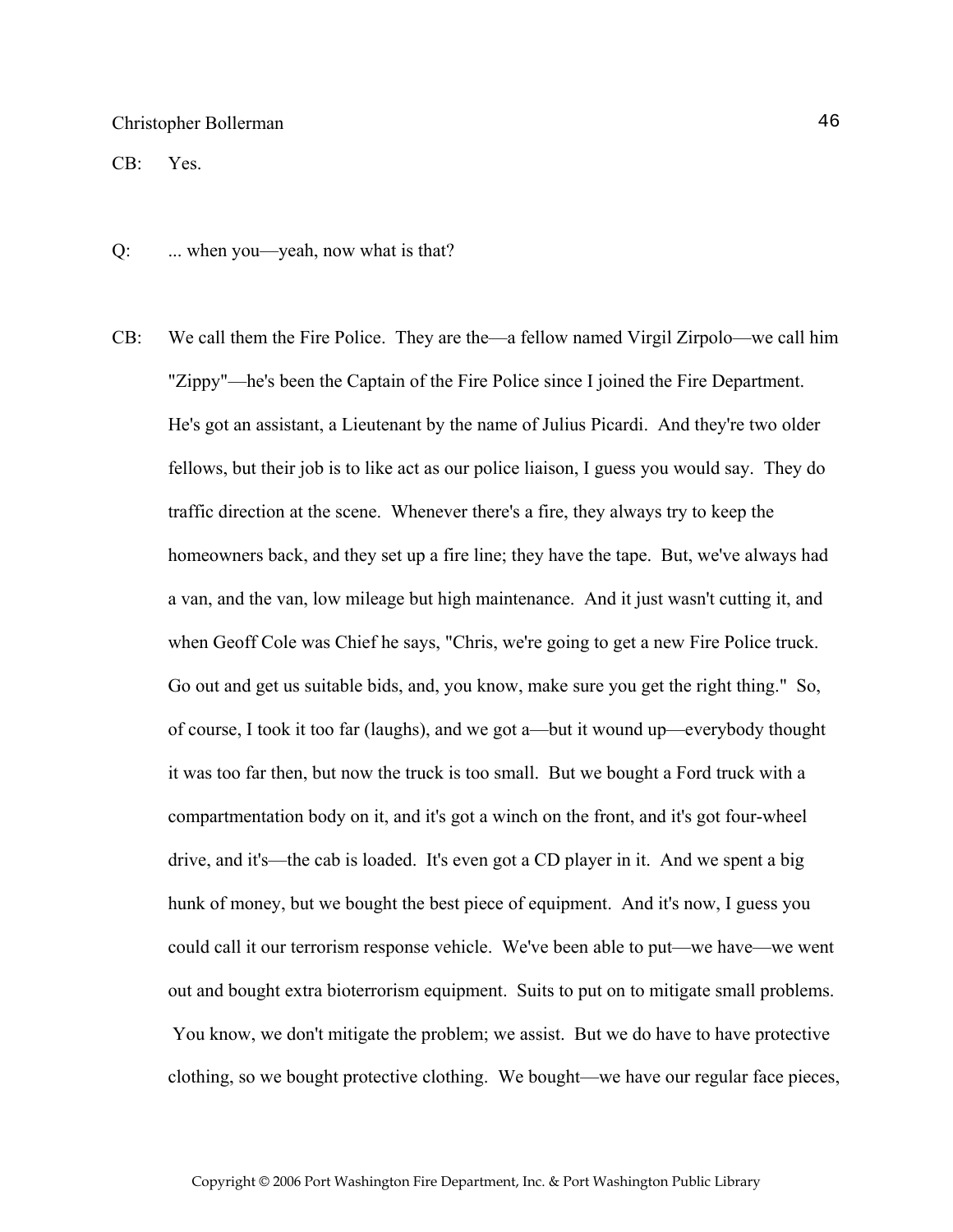but we bought canisters that insert into them that will protect us against anthrax and, not that we—we wear our air pack, but we never know if we're going to run into a problem at a school, and we bought stuff to like give to a custodian or a principal and say, "Just put this on," you know. We have our tactical rescue equipment on the vehicle. We have lots of extra Speedy-Dry [cat litter used to absorb liquid] on the vehicle and cones, which we really, really bought something that was a phenomenal—I believe, I guess, because I took care of buying it—a phenomenal piece of equipment. And buying a phenomenal piece of equipment, we dedicate our fire trucks. Most of our fire trucks are dedicated to people. And I felt that---it sounds crazy---the first fire truck, real fire truck that the Fire Department owns, because the Fire Department only owned Chiefs' cars. You know, the companies all own the equipment. But the Fire Department's first fire truck that we know the most suitable people to dedicate it to was to anyone that has ever served as the Chief of the Port Washington Fire Department. So, at our Memorial Day picnic a couple of years ago, we gathered all the living ex-Chiefs, and Tom Tobin, our Chaplain, read a prayer and he put holy water on it, and the truck is dedicated to all those that have served. So it's an open dedication. Because I was only an Assistant Chief at the time, so me and Glen [Pedersen] and Johnny [Waters], and whoever else gets to have the honor of serving as Chief of the Fire Department, that'll live as a testament to the hard work and dedication that we put in.

Q: Have you had to use it?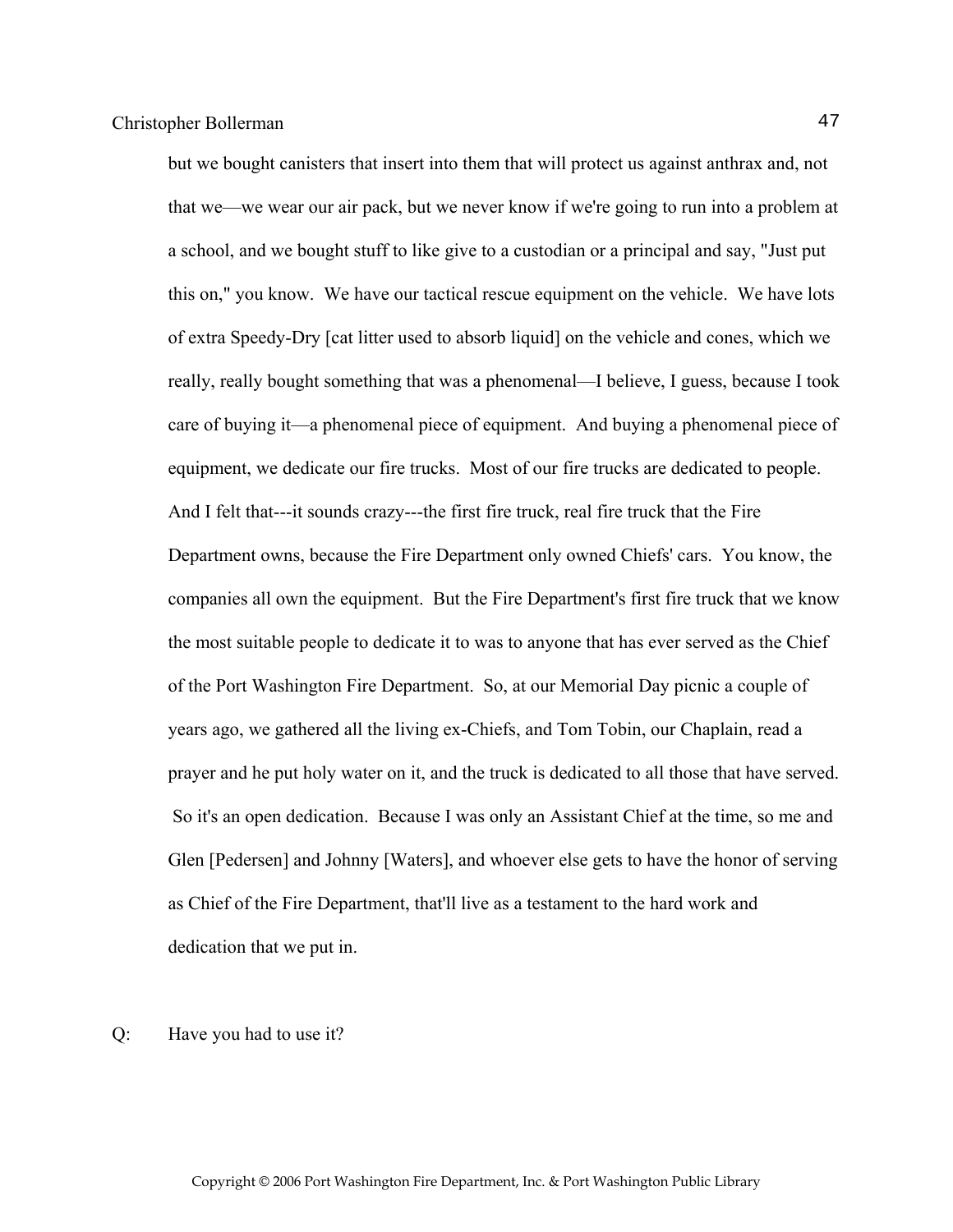- CB: Oh, we use it all the time. It's one (laughs) of our most popular vehicle.
- Q: (Laughs)
- CB: And we've got plans on the drawing board right now at the Chief's office, and when this tape is published, those plans will probably have already been used and have gotten more refined, but we're going to—people are going to start seeing a lot more of it, because it can do so much. It can mitigate problems up to something really burning.
- Q: Well, what have you used it for?
- CB: Right now, we use it for auto accidents. Containment of spills. If, God forbid, there's a technical rescue, it's got all the technical rescue equipment on it. That's ropes and harnesses, and a tripod for going into a sewer. It's got a Stokes basket that can be lowered off of a roof. Like I said, it's got the protective clothing for in case we run into some type of a hazardous situation. It's the lowest level of protective clothing, but it's the highest level that we can participate in. We've got fans. We've got a couple of air packs, and we've got rehabilitation equipment on it. If we get a large fire, during the heat, we've got a cooler that's got a fan on the top of it, and water gets sucked out of it and blows on the members. Chief Trapp bought that for us. And people say, "What the hell we getting that for?". And we had a picnic, and the cooks were all passing out (laughs) and we put that thing on, and they couldn't believe it. They said, "We should use this at a fire."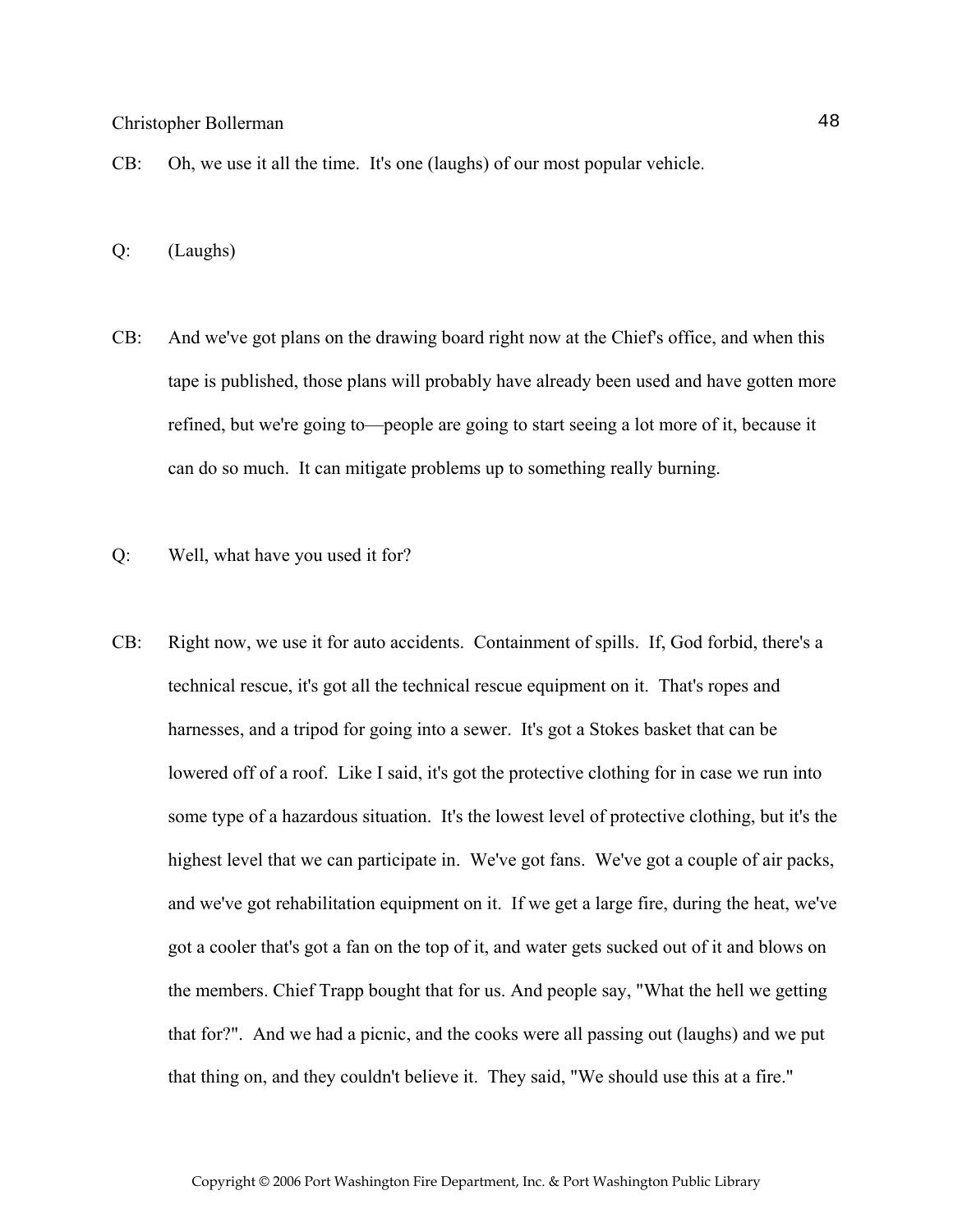"That's what we got it for." Because, you know, sometimes all the guys, they don't understand why we buy something; they think we're crazy. But that's why we got it.

- Q: But it got the cooks back up and running?
- CB: It got the cooks back (laughs) up and running at the picnic, yep.
- Q: Have you ever been part of an arson investigation?
- CB: An arson investigation?
- Q: Yeah, in Port Washington?
- CB: I've participated in a couple, very low level. The Fire Marshal's office has a great arson team that works in conjunction with the Nassau County Police. And I've, personally, I try to stay out of it, because they could develop information that could be prejudicial, and I don't want to know what they do. When they come down, when they make their move to arrest whoever they have to arrest, I have to remove myself from that because I'm the leader of the men and the women. So, you know, I—I don't even try to help them, you know. They've asked me for help with a couple of things, and, you know, it just ...
- Q: Well, why is it prejudicial? Are you concerned that they might accuse one of the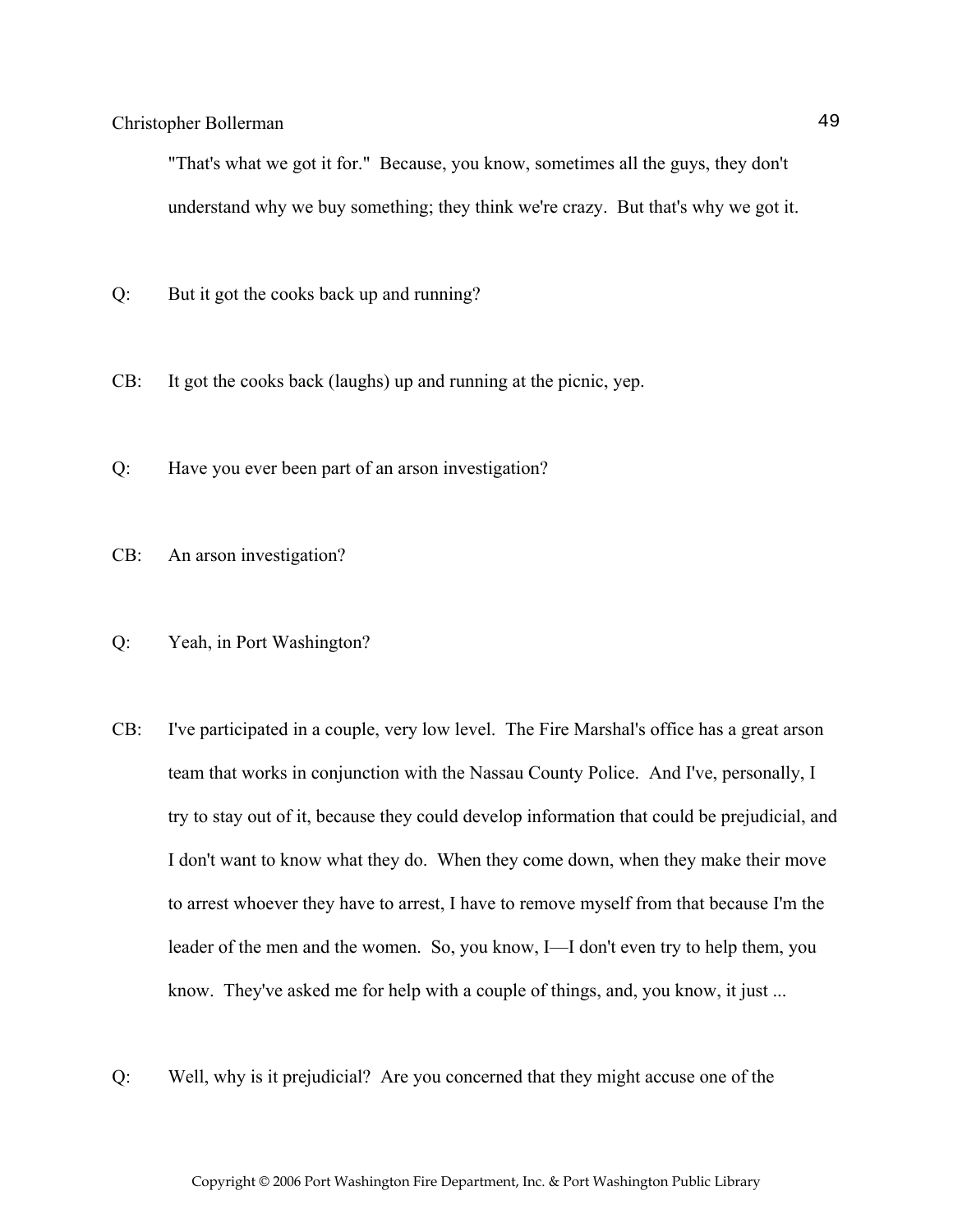members?

- CB: That's always a—it's happened. When I was the Captain of my company, one of my members was involved in an investigation. And I'll never forget the Detectives coming in, saying, "Can we just come in and look around at the picture board?" They didn't know what the guy looked like. And I didn't know. I wasn't a detective then. I had no idea until later, and they were able to—and the next day they locked the kid up. So, you know, I—I would never not participate with a police investigation. I guess, I'm sworn to do that. But let the police operate as the police, and we operate as us. We have the authority at a fire call, we determine if something is suspicious. And I've done that plenty of times as a Fire Chief and as a Captain. You know, right down to garbage burning in the street. "This is suspicious. This garbage should not be burning. Let's call the Fire Marshal for an immediate investigation. Let's call him for a routine investigation. You know what, it's just kids playing with matches. Let's not call them at all," you know. But when it comes to, you know, like a real arson investigation, I like to remove myself. Once the investigation starts, I got to get them there. I got to explain my conditions upon arrival. And, you know, I just ...
- Q: What do you mean "explain your conditions"?
- CB: The conditions you found. What was burning? Where was the smoke? Who was there? Who was acting peculiar? Should this guy be there first? And then you have to remove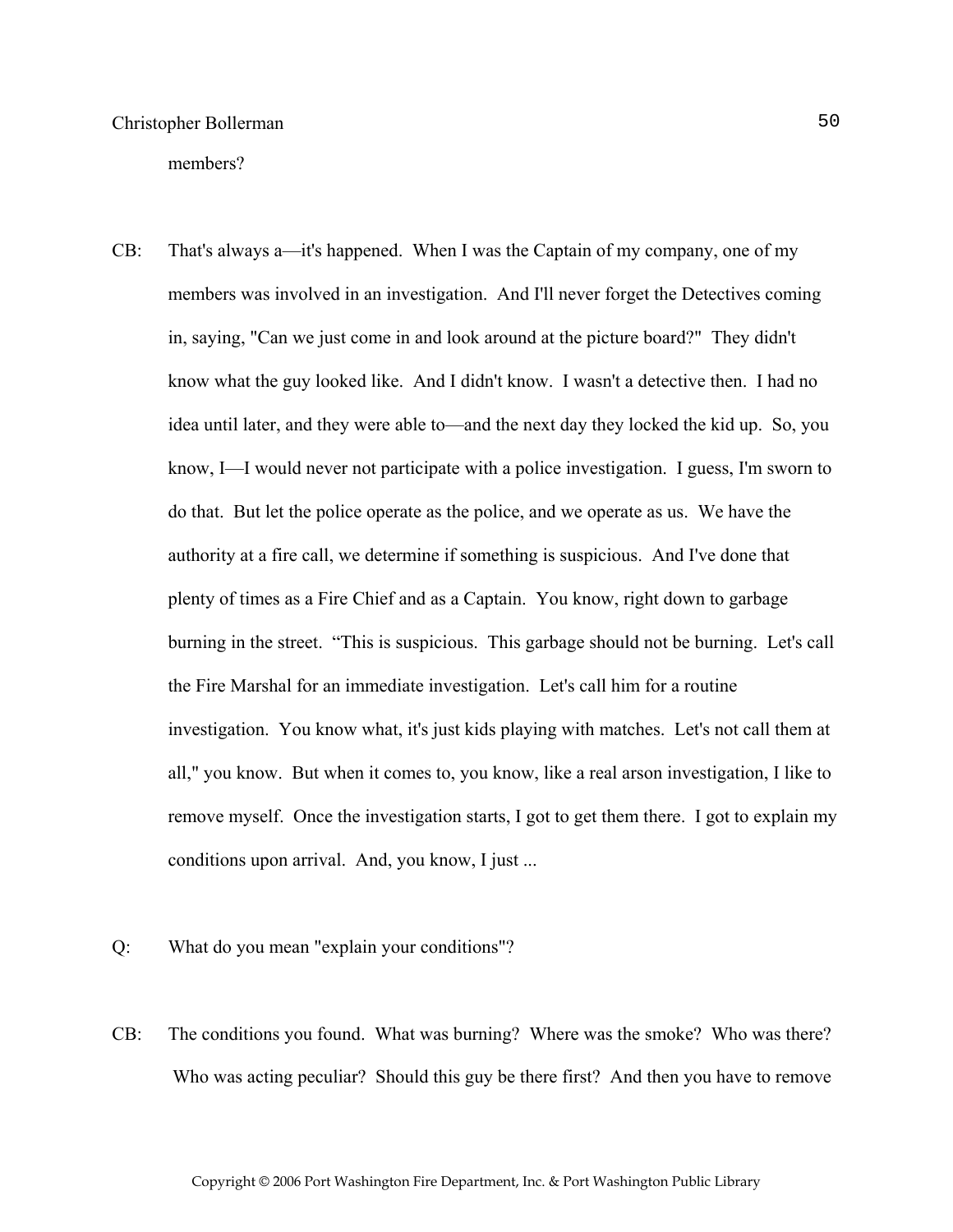yourself, because they have a job to do. And I know, as a Detective in the Police Department, your job is not easy, and it can get a little heavy at times. And I'm an advocate of the men and the women. I'm their leader. They elected me to lead them. So, you know, it just—it's just better just to take a step back. And it's just better to step away and let the police do—let the police do their job.

- Q: Now, here you talk about an advocate of the men and the women. That's fairly recent that you had to add "and the women," right? So, how—how has the entry of women changed the Department?
- CB: Only for the better. Only for the better. When I joined the Fire Department, there was already a woman, a good friend of mine named Janet Kimmerly was a member already of Protection Engine Company. And there were many women in the Fire Medic Company. I'm told that—and I know from just experiencing, you know, the sights and sounds of the Fire Department—if it weren't for the women joining the Fire Medic Company, the daytime response would have been finished many, many years earlier, but young women housewives that didn't have a paid job—of course, they're a housewife, of course they're taking care of the kids—they were able to join the Fire Department and help members of the community during the day. And Janet's been terrific. She's a wonderful addition. And I count on her. She gives me advice all the time, you know. Maybe it's a little womanly advice, you know, but, you know, "Oh, you can't do that. You got to do it this way." And I go to Janet. She's a confidante of mine.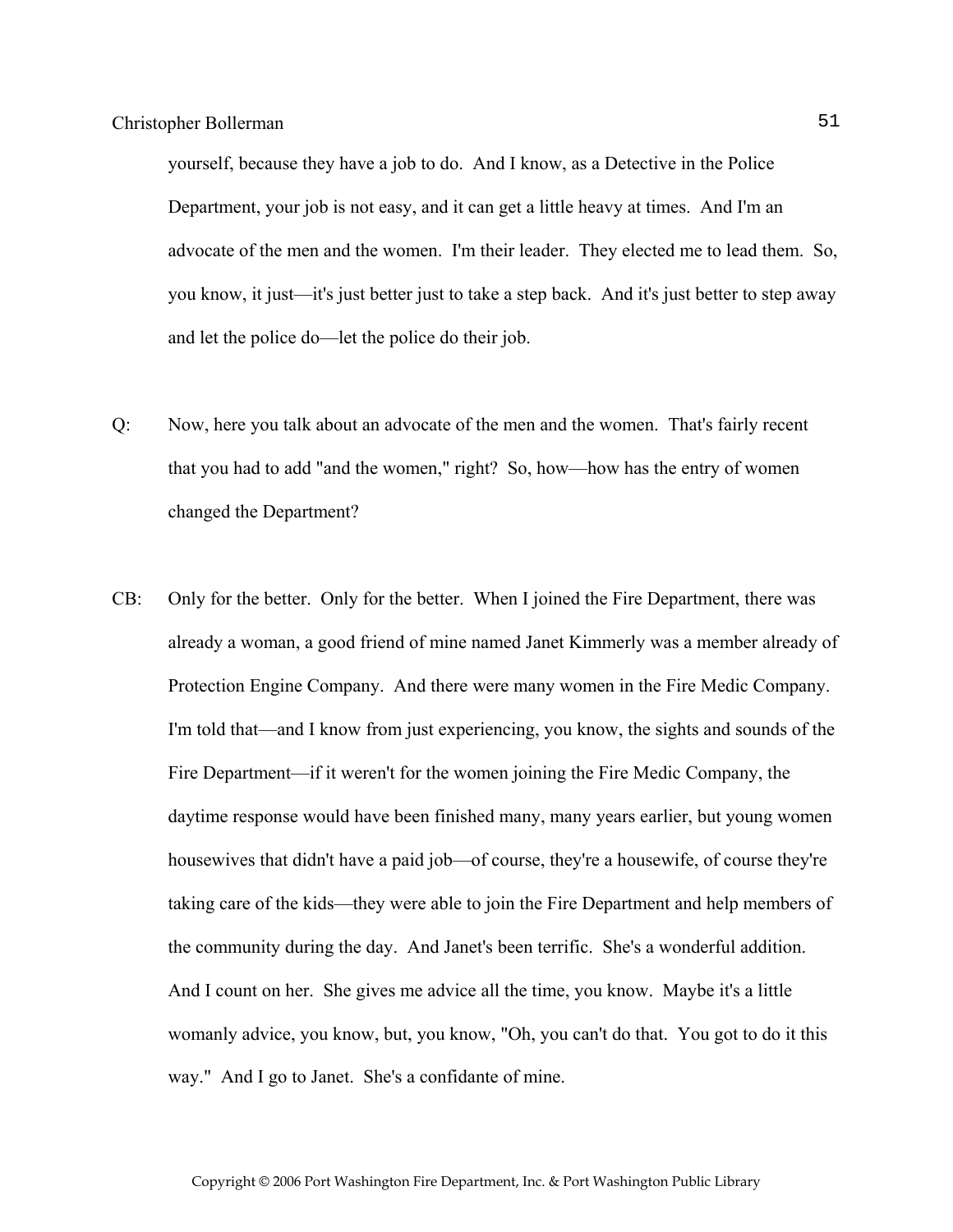- Q: Well, now with so many women out working, have you found that there are fewer available to be fire medics?
- CB: No. I think that the majority of the people joining the Fire Medics are women. I don't have the, you know, the raw data on that. But we're getting high school girls, and we're getting college girls, and they're giving us time between classes and on summer break, and they're doing a fantastic job. And they're more compassionate to the victims than the, we call them aided cases [sick or injured person]—the citizens of the community. They're more of a compassionate person. The way—when I look at it as a third party at them, what I might do is say something like, "Go on, get on the stretcher and go." They say, "Come on, sweetheart. Let's ..." you know.
- Q: How old do they have to be?
- CB: Seventeen years of age to join the Fire Department. And I believe the state says you can only be an emergency medical technician at eighteen. But that might have been lowered now also.
- Q: Okay, well, there's still a lot more ground to cover, but I think maybe we should stop now for this session… Is there something else that you feel is important in terms of any of the topics that we talked about so far? Okay. Thank you very much.